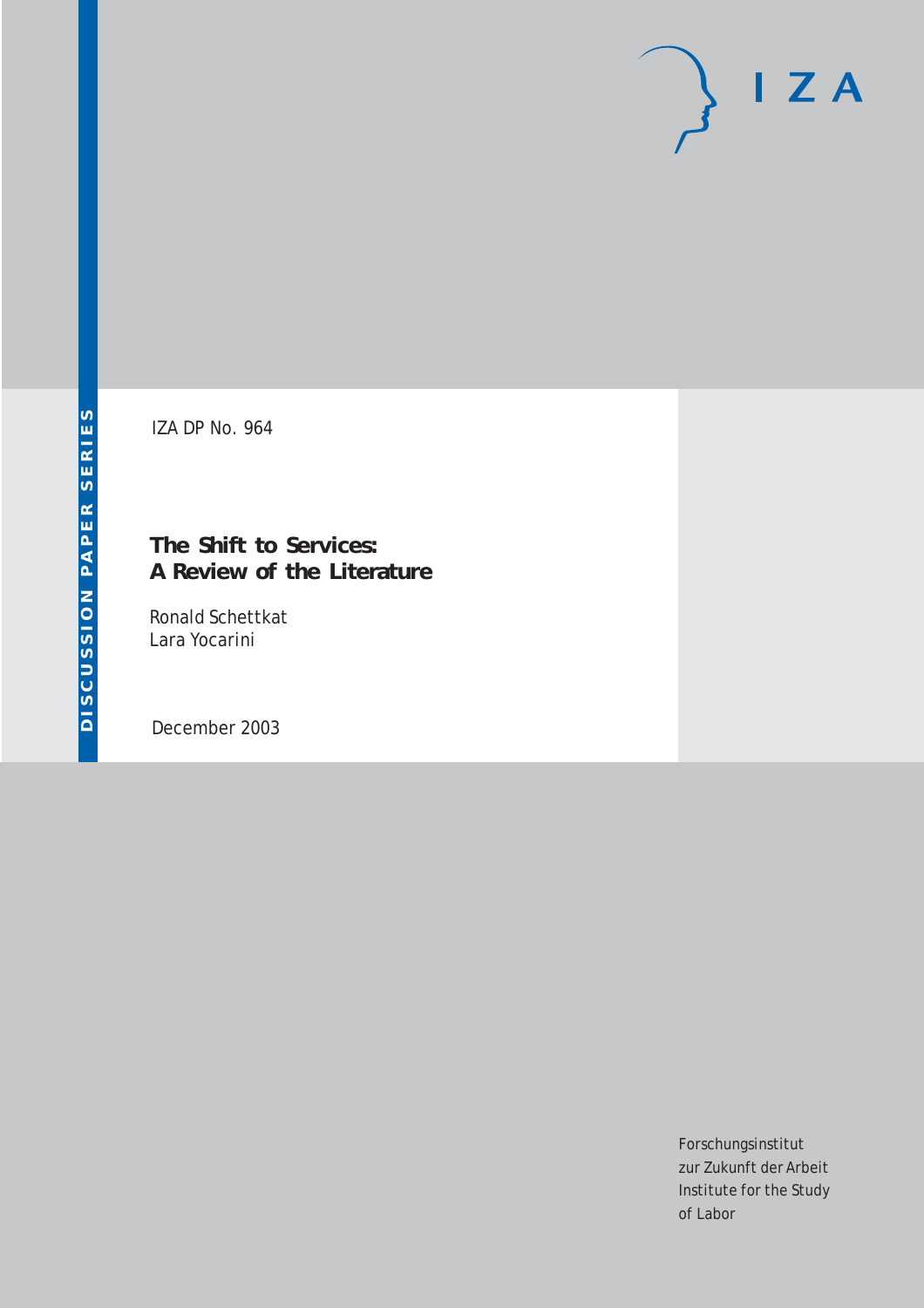# **The Shift to Services: A Review of the Literature**

### **Ronald Schettkat**

*Russell Sage Foundation, Utrecht University and IZA Bonn* 

#### **Lara Yocarini**

*Utrecht University*

Discussion Paper No. 964 December 2003

IZA

P.O. Box 7240 D-53072 Bonn Germany

Tel.: +49-228-3894-0 Fax: +49-228-3894-210 Email: [iza@iza.org](mailto:iza@iza.org)

This Discussion Paper is issued within the framework of IZA's research area *The Future of Labor.* Any opinions expressed here are those of the author(s) and not those of the institute. Research disseminated by IZA may include views on policy, but the institute itself takes no institutional policy positions.

The Institute for the Study of Labor (IZA) in Bonn is a local and virtual international research center and a place of communication between science, politics and business. IZA is an independent, nonprofit limited liability company (Gesellschaft mit beschränkter Haftung) supported by Deutsche Post World Net. The center is associated with the University of Bonn and offers a stimulating research environment through its research networks, research support, and visitors and doctoral programs. IZA engages in (i) original and internationally competitive research in all fields of labor economics, (ii) development of policy concepts, and (iii) dissemination of research results and concepts to the interested public. The current research program deals with (1) mobility and flexibility of labor, (2) internationalization of labor markets, (3) welfare state and labor market, (4) labor markets in transition countries, (5) the future of labor, (6) evaluation of labor market policies and projects and (7) general labor economics.

IZA Discussion Papers often represent preliminary work and are circulated to encourage discussion. Citation of such a paper should account for its provisional character. A revised version may be available on the IZA website ([www.iza.org](http://www.iza.org/)) or directly from the author.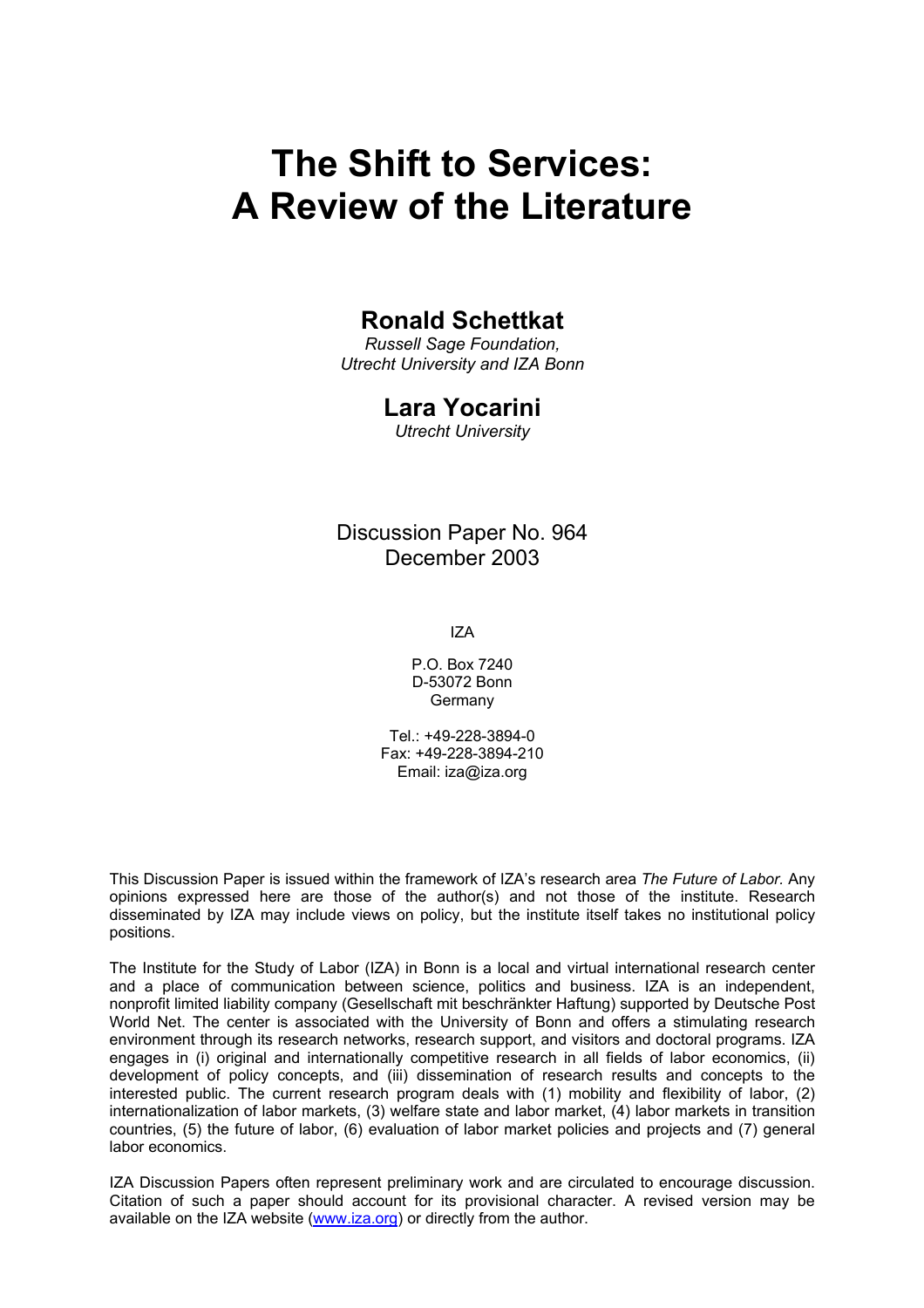IZA Discussion Paper No. 964 December 2003

## **ABSTRACT**

## **The Shift to Services: A Review of the Literature**

The present paper provides an overview of literature on the shift to services. It follows the three dimensions of structural change - final demand, the inter-industry division of labor and inter-industry productivity differences. It first looks at the 'classics', however (Fisher (1935), Clark (1940), Fourastié (1949), Baumol (1967, 2001), and Fuchs (1968)). Next, it treats studies analyzing differences in service-industry employment, and offers a discussion of studies focussing on final demand as an explanation of higher service shares in GDP. It also provides an overview of studies analyzing the inter-industry division of labor on the basis of input-output data. Finally, it discusses studies following Baumol's cost-disease hypothesis.

JEL Classification: E2, J2, J3, L0, L8, O1, O3, O4, N1

Keywords: structural economic change, service industries, economic development, productivity, employment

Corresponding author:

Ronald Schettkat Russell Sage Foundation 112 East 64th Street New York, NY 10021 USA Email: [ronald.schettkat@rsage.org](mailto:ronald.schettkat@rsage.org) Tel.: +1 (212) 750 6048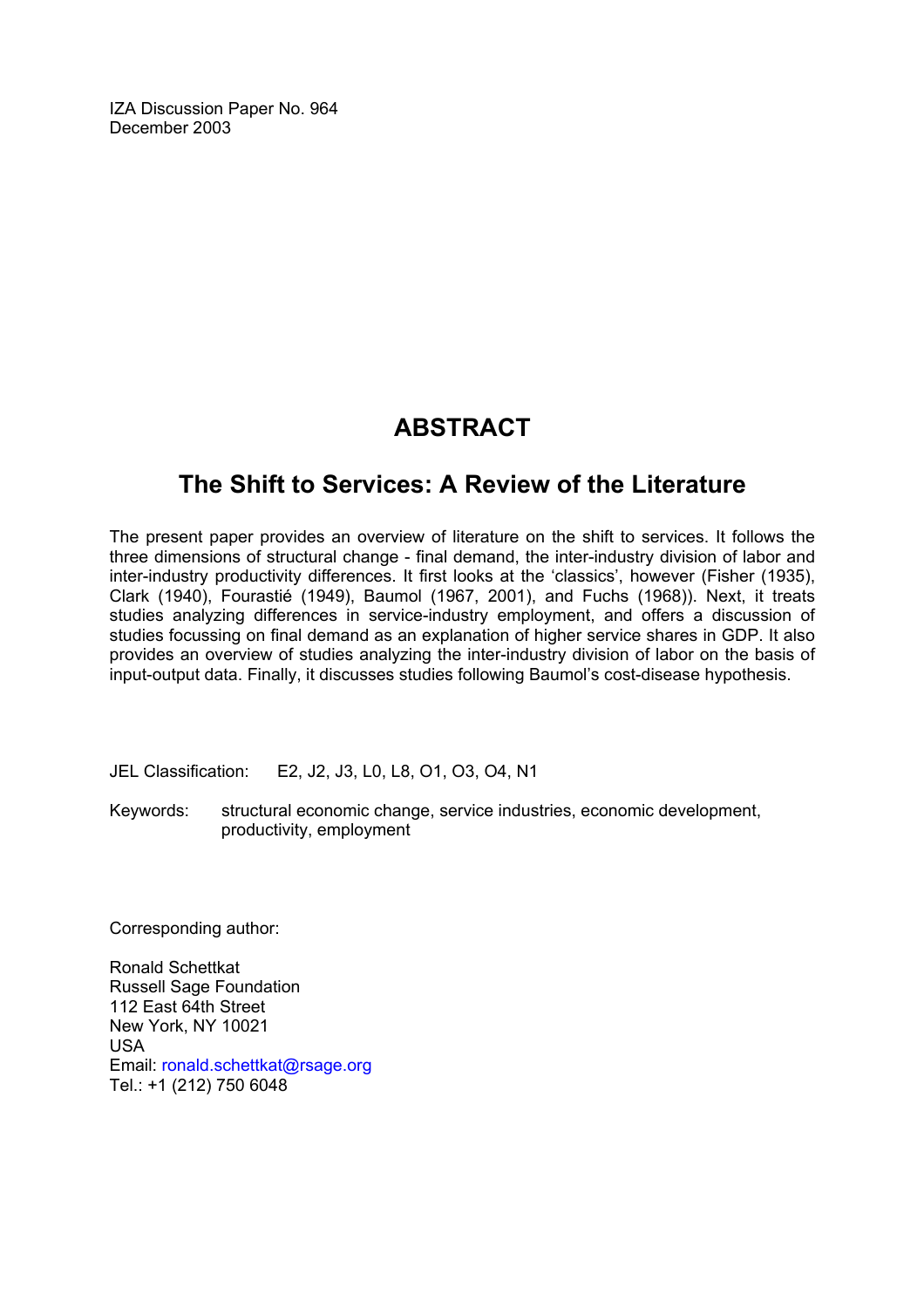#### **1. Introduction**

'The transition from an agricultural to an industrial economy, which began in England and has been repeated in most of the Western world, has been characterized as a "revolution". The shift from industrial to service employment, which has advanced furthest in the United States but is evident in all developed economies, has proceeded more quietly, but it too has implications for society, and for economic analysis, of "revolutionary" proportions' (Fuchs 1968: 2).

At the dawn of the  $21<sup>st</sup>$  century, all highly industrialized countries have become 'service economies', at least when measured in terms of the share of the workforce employed in service industries. The 'revolutionary proportions' of which Victor Fuchs spoke in his influential 1968 NBER study 'The Service Economy', have become increasingly visible, and over long periods of time, net employment growth has been absorbed almost entirely by service industries. In the 1960's, the United States already took the lead in the shift of employment to services, and it has since kept this leading role since. To exemplify, in 2000, 74 % of the US workforce was employed in services, compared to 71 % in the UK, 71 % in France, 62 % in Germany, 72 % in the Netherlands<sup>1</sup> and 63 % in Spain (OECD, 2000).

Although the revolution of the structure of employment has reached unprecedented proportions, a full understanding of the factors accounting for the continuous shift to service industry employment is still lacking. In his 'Conditions of Economic Progress' (1940, a second completely rewritten edition was published in 1951), Colin Clark argues that final demand will increasingly shift to services, thereby raising the share of employment in service industries. Clark based his analysis on the so-called 'hierarchy of needs' hypothesis, which states that services satisfy higher needs than goods, and that, as income grows, a higher share of income will be used for the purchase of services. Following this hypothesis, today's share of service industry employment is higher than in the past because societies demand more services as their income rises, meaning that employment in services will be higher in countries with a higher per capita income. Since per capita income is higher in the US than in other countries, the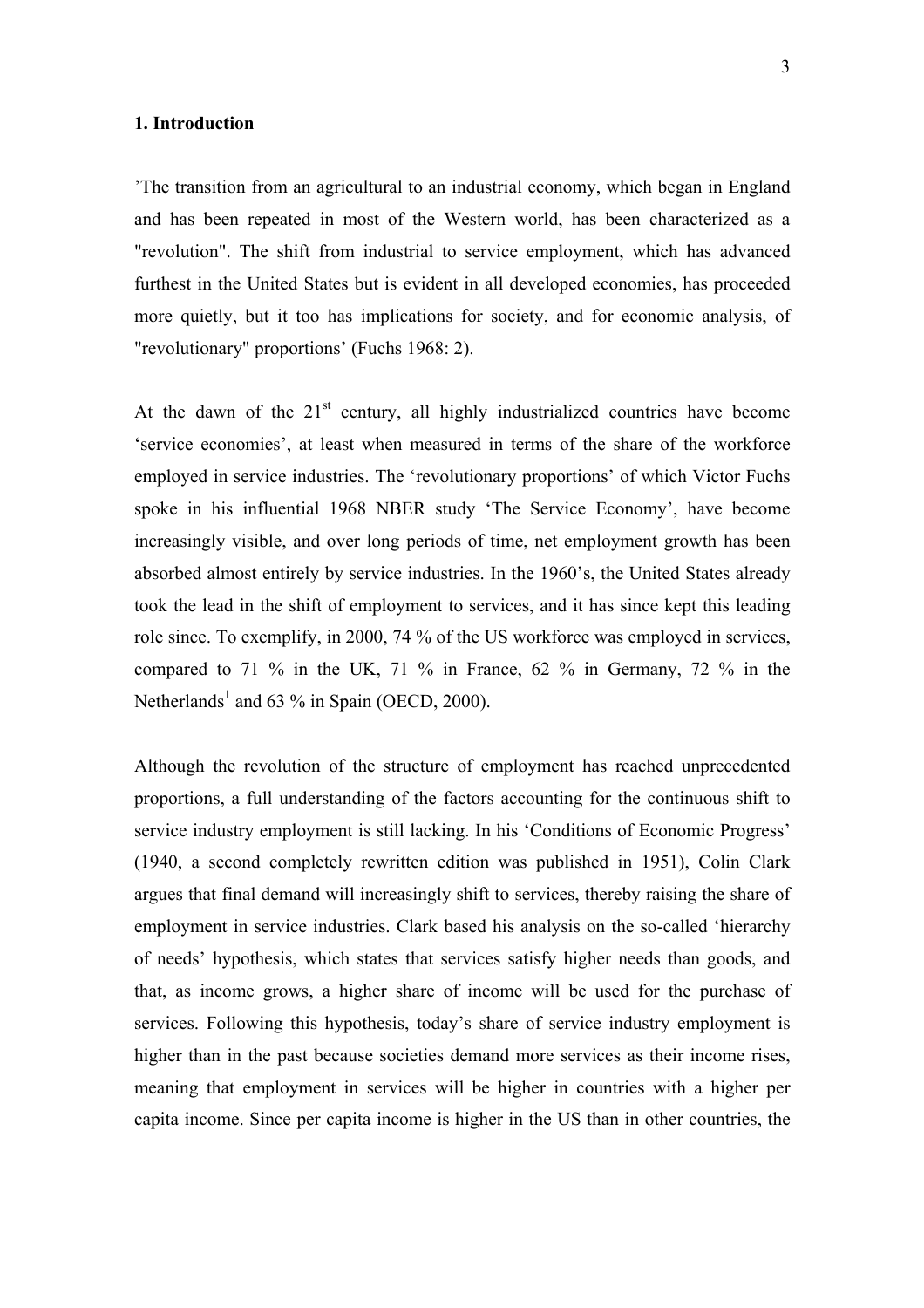US will have a higher share of service industry employment, and also a higher demand for services.

This 'demand-side' explanation of the shift of employment to the service is challenged by the 'supply-side' interpretation of William Baumol (1967, 2001). According to Baumol, the shift to service industry employment does not result from changing final demand, but from differential productivity growth. His assumption is that, when measured in constant prices, the demand for services and goods is independent of income and that, consequently, the share of services in total output is constant over time and between countries. However, since service sector productivity increases less than manufacturing productivity, the share of employment in the service sector will be higher in high-income economies. If wages in the service sector increase in line with an economy's average rate of wage growth, then the share of services in nominal output will also rise with income. Such an increase would, however, not reflect a greater desire for services, but rather 'technological stagnancy' of service production.<sup>2</sup>

A third explanation of the rising share of employment in the service sector focuses on the inter-industry division of labor. According to this explanation, manufacturing industries increasingly outsource their service activities to firms specialized in the provision of such services. Since the National Income and Product Accounts (NIPA) classify firms according to their main product, the performance of identical tasks will be classified as manufacturing employment when carried out by a manufacturing firm, and as service employment when carried out by a specialized service firm. Thus, in the NIPA, workers are classified, not according to the characteristics of the activity they carry out, but rather on the basis of the location of their workplace. To exemplify, in the NIPA, a marketing manager working in a car factory will be counted as a 'manufacturing' employee, whereas a marketing manager performing exactly the same tasks for a specialized marketing firm, will be counted as a 'service' employee. Thus, as manufacturing firms specialize and outsource their service activities, the share of service industry employment will increase, while this may merely be the result of the reallocation of activities. As in Baumol's cost-disease thesis, service industry

 $\frac{1}{1}$  $<sup>1</sup>$  In the Netherlands, part-time employment is very common, and is mainly concentrated in service</sup> **industries**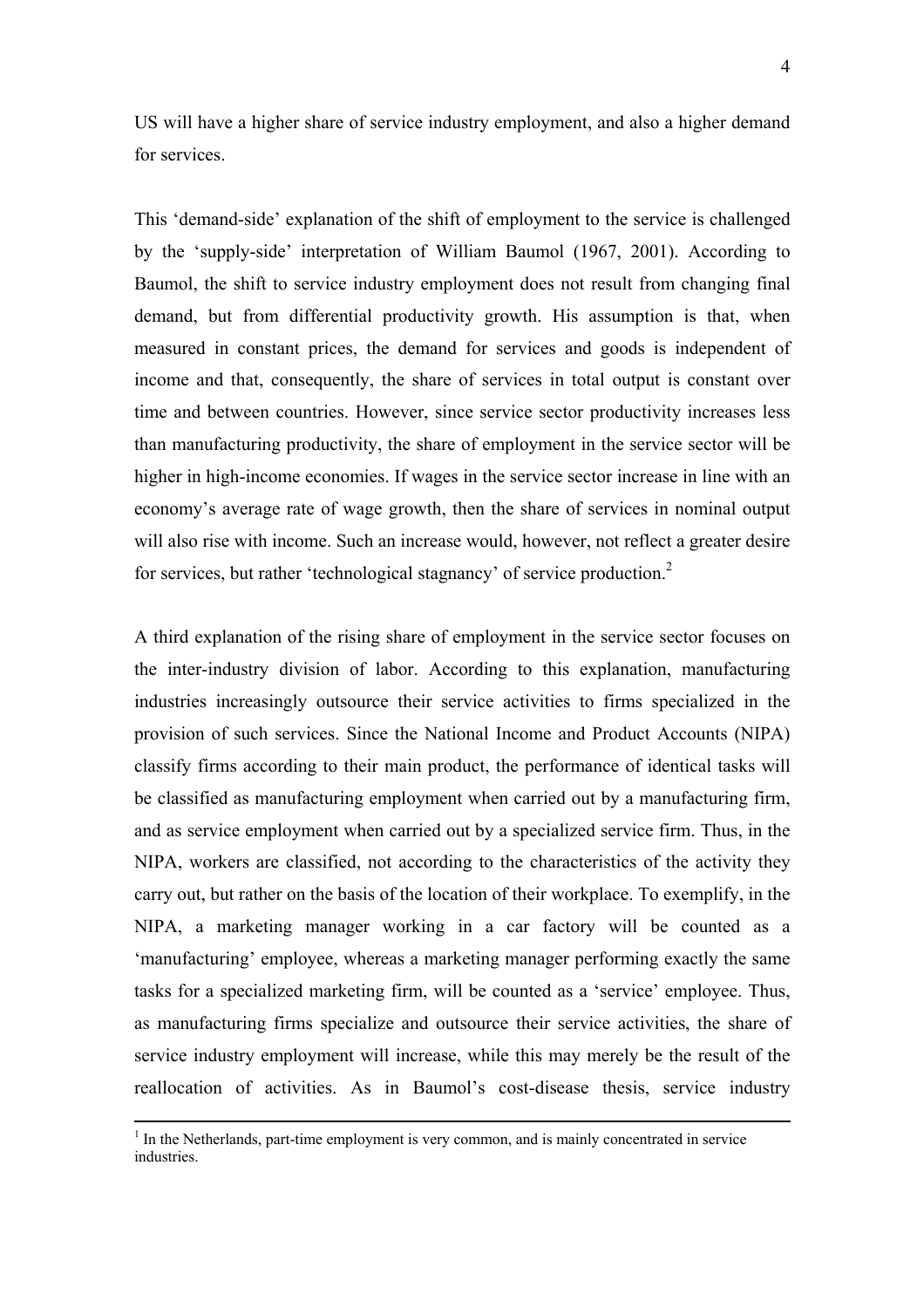employment - when measured by NIPA indicators - can rise even if the share of services in final demand remains constant.

In short, the expansion of service industry employment may be the result of:

- **(A)** a shift in the structure of final demand from goods to services;
- **(B)** changes in the inter-industry division of labor, favoring specialized service activities rising; or
- **(C)** inter-industry productivity differentials.

Each of these three dimensions has extensively been analyzed in the literature on the changing employment structure of the highly industrialized economies. In this paper they will be used as the starting point for classifying existing studies on the shift to services. Firstly, however, an overview will be provided of the classics - Fisher (1935), Clark (1940), Fourastié (1949), Baumol (1967, 2001), and Fuchs (1968). Some 'classics' are very comprehensive in their analysis and have served as a reference point for later studies.

 $\frac{1}{2}$ <sup>2</sup> The third big name in this debate is Jean Fourastié (1949,1965) who argued that low productivity growth in service industries helps to stabilize employment levels.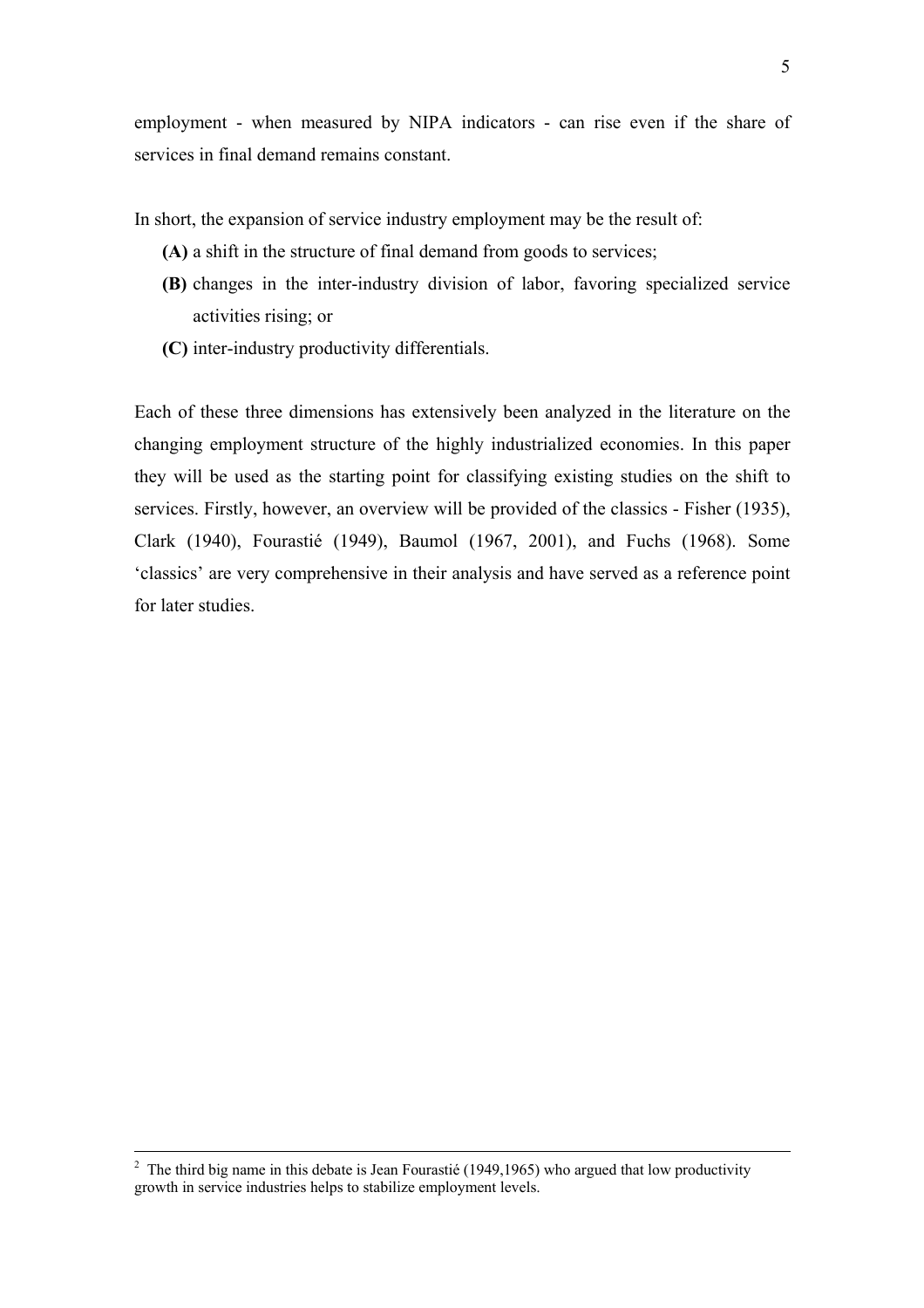| <b>Main dimensions</b>           | <b>Sub-Dimensions</b>                |
|----------------------------------|--------------------------------------|
| <b>Final demand</b>              |                                      |
| Private consumption              | Household expenditures;              |
|                                  | Household structure;                 |
|                                  | Household income;                    |
|                                  | Household labor force participation. |
| Government consumption           |                                      |
| Investment                       |                                      |
| Exports/imports                  |                                      |
| <b>Industry productivity</b>     | Skills;                              |
|                                  | Capital-labor ratios;                |
|                                  | Working hours.                       |
| Inter-industry division of labor | Input-output structure;              |
|                                  | Vertically integrated sectors;       |
|                                  | Final-product employment.            |

## **Table 1: Dimensions to Be Analyzed To Explain the Shift to Service Employment**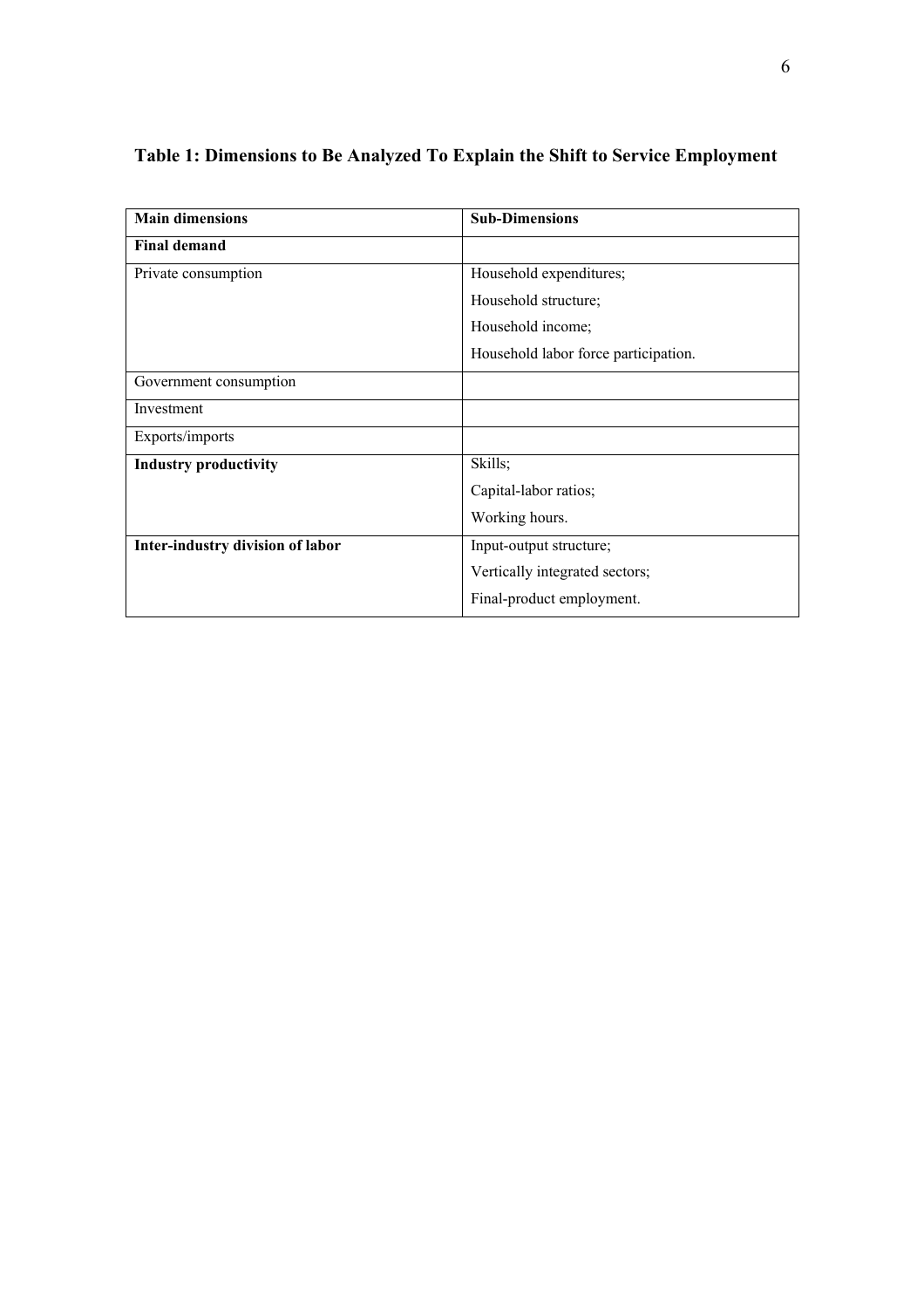## **2. The Classics: Allan G.B. Fisher (1935), Colin Clark (1940), Jean Fourastié (1949), William J. Baumol (1967), Victor R. Fuchs (1968)**

Allan Fisher (1935) and Colin Clark (1940) independently of each other proposed the so-called three-sector hypothesis according to which, in the course of economic progress, employment will first shift from agriculture to manufacturing, and then to services. In his work 'The Conditions of Economic Progress', Clark argues that consumer demand will shift to services because the demand for manufacturing goods will be saturated and labor will subsequently move to the service sector. While emphasizing the importance of demand shifts to services, Clark recognizes that differences in productivity growth are another major force behind employment shifts. His argument is that labor will be reallocated from manufacturing industries, which experience high rates of productivity growth but stagnating demand, to services, which experience lower rates of productivity growth but rising demand. Clark's assumption is based on detailed empirical data for a large number of countries, including not only employment but also aggregate expenditure figures. For Jean Fourastié (1949), the low rate of productivity growth in services, combined with a shift in demand to services, would be the great hope for  $20<sup>th</sup>$  century employment. Like Fisher and Clark, Fourastié argued that, in the process of economic development, employment would first shift from agricultural production to manufacturing and then to services. Although Fourastié's analysis is less data based than Clark's study, he does provide data in support of his arguments.

In 1966, William J. Baumol and William G. Bowen wrote a book on the cost disease of the performing arts. A year later, Baumol generalized their main argument in an article titled 'Macroeconomics of Unbalanced Growth: The Anatomy of Urban Crisis' (a more recent application of his fundamental hypothesis can be found in Baumol 2001). The main difference between Baumol and 'the classics' just discussed is that Baumol assumes that the share of services and goods in real output is constant over time, and the same across countries, as implied by his reference to the cross-country study of Summers (1985). According to Baumol's model, the share of service sector employment is larger in high-income countries, and grows with rising income, because of the low productivity level of the service sector (in the cross section), combined with its low productivity growth from a longitudinal perspective. In other words, Baumol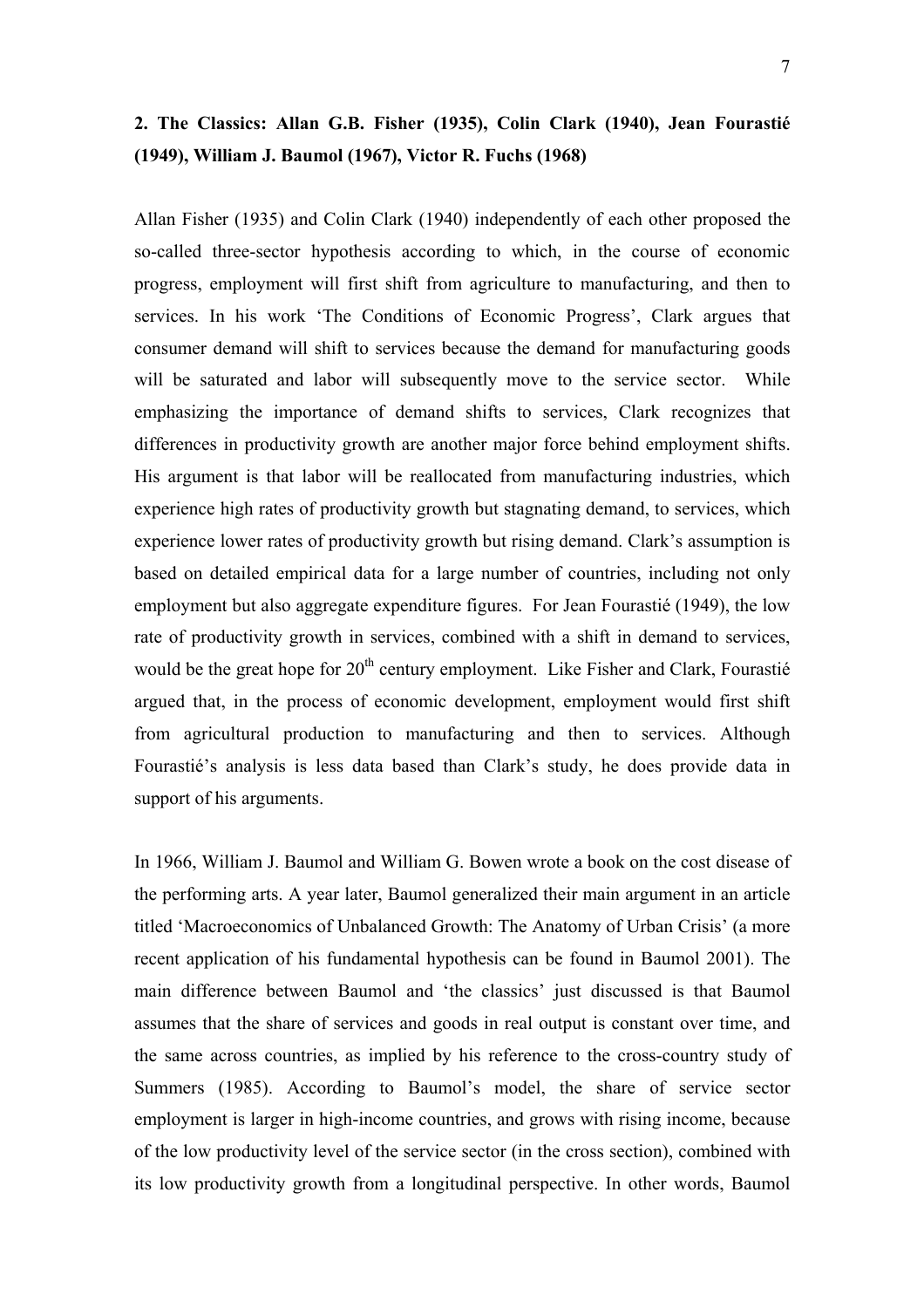explains the expansion of service employment in terms of a productivity differential, a constant share of services in real output, and rising income (higher income in crosscountry studies).

It may be misleading, though, to argue that the share of services in real output is the same in a cross-country analysis, because a given nominal output structure, which is, of course, not independent of a country's price structure, is expressed in international prices (see Schettkat 2002). When looking at the share of services in real output over time, it can be argued that in many countries the share of services in real output was more or less constant until the mid-1970s, and has since been increasing (Appelbaum/Schettkat 1999). However, Appelbaum/Schettkat (1999) argue that the 'constancy of services' hypothesis only holds if the price elasticity of demand for services is zero, or if the negative effects of price elasticity are exactly offset by the positive demand effects of rising income (income elasticity). But this will be the exception rather than the rule.

Victor Fuchs (1968) has written one of the most comprehensive studies on the expansion of service employment. He carefully analyzes various data sources and looks at the demand side of the story by means of, among others, household budget surveys. His findings support Baumol's cost-disease hypothesis according to which demand shifts play only a minor role and the share of service employment is mainly increasing because productivity growth in services is lagging. Analyzing consumption data for 48 US states over the period 1938 to 1958 (using data on household expenditures from NIPA), Fuchs finds that the income elasticity of goods is 0.97 and of personal services 1.12 (current prices, assuming identical rates of inflation in each state). Using data from the Consumer Expenditures Survey 1960-1961 gives similar results: an income elasticity for goods of 0.93 (for goods without food/tobacco of 1.05), and for services of 1.12. The income elasticity for spending of local governments is also just above one  $(1.07)^3$ .

 $\overline{a}$ 

| Country | Price elasticity |               | Income elasticity |             |  |
|---------|------------------|---------------|-------------------|-------------|--|
|         | Lowest           | Highest       | Lowest            | Highest     |  |
| USA     | $-0.53(2.40)$    | $-0.47(2.42)$ | 1.57 (7.34)       | 1.60 (7.12) |  |
| France  | $-0.16(0.92)$    | $-0.13(0.90)$ | .49 (15.87)       | 1.56 (6.35) |  |
| Germany | $-0.08(2.06)$    | $-0.08(1.89)$ | 0.99(7.31)        | 1.03(3.02)  |  |

<sup>&</sup>lt;sup>3</sup> Curtis and Murthy (1998: 778) estimate income and price elasticities based on annual NIPA data for the USA, France and Germany (1977-92) and get the following results (t-values in parentheses):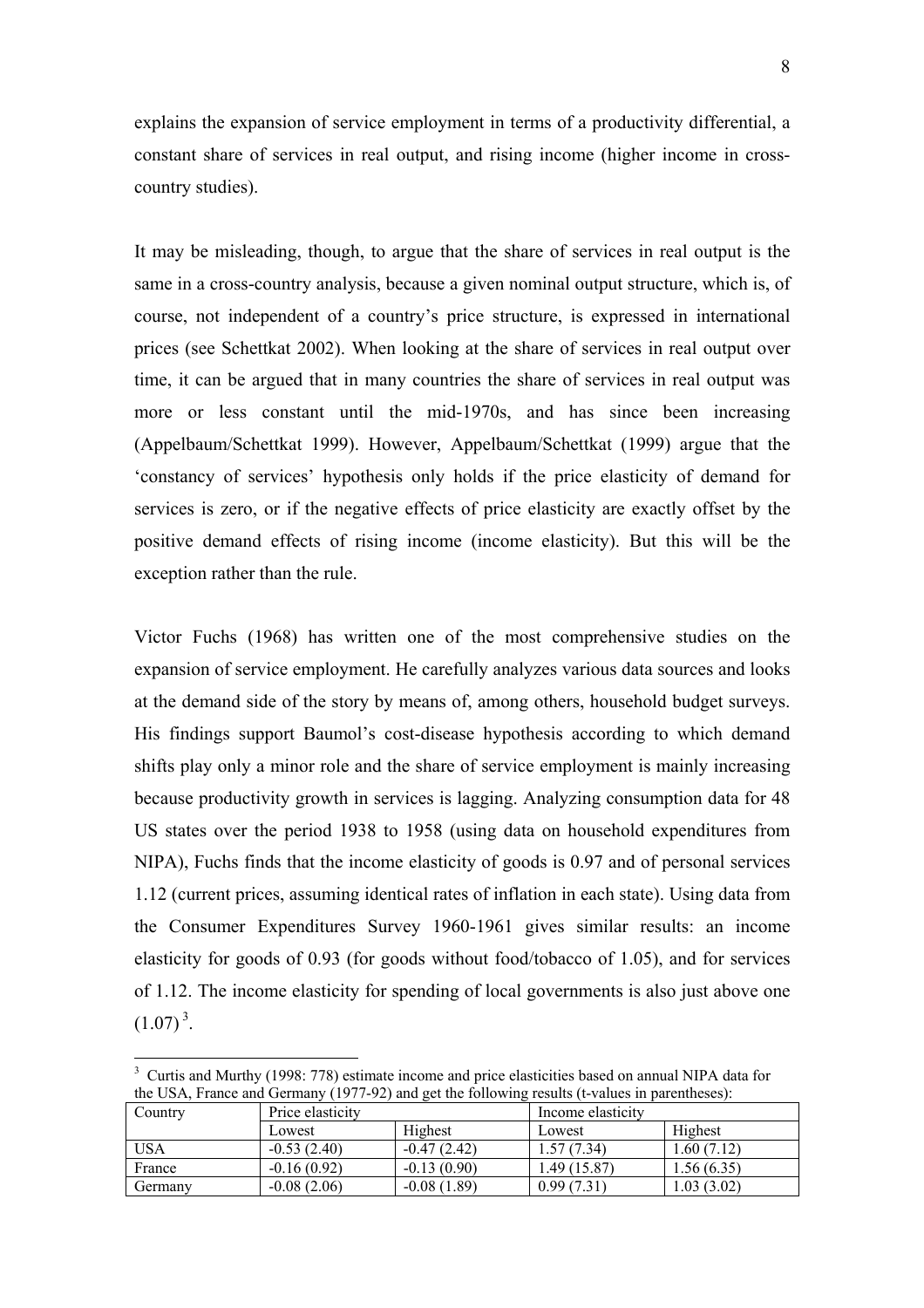Interestingly, Fuchs also analyzes causes of the slower productivity growth in services as compared to manufacturing. He corrects his labor productivity measures (output per person employed) for so-called 'labor inputs', such as hours worked and skills. He estimates that service sector productivity growth lags behind manufacturing productivity growth mainly because skill-upgrading has been less pronounced in services, although this cannot fully explain the productivity growth differential between services and manufacturing. Fuchs estimates that the 0.6%-point differences between the employment growth rate in services and in manufacturing results from an 0.1% point larger reduction in working hours in services, an 0.3%-point lower rate of skillupgrading in services, and an 0.2%-point smaller rise in capital intensity in services. According to Fuchs, using the nominal share of services in nominal output will give an overestimation of the shift to services, and the share of services in real output an underestimation<sup>4</sup>. The 'truth' will lie somewhere in between.

Of the five 'classics', Fuchs' study is by far the most comprehensive and refined, at least as far as the analysis of empirical evidence is concerned. His work confirms Baumol's claim that the shift to services is largely the result of productivity differentials, and that demand shifts are insufficient to explain the phenomenon of growing employment in service industries.

<u>.</u>

<sup>&</sup>lt;sup>5</sup>The major argument is that quality changes in services are underestimated, and thus, that inflation is overestimated (see also section 7 below which deals with cost disease studies)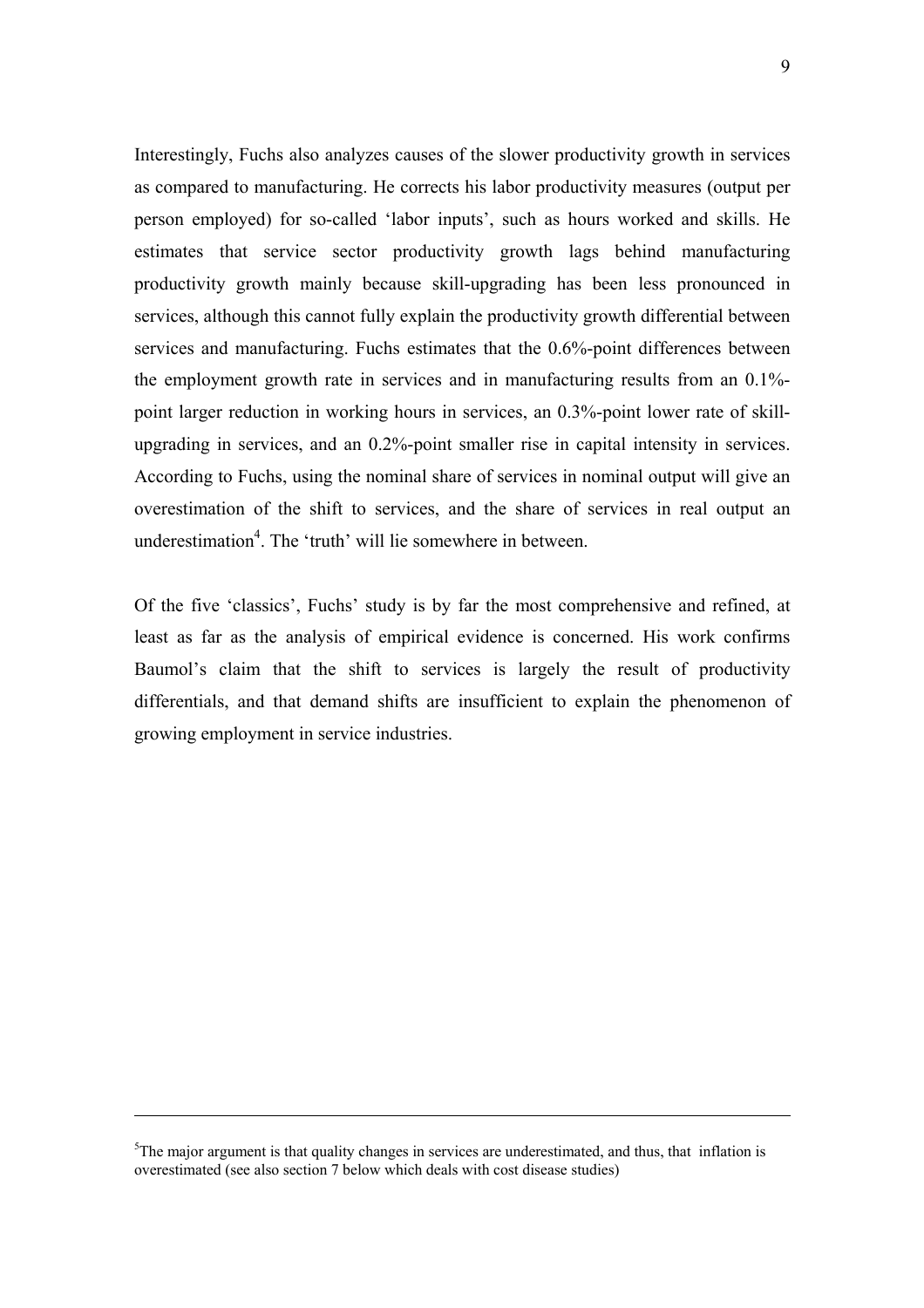## **Table 2: Overview of 'The Classics'**

| <b>Dimensions</b>                                                  |                                                                                                                                                                                                        |                                                                                                                                                                                   | <b>Study</b>                                                                                                      |                                                                                                                                                |                                                                                                                                                                               |
|--------------------------------------------------------------------|--------------------------------------------------------------------------------------------------------------------------------------------------------------------------------------------------------|-----------------------------------------------------------------------------------------------------------------------------------------------------------------------------------|-------------------------------------------------------------------------------------------------------------------|------------------------------------------------------------------------------------------------------------------------------------------------|-------------------------------------------------------------------------------------------------------------------------------------------------------------------------------|
|                                                                    | <b>Fisher</b>                                                                                                                                                                                          | <b>Clark</b>                                                                                                                                                                      | Fourastié                                                                                                         | <b>Baumol</b>                                                                                                                                  | <b>Fuchs</b>                                                                                                                                                                  |
| <b>Period</b>                                                      | $±$ 1850-1930                                                                                                                                                                                          | $±$ 1850 - 1945                                                                                                                                                                   | $± 1800 - 1950$                                                                                                   | 1948 - 1995                                                                                                                                    | $1929 - 1965$                                                                                                                                                                 |
| <b>Countries</b>                                                   | Reference<br>to<br>Australia, US,<br>UK, Germany,<br>France,<br>Belgium,<br>China                                                                                                                      | US & over $30$<br>other countries                                                                                                                                                 | <b>US</b> and France                                                                                              | Canada,<br>Germany,<br>France, Japan,<br>UK, US                                                                                                | <b>US</b>                                                                                                                                                                     |
| Employm.                                                           | Employment<br>shifts from<br>primary<br>(agriculture) to<br>secondary<br>(manufacturin<br>g) to tertiary<br>(services)                                                                                 | Employment<br>shifts from<br>agriculture to<br>manufacturing<br>and then to<br>services                                                                                           | Rising because<br>of lagging<br>productivity<br>growth and<br>shifts in<br>demand                                 | Rising because<br>some services<br>are technologi-<br>cally stagnant<br>and demand is<br>price inelastic<br>but income<br>elasticity is<br>one | Rising because<br>of lagging<br>productivity<br>growth;<br>demand shifts<br>play only a<br>minor role.                                                                        |
| <b>Final Demand</b>                                                | Services<br>are<br>luxury (income<br>elasticity<br>greater than 1)<br>and absorb an<br>increasing<br>share<br>of<br>expenditures.                                                                      | As economies<br>evolve,<br>demand for<br>manufactures<br>tends to settle<br>at $20 - 25\%$ ;<br>for agricultural<br>products at<br>10% and hence<br>for services at<br>70% of GDP |                                                                                                                   | Constant share<br>of services in<br>real output and<br>demand                                                                                  | Constant share<br>of services in<br>real output.                                                                                                                              |
| Private<br>consumption/<br>Household<br>expenditures<br>Government | Engel's<br>Law,<br>'manufacturin<br>problem<br>g<br>solved'.<br>saturation<br>in<br>goods markets,<br>problem of the<br>$4th$ decade of<br>$20th$ century to<br>transfer<br>resources into<br>services | Engel's Law;<br>saturation of<br>demand for<br>manufactures;<br>growing<br>demand for<br>services                                                                                 | Engel's Law;<br>Potential<br>saturation of<br>demand for<br>manufactures;<br>insatiable<br>demand for<br>services |                                                                                                                                                | Income<br>elasticity:<br>goods: 0.93 -<br>1.07:<br>services: 1.12<br>$(1938 - 1958)$<br>48 states.<br>NIPA and<br>1960 - 1961<br>Consumer<br>Expenditure<br>Survey)<br>Income |
| consumption                                                        |                                                                                                                                                                                                        |                                                                                                                                                                                   |                                                                                                                   |                                                                                                                                                | elasticity for<br>state and local<br>Government<br>expenditure:<br>1.07                                                                                                       |
| Investment                                                         |                                                                                                                                                                                                        |                                                                                                                                                                                   |                                                                                                                   |                                                                                                                                                |                                                                                                                                                                               |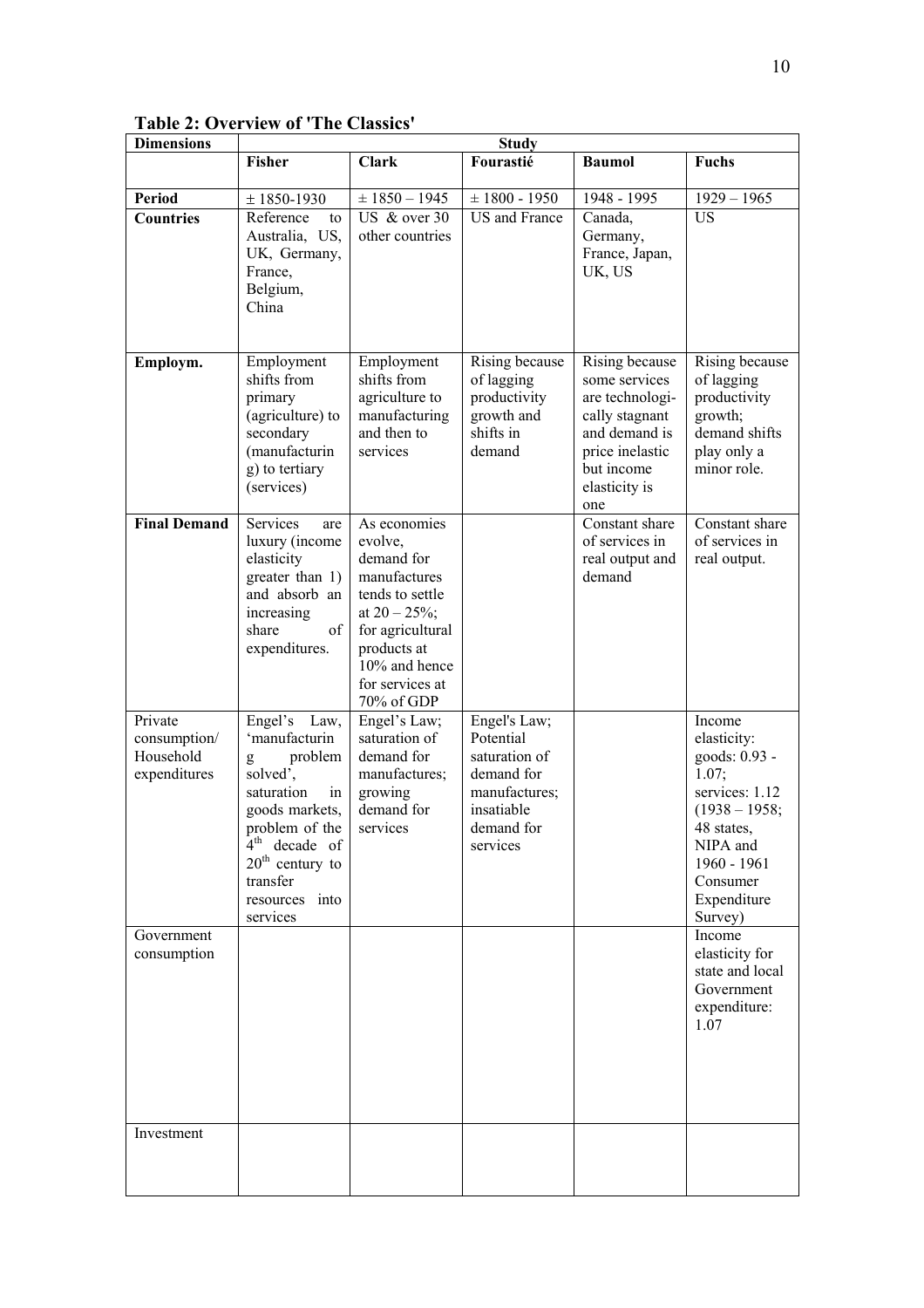| Imports/<br>Exports                |                                                                                                                                                                                       |                                                                                                                                                                                                                    |                                                                                                                                                                                       |                                                                                                                |                                                                                                                                                                                                                                                                                                            |
|------------------------------------|---------------------------------------------------------------------------------------------------------------------------------------------------------------------------------------|--------------------------------------------------------------------------------------------------------------------------------------------------------------------------------------------------------------------|---------------------------------------------------------------------------------------------------------------------------------------------------------------------------------------|----------------------------------------------------------------------------------------------------------------|------------------------------------------------------------------------------------------------------------------------------------------------------------------------------------------------------------------------------------------------------------------------------------------------------------|
| Industry<br>Productivity           | Grows<br>more<br>demand.<br>than<br>which<br>makes<br>the transfer of<br>resources<br>to<br>services<br>necessary.<br>This<br>process<br>causes<br>frictions.                         | Real product<br>per man-hour<br>in agriculture<br>is lower than<br>in secondary<br>and tertiary<br>industry; real<br>product in<br>secondary and<br>tertiary<br>industry often<br>go hand in<br>hand               |                                                                                                                                                                                       | Some services<br>(although not<br>all) are techno-<br>logically<br>stagnant and<br>suffer from<br>cost disease | Services suffer<br>from lagging<br>productivity<br>due to lack of<br>skill upgrading<br>and longer<br>working hours                                                                                                                                                                                        |
| Inter-ind.<br>division of<br>labor |                                                                                                                                                                                       |                                                                                                                                                                                                                    |                                                                                                                                                                                       |                                                                                                                | Intermediate<br>service<br>demand has<br>increased                                                                                                                                                                                                                                                         |
| <b>Summary</b>                     | Three stages of<br>economic<br>development:<br>primary,<br>secondary,<br>tertiary.<br>Economic<br>resources shift<br>the latter,<br>to<br>consumer<br>demand<br>rises<br>in services. | Inter-country<br>differences in<br>employment<br>structure are<br>the result of<br>relative<br>changes in<br>demand and an<br>employment<br>shift from<br>more produc-<br>tive to less<br>productive<br>industries | Due to slow<br>technical<br>progress,<br>service sector<br>productivity is<br>low, and<br>hence,<br>employment<br>shifts to<br>services<br>Demand shifts<br>also play a<br>minor role |                                                                                                                | Services have<br>$0.6\%$ higher<br>employment<br>growth than<br>manufacturing;<br>$0.1\%$ faster<br>reduction in<br>working hours;<br>$0.3\%$ greater<br>increase in<br>skills;<br>Manufacturing<br>has:<br>$0.2\%$ higher<br>rise in capital<br>intensity;<br>$0.4\%$ faster<br>technological<br>progress |
| Data                               | Citation<br>of<br>budget<br>surveys.                                                                                                                                                  | Innumerable<br>sources                                                                                                                                                                                             | Commissariat<br>Général au<br>Plan; Clark<br>$(1940)$ ; etc.                                                                                                                          | <b>CPI</b> Detailed<br>Reports;<br><b>Summers</b><br>1985; OECD                                                | US Census of<br>Population and<br>Housing;<br>Consumer<br>Expenditure<br>Survey; NIPA                                                                                                                                                                                                                      |
| <b>Method</b>                      | Theoretical,<br>Historical                                                                                                                                                            | Econometric,<br>Historical                                                                                                                                                                                         | Theoretical,<br>Descriptive                                                                                                                                                           | Theoretical,<br>Econometric                                                                                    | Econometric                                                                                                                                                                                                                                                                                                |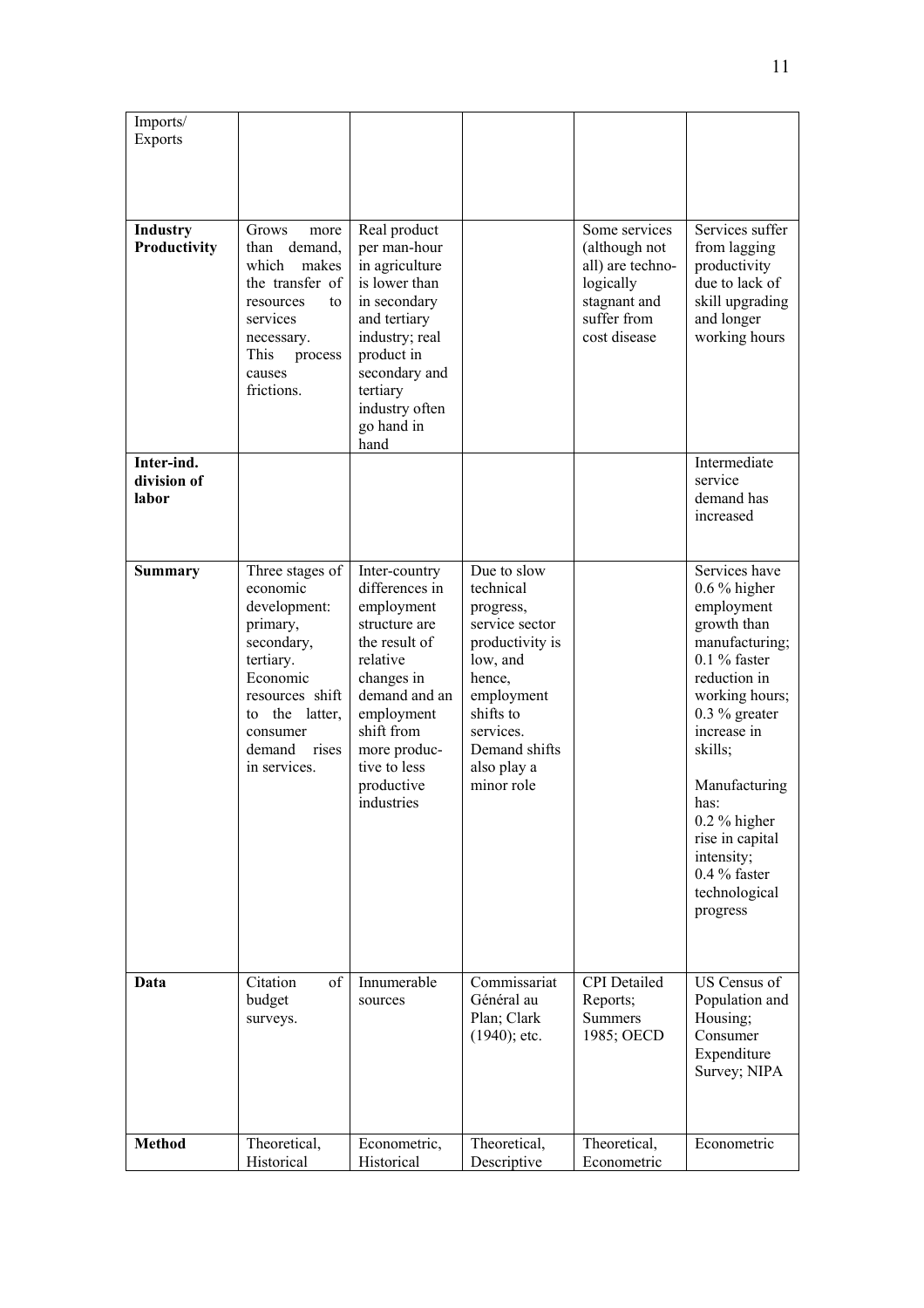#### **3. Studies Analyzing the Employment Structure by Regrouping Industries**

A number of studies have attempted to develop a better understanding of the expansion of service employment by regrouping or reclassifying service industries. Such a reclassification exercise is usually based on the idea that service demand is related to the purpose of a service (consumer vs. business services), or to the form of its provision (market /private vs. public provision), but also on the idea that the economic effects of expanding service employment depend on the information and knowledge content of different services. The distinction on the basis of technological progress is also important, though mostly made implicitly. More specifically, services can be reclassified on the basis of whether they are related to the distribution of goods (e.g, trade and transport), are mainly used as inputs for goods production (e.g., banking, insurance, and engineering), or are remaining services, which can be divided into social services (e.g., health services, education), and personal services (e.g., restaurants, hotels, barber and beauty shops). This fourfold classification of services was first developed by Katouzian (1970), but has subsequently been altered and used in the studies of Singelmann (1978), Castells (1996) and Elfring (1988, 1989)

Scharpf (1996: 26) regroups  $ISIC<sup>5</sup>$  7 (transport, storage and communication) and ISIC 8 (finance, insurance, real estate and business services) together under producer services, and ISIC 6 (trade, restaurants and hotels) and ISIC 9 (community, social and personal services) under private or consumer services. Scharpf explicitly regards this as a rough approximation of the underlying distinction between goods-related production and service demand. Scharpf's classification is highly similar to Singelmann's original version, but is not an exact reproduction. Scharpf finds that, whereas the employmentpopulation rate of 'goods-related' industries is very similar across most industrialized countries, the employment-population rate for private services differs substantially. His explanation is that internationally traded goods are produced with roughly similar labor inputs, and are demanded in roughly similar quantities, in all industrialized countries. This implies that only differences in the degree of specialization (outsourcing) affect the distribution of employment between manufacturing and producer services.

 5 The acronym ISIC stands for International Standard Industry Classification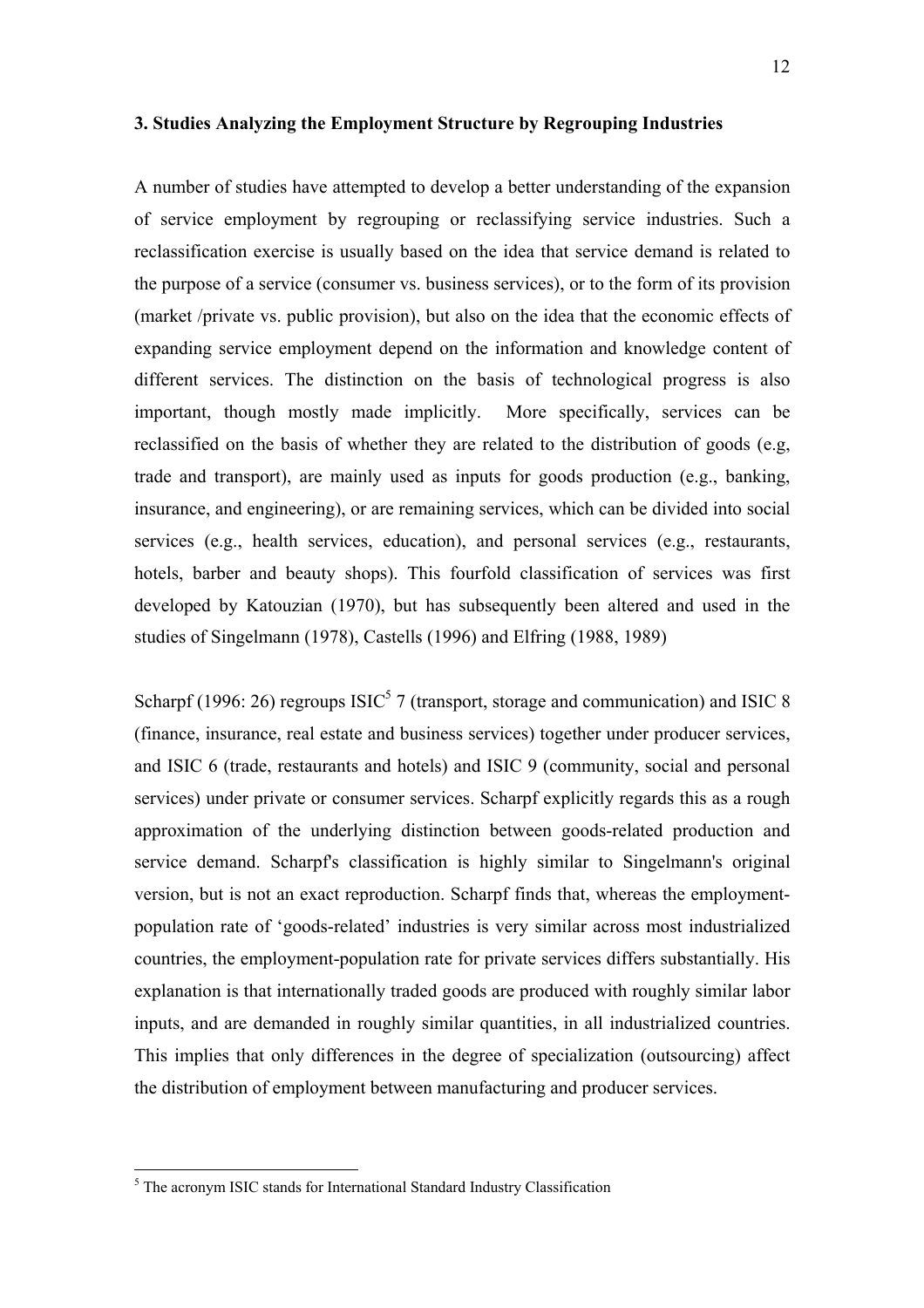In Scharpf's view, differences between 'private-service employment' shares in the working-age population partly result from labor costs, which are, in turn, influenced by a country's welfare state regime.

Most reclassification studies use Singelmann's detailed classification, which has been reproduced in Table 3. Singelmann distinguishes, amongst other, between 'distributive services' and 'producer services', which together comprise the services that are related to the production process. The latter of these two categories, however, includes not only services that serve as inputs for 'goods production' but also services that are used as intermediate inputs for service production or are demanded for direct consumption (Greenhalgh/Gregory 2001, Russo/ Schettkat 1998, 2001). When using NIPA data, it is difficult to make a clear-cut distinction between consumer and producer services, as Singelmann proposes. To give an example, the sector banking and financial services (11 in Singelmann's classification) provides both intermediate and final services. However, as shown in Table 3, in the US, the banking sector in fact provides 50.7 % of its output for use by other producers, and 49.3 % for final household consumption.

It would therefore be far more appropriate to make a distinction on the basis of different user categories of industry outputs (that is, intermediate demand, private consumption, government consumption, investment, and exports) and their relation to employment. Such a classification is offered, for example, by the Final Product concept. The Final Product concept summarizes all productive activities necessary to produce one item of output, and thus, allows for a clear division of employment according to specific demand categories. It also renders it possible to distinguish between the various components of final demand (Russo/ Schettkat 1998).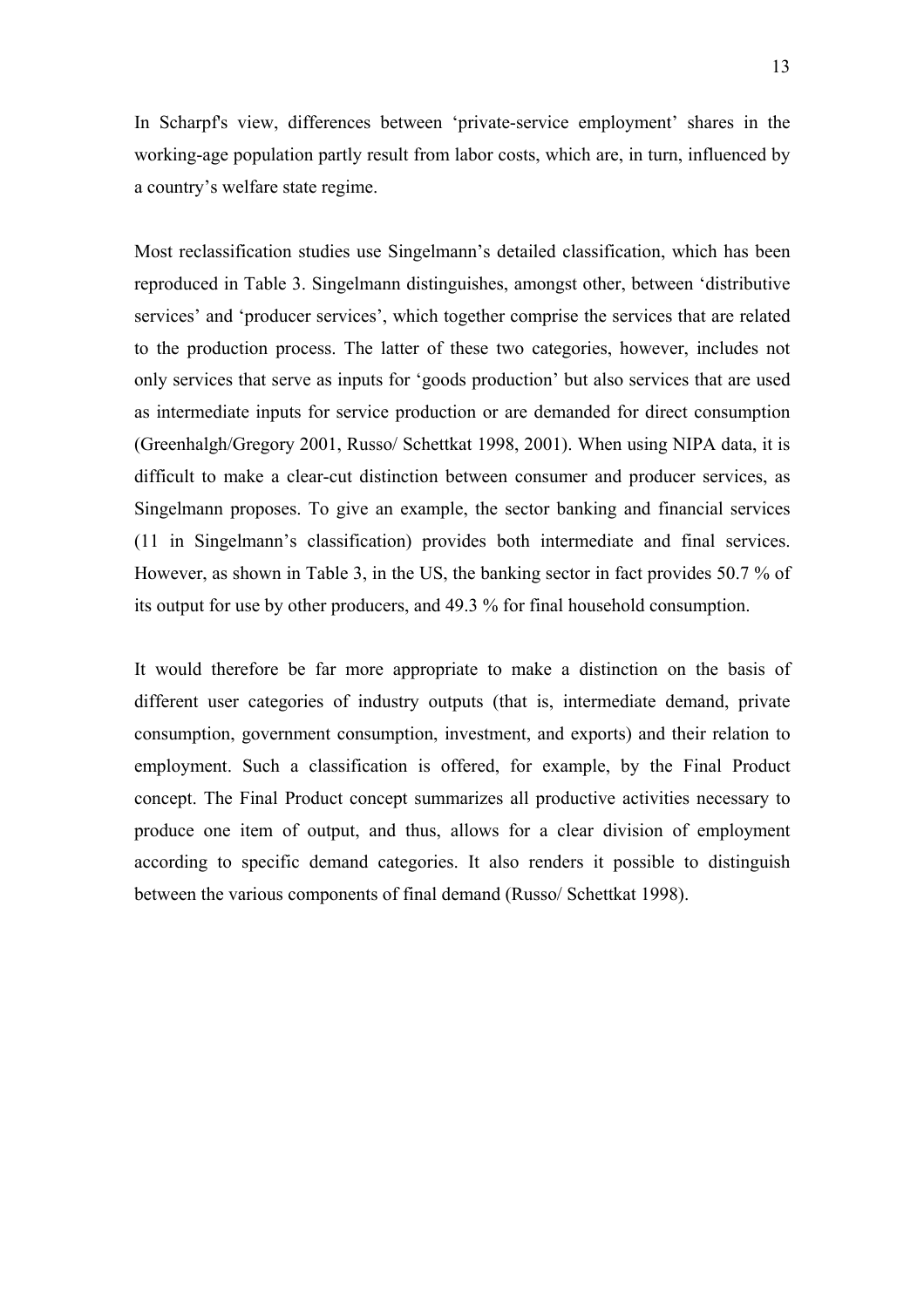| Industry                                          | <b>ISIC</b><br>Rev. 2 | Share of final consumer demand in gross output<br>(1995) |      |             |       |       |       |
|---------------------------------------------------|-----------------------|----------------------------------------------------------|------|-------------|-------|-------|-------|
|                                                   |                       | $US^*$                                                   | UK^  | $\mathbf F$ | G     | NL    | ES    |
| 1. Extractive                                     |                       |                                                          |      |             |       |       |       |
| (1) Agriculture, fishing and forestry             | $\mathbf{1}$          | 9.4                                                      | 29.0 | 19.6        | 18.7  | 3.5   | 2.0   |
| $(2)$ Mining                                      | $\overline{c}$        | 1.5                                                      | 1.0  | 1.8         | 12.0  | 0.1   | 2.3   |
| <b>II. Transformative</b>                         |                       |                                                          |      |             |       |       |       |
| (3) Construction                                  | 5                     | 0.0                                                      | 3.5  | 5.0         | 2.0   | 0.7   | 2.8   |
| $(4)$ Food                                        | 31                    | 56.5                                                     | 59.7 | 55.4        | 56.7  | 19.5  | 40.8  |
| (5) Textile                                       | 32                    | 42.8                                                     | 39.1 | 35.6        | 42.3  | 28.7  | 35.9  |
| $(6)$ Metal                                       | 37                    | 2.3                                                      | 2.0  | 1.3         | 3.9   | 0.2   | 1.7   |
| (7) Machinery                                     | 38                    | 14.6                                                     | 11.2 | 15.9        | 11.1  | 2.3   | 9.7   |
| (8) Chemical                                      | 35                    | 22.8                                                     | 11.8 | 14.8        | 11.8  | 0.9   | 11.7  |
| (9) Miscellaneous manufacturing                   | 39                    | 14.4                                                     | 20.7 | 19.4        | 16.4  | 8.9   | 15.7  |
| (10) Utilities                                    | $\overline{4}$        | 38.3                                                     | 34.1 | 43.2        | 37.2  | 34.5  | 28.8  |
| <b>III. Distributive Services</b>                 |                       |                                                          |      |             |       |       |       |
| (11) Transportation and storage                   | 71                    | 24.4                                                     | 18.8 | 26.8        | 30.7  | 19.5  | 22.0  |
| (12) Communication                                | 72                    | 37.1                                                     | 24.3 | 34.1        | 39.0  | 27.8  | 32.8  |
| (13) Wholesale trade                              | 61                    | 53.9                                                     | 63.7 | 59.3        | 53.0  | 38.4  | 58.2  |
| (14) Retail trade (except eating and drinking)    | 62                    | 53.9                                                     | 63.7 | 59.3        | 53.0  | 38.4  | 58.2  |
| <b>IV. Producer Services</b>                      |                       |                                                          |      |             |       |       |       |
| (15) Banking, credit, and other financial service | 81                    | 49.3                                                     | 26.1 | 21.5        | 23.4  | 30.5  | 16.2  |
| $(16)$ Insurance                                  | 82                    | 49.3                                                     | 26.1 | 21.5        | 23.4  | 30.5  | 16.2  |
| $(17)$ Real estate                                | 83                    | 63.2                                                     | 67.8 | 71.3        | 63.2  | 74.9  | 81.3  |
| (18) Engineering and architectural services       | 83                    | 11.0                                                     | 1.7  | 5.1         | 3.2   | 4.3   | 4.7   |
| (19) Accounting and bookkeeping                   | 83                    | 11.0                                                     | 1.7  | 5.1         | 3.2   | 4.3   | 4.7   |
| (20) Miscellaneous business services              | 83                    | 10.3                                                     | 5.0  | 4.8         | 3.9   | 4.4   | 7.4   |
| (21) Legal services**                             | 83                    | 11.0                                                     | 1.7  | 5.1         | 3.2   | 4.3   | 4.7   |
| <b>V. Social Services</b>                         |                       |                                                          |      |             |       |       |       |
| (22) Medical and health services                  | 93                    | 107.9#                                                   | 9.0  | 23.5        | 22.0  | 23.8  | 25.1  |
| (23) Hospitals                                    | 93                    | 107.9#                                                   | 9.0  | 23.5        | 22.0  | 23.8  | 25.1  |
| (24) Education                                    | 93                    | 112.5#                                                   | 13.2 | 7.9         | 10.5  | 3.3   | 23.0  |
| (25) Welfare and religious organizations          | 93                    | 62.6                                                     | 48.7 | 55.7        | 37.1  | 26.1  | 53.5  |
| $(26)$ Non-profit organizations***                | 93                    | 100.0                                                    | 99.2 | 100.0       | 100.0 | 100.0 | 100.0 |
| (27) Postal services                              | 72                    | 37.1                                                     | 24.3 | 34.1        | 39.0  | 27.8  | 32.8  |
| (28) Government                                   | 91                    | 6.4                                                      | 5.1  | $0.1\,$     | 1.1   | 5.3   | 2.5   |
| (29) Miscellaneous <sup>^^</sup>                  | 93                    | 62.6                                                     | 48.7 | 55.7        | 37.1  | 26.1  | 53.5  |
| <b>VI. Personal Services</b>                      |                       |                                                          |      |             |       |       |       |
| (30) Domestic services***                         | 95                    | 100.0                                                    | 99.2 | 100.0       | 100.0 | 100.0 | 100.0 |
| (31) Hotels and lodging                           | 63                    | 80.0                                                     | 74.4 | 84.0        | 81.3  | 54.2  | 91.1  |
| (32) Eating and drinking places                   | 63                    | 80.0                                                     | 74.4 | 84.0        | 81.3  | 54.2  | 91.1  |
| (33) Repair services                              | 95                    | 53.9                                                     | 63.7 | 59.3        | 53.0  | 38.4  | 58.2  |
| (34) Laundry and dry cleaning                     | 95                    | 62.6                                                     | 48.7 | 55.7        | 37.1  | 26.1  | 53.5  |
| (35) Barber and beauty shops                      | 95                    | 62.6                                                     | 48.7 | 55.7        | 37.1  | 26.1  | 53.5  |
| (36) Entertainment and recreational services      | 94                    | 62.6                                                     | 48.7 | 55.7        | 37.1  | 26.1  | 53.5  |
| (37) Miscellaneous personal services              | 95                    | 62.6                                                     | 48.7 | 55.7        | 37.1  | 26.1  | 53.5  |

#### **Table 3: An Extended Sectoral Classification Scheme (Browning-Singelmann)**

Source: Classification from Singelmann (1978: 31). Shares computed from the 1995 OECD Input-Output database. \*US; year=1997,  $\text{VTK}$ ; year=1998, \*\*(21)Legal services together with (18) and (19)  $\text{O}(25)$ welfare and

religious services, (29) miscellaneous professional and social services and (37) miscellaneous personal services cannot be split \*\*\*(26)non-profit organisations and (30) domestic services cannot be split # >100 because negative government spending in Input-Outpu data.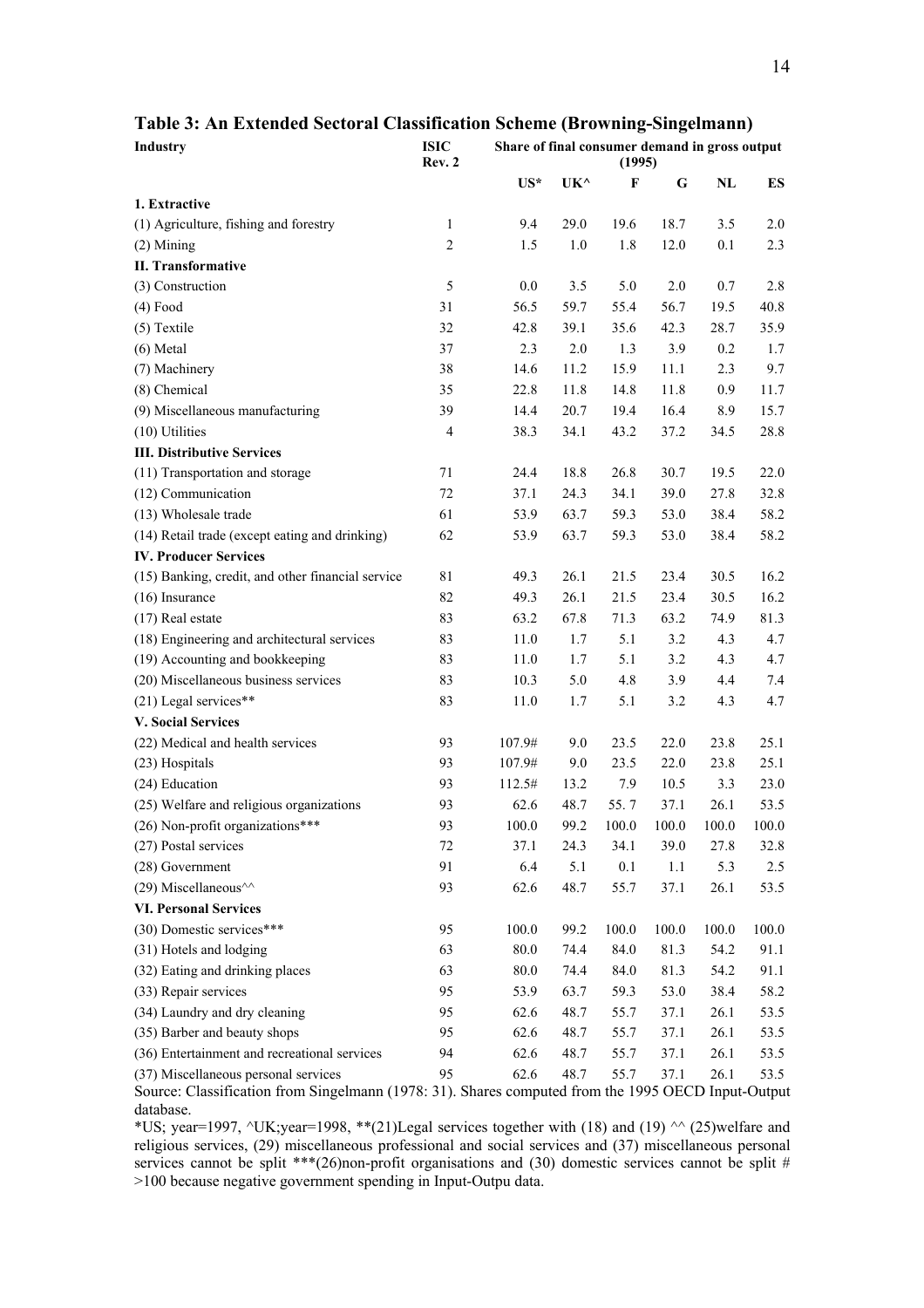Castells (1996: 296) uses Singelmann's classification and labeling, but, in addition, distinguishes between information-processing (communications, finance, insurance, real estate, services government) and goods-handling activities (mining, construction, manufacturing, wholesale/retail trade). On the basis of this distinction, he constructs two indices: service-delivery employment/goods-producing employment; and information-processing employment/goods-handling employment.

Looking at the ratio of information-processing employment to goods-handling employment, Castells concludes that, on the basis of its employment structure, the US is a service-producing economy rather than a distinctively information-processing economy. The United Kingdom, Canada and France have nearly the same ratio as the US, and although Germany and Italy have substantially lower ratios, their informationprocessing employment has been growing. This implies that the trend towards more information-processing is not merely an American phenomenon but can be observed in all countries studied (Castells, 1996: 210).

Castells' reclassification exercise appears related to earlier efforts by Machlup (1962) and Porat (1977), who distinguished an information sector comprising industries producing information machines, industries transforming, communicating or transporting information, and industries selling information services. Apart from private industries, this information sector also included public R&D, education, postal services and public administration.

A regrouping of industries on the basis of information and knowledge content can give a classification like the one shown in Table 4. Using this classification, Albin and Appelbaum (1990) conclude that employment in information and communication services and manufacturing was growing at a higher rate than 'other' manufacturing or 'other' service<sup>7</sup> industries.

 $\overline{a}$ 

<sup>&</sup>lt;sup>6</sup> The category 'other' manufacturing industries comprises construction, other durable goods and nondurable goods manufacturing, transportation and public utilities.

<sup>&</sup>lt;sup>7</sup> The category 'other' services encompasses hospitals, other health services, social welfare services, personal and recreational services, private household services, eating and drinking places and hotels, vehicle sales, retail trade, wholesale trade, automobile service and repair, and guard, cleaning and repair services.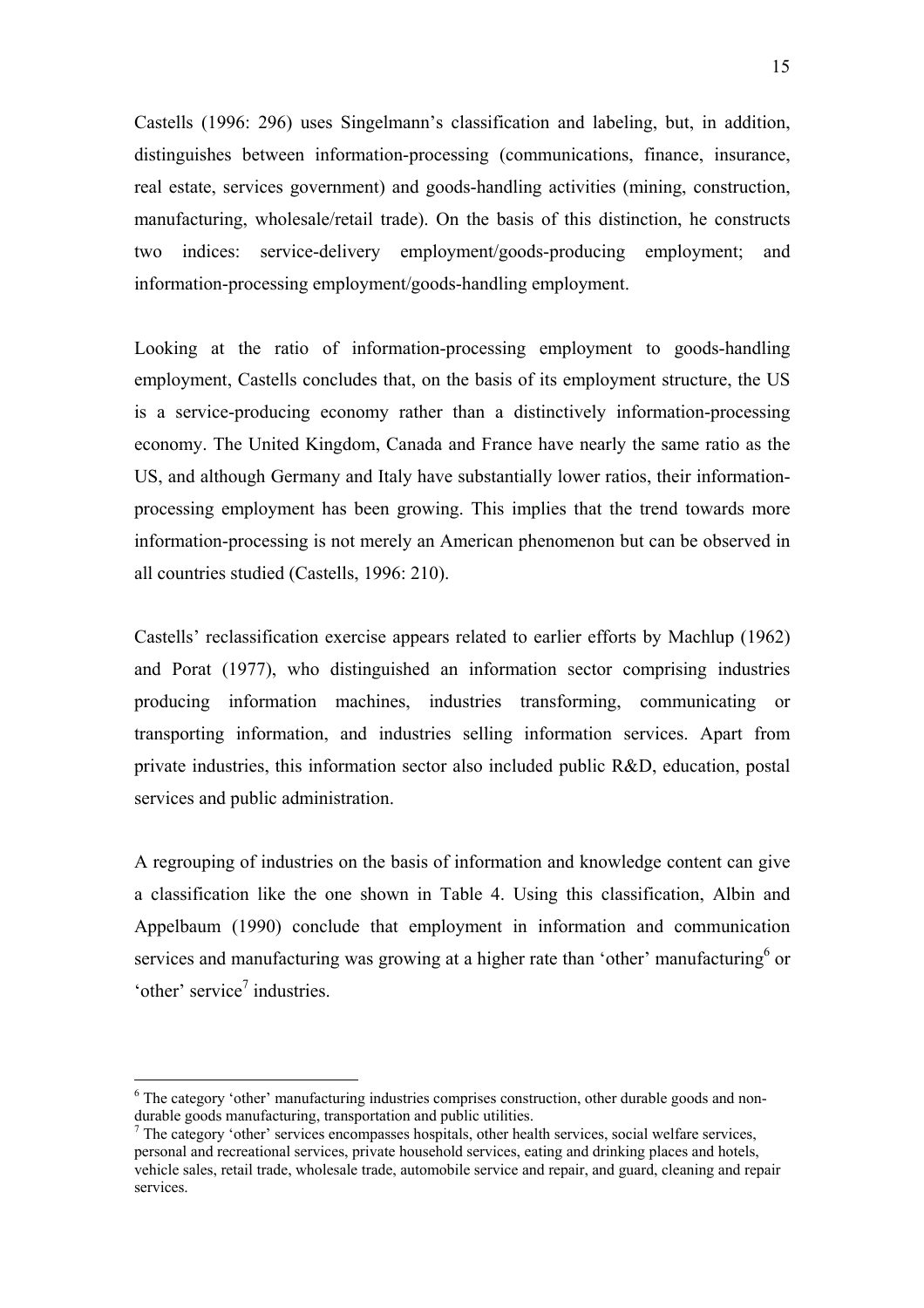|                                | <b>Employment growth</b> |          |         | Output growth | Implied product. growth |         |  |
|--------------------------------|--------------------------|----------|---------|---------------|-------------------------|---------|--|
|                                | 1973-79                  | 1979-87  | 1973-79 | 1979-87       | 1973-79                 | 1979-87 |  |
| <b>Extractive industries</b>   |                          | 0.3      | 0.2     | 0.4           | 0.2                     | 0.1     |  |
| Info/Knowledge                 |                          | 1.1      | 4.4     | 2.8           | 1.4                     | 1.7     |  |
| <b>Manufacturing</b>           |                          |          |         |               |                         |         |  |
| <b>Other Industry</b>          | 1.3                      | $\Omega$ | 1.4     | 1.6           | 0.1                     | 1.6     |  |
| <b>Info/Knowledge Services</b> | 3.5                      |          | 3.2     | 2.8           | $-0.3$                  | $-0.2$  |  |
| <b>Other Services</b>          | 2.8                      | 2.5      | 3.3     | 29            | 0.5                     | 0.4     |  |

#### **Table 4: Growth Rates of Regrouped Industries According to their Information and Knowledge Content (1973 – 1987)**

Implied productivity growth is computed as the rate of output growth minus the rate of employment growth. Information/knowledge services include imputed housing. Source: Albin/Appelbaum 1990: 42/43

In the view of Albin/Appelbaum, '[t]he de-industrialization thesis – that the small size of the information and knowledge manufacturing sector and the decline of employment in other manufacturing industries implies a shift to a low-wage, low productivity growth economy- also misses the main point. What emerges from our analysis is that the shift to employment in service industries has resulted in increasing dualism in the U.S. economy' (Albin/ Appelbaum 1990: 40).

Surprisingly, the information and knowledge services do not experience higher productivity growth according to the analysis of Albin/Appelbaum, and even suffer from negative productivity growth. This may be an indication that the distinction between technologically stagnant and technologically progressive services is not identical to the distinction between services on the basis of their information and knowledge content. $8$  It may, however, also be an indication of the measurement problems to which service tend to be subject (Griliches, 1992).

Another way of investigating the changing size of the service sector is by dividing the economy into a service- and a goods-producing sector on the basis of service occupations rather than service industries. The advantage of this approach is that it identifies all service activities, irrespective of the industry in which they are carried out, thereby capturing the increasing 'tertiarization' of the goods production process. Freeman and Schettkat (1999) performed such an analysis, albeit for different purposes,

 $\overline{a}$ 

<sup>&</sup>lt;sup>8</sup> Albin and Appelbaum point out that the information and knowledge industries are paying higher mean wages. This result, however, is based on raw wage data, which has not been controlled for skill levels (which are higher in these industries).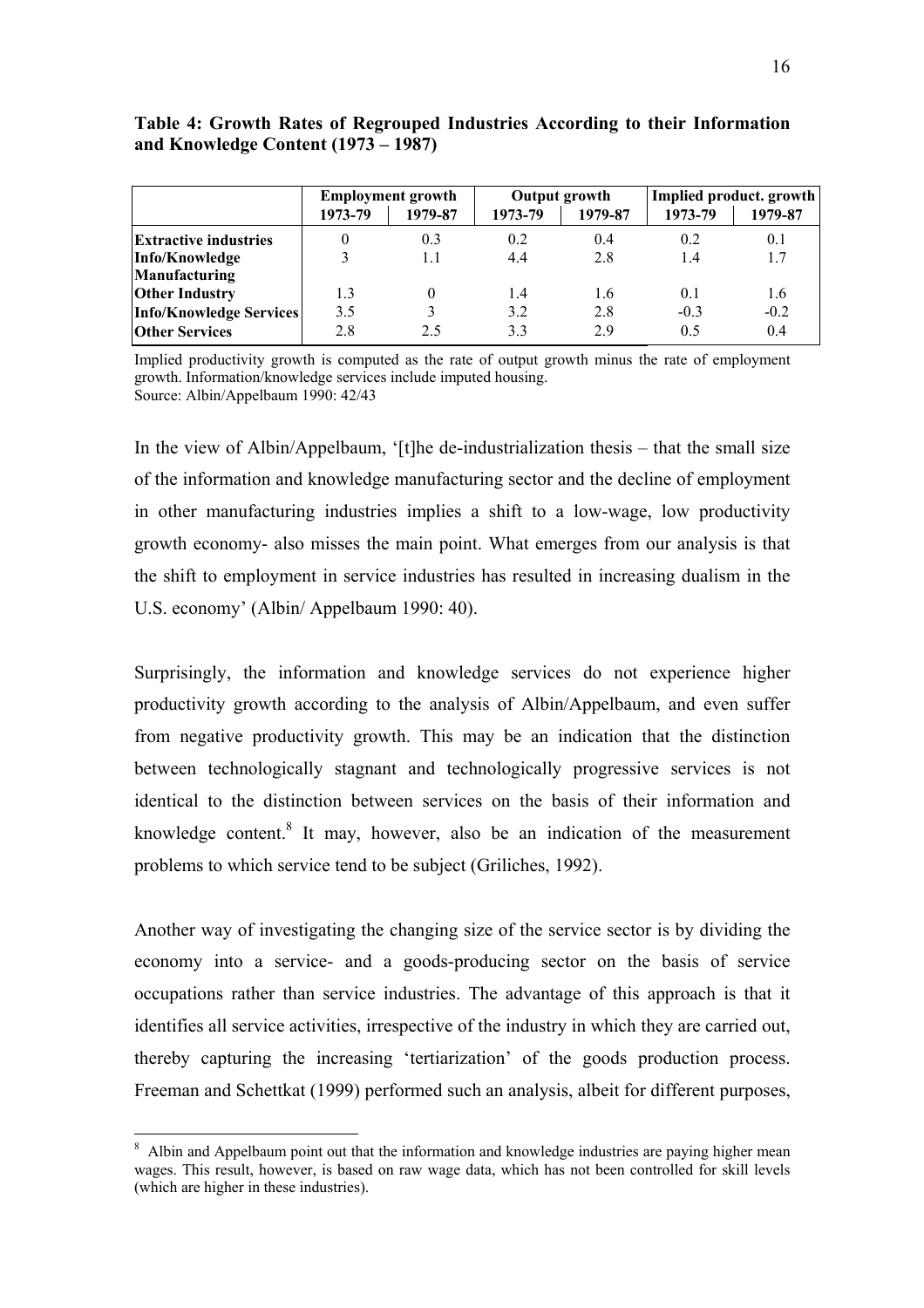on the basis of the Comparative German American Database. For the sake of comparability, this database classifies occupations and industries in the US and German economies on the basis of identical categories. Table 5 displays the results of the Freeman/ Schettkat analysis.

**Table 5: Employment shares in service and manufacturing industries and in servicing and producing occupations (%)** 

|                                                  | Germany           | (West)           | <b>US</b>                    |                  | Germany – USA     |                  |  |  |
|--------------------------------------------------|-------------------|------------------|------------------------------|------------------|-------------------|------------------|--|--|
|                                                  | <b>Industries</b> | Occu-<br>pations | <b>Industries</b>            | Occu-<br>pations | <b>Industries</b> | Occu-<br>pations |  |  |
|                                                  |                   |                  | Weighted by persons employed |                  |                   |                  |  |  |
| Services/<br><b>Servicing</b>                    | 61                | 68               | 75                           | 78               | $-13$             | $-10$            |  |  |
| Weighted by hours worked (full-time equivalents) |                   |                  |                              |                  |                   |                  |  |  |
| Services/                                        | 60                | 67               | 73                           | 76               | $-13$             | $-10$            |  |  |
| <b>Servicing</b>                                 |                   |                  |                              |                  |                   |                  |  |  |
| Source: Freeman/Schettkat 1999                   |                   |                  |                              |                  |                   |                  |  |  |

Source: Freeman/ Schettkat 1999.

The Freeman/Schettkat results show that in Germany, 68% of persons employed perform service activities, while only 61% of employment is accounted for by service industries. This implies that some employees in the goods-producing industries perform service tasks and/or that some employees in service industries are involved in production activities. The discrepancy between the share of employment in service industries and the share involved in performing service tasks is slightly higher in Germany than in the US. Thus, the two economies differ less with regard to service employment when this is expressed in terms of persons involved in service occupations rather when expressed in terms of persons employed in service industries. The difference still remains around 10 %-points, however.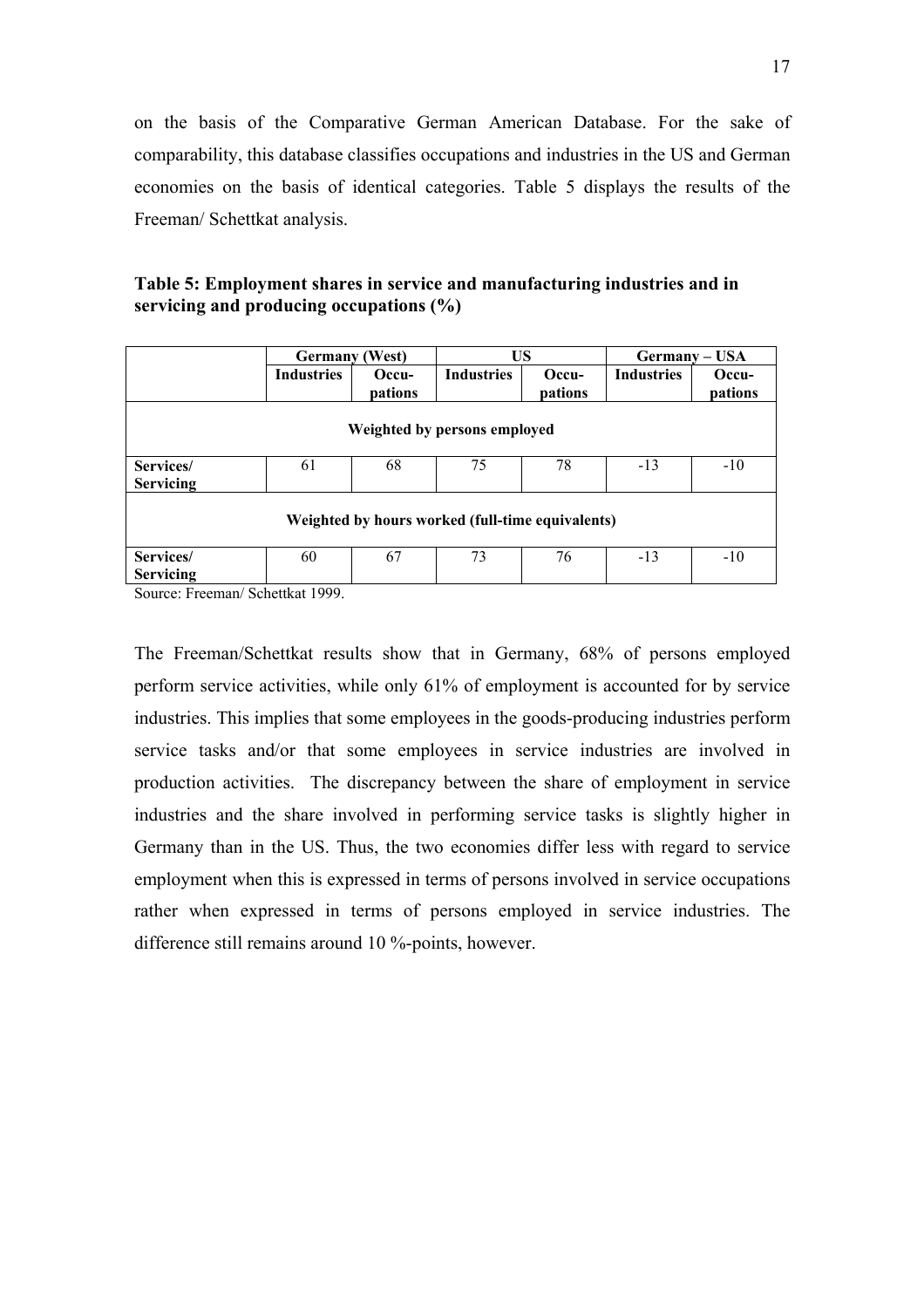| <b>Dimensions</b>                                   |                                                                                                                                                              |                                                                                                                          |                                                                                                                         | <b>Study</b>                                                                                                         |                                                                                                |                                                                                  |
|-----------------------------------------------------|--------------------------------------------------------------------------------------------------------------------------------------------------------------|--------------------------------------------------------------------------------------------------------------------------|-------------------------------------------------------------------------------------------------------------------------|----------------------------------------------------------------------------------------------------------------------|------------------------------------------------------------------------------------------------|----------------------------------------------------------------------------------|
|                                                     | <b>Elfring</b>                                                                                                                                               | <b>Scharpf</b>                                                                                                           | Singelmann                                                                                                              | <b>Castells</b>                                                                                                      | Albin/                                                                                         | Freeman/                                                                         |
|                                                     |                                                                                                                                                              |                                                                                                                          |                                                                                                                         |                                                                                                                      | Appelbaum                                                                                      | Schettkat                                                                        |
| Period                                              | $1960 - 1984$                                                                                                                                                | $1970 - 1981$                                                                                                            | $1920 - 1970$                                                                                                           | $1920 - 1990$                                                                                                        | $1973 - 1987$                                                                                  | 1970-1999                                                                        |
| <b>Countries</b>                                    | France,<br>Germany,<br>Japan, NL,<br>UK and US                                                                                                               | Australia,<br>Austria,<br>Belg., Can.,<br>Denm., Fr.,<br>Germ., Jap.,<br>NL, Norw.,<br>Swe, Switz.,<br>UK and US         | Canada,<br>England $&$<br>Wales,<br>France,<br>Germany,<br>Italy, Japan,<br><b>US</b>                                   | Canada,<br>France,<br>Germany,<br>Italy, Japan,<br>UK and US                                                         | <b>US</b>                                                                                      | US and<br>West-<br>Germany                                                       |
| Employm.                                            | <b>Rising</b><br>steadily                                                                                                                                    | <b>ISIC 2-5</b><br>and<br><b>ISIC 6-9</b><br>each<br>account for<br>$1/3$ of jobs<br>of the<br>working age<br>population | Rising, but<br>not<br>necessarily<br>sequential<br>shift from<br>agriculture<br>to manufac-<br>turing to<br>services    | Rising, but<br>not<br>necessarily<br>sequential<br>shift from<br>agriculture<br>to manufac-<br>turing to<br>services | Rising,<br>because<br>growth in<br>info- and<br>knowledge<br>services lies<br>above<br>average | Higher<br>share of<br>service<br>employment<br>in US than<br>in West-<br>Germany |
| Final<br>Demand                                     | Explains<br>service<br>growth for $\pm$<br>$20 - 30\%,$<br>and for $45%$<br>in Germany                                                                       |                                                                                                                          | Among<br>advanced<br>countries,<br>the higher<br>GDP/Capita<br>$(US\$ {S}), the<br>higher the<br>demand for<br>services |                                                                                                                      |                                                                                                |                                                                                  |
| Private<br>$consump$ ./<br>Household<br>expenditure | Final exp-<br>enditure on<br>private<br>services as a<br>share of<br>GDP (con-<br>stant prices)<br>increased on<br>average by<br>$1.5\%$<br>$(1973-1984)$    | Private<br>demand is<br>influenced<br>by the<br>degree of<br>income<br>inequality<br>and by the<br>public<br>burden      |                                                                                                                         |                                                                                                                      |                                                                                                | Higher<br>share of<br>non-medical<br>expenses on<br>services in<br><b>US</b>     |
| Government<br>consump.                              | Fin. exp. on<br>government<br>Services as<br>a share of<br>GDP (const.<br>prices)<br>increased by<br>$2.1\%$ , but<br>declined in<br>the US<br>$(1973-1984)$ |                                                                                                                          |                                                                                                                         |                                                                                                                      |                                                                                                |                                                                                  |
| Investment                                          |                                                                                                                                                              |                                                                                                                          |                                                                                                                         |                                                                                                                      |                                                                                                |                                                                                  |
|                                                     |                                                                                                                                                              |                                                                                                                          |                                                                                                                         |                                                                                                                      |                                                                                                |                                                                                  |

**Table 6: Overview of Studies Treating Employment Structure**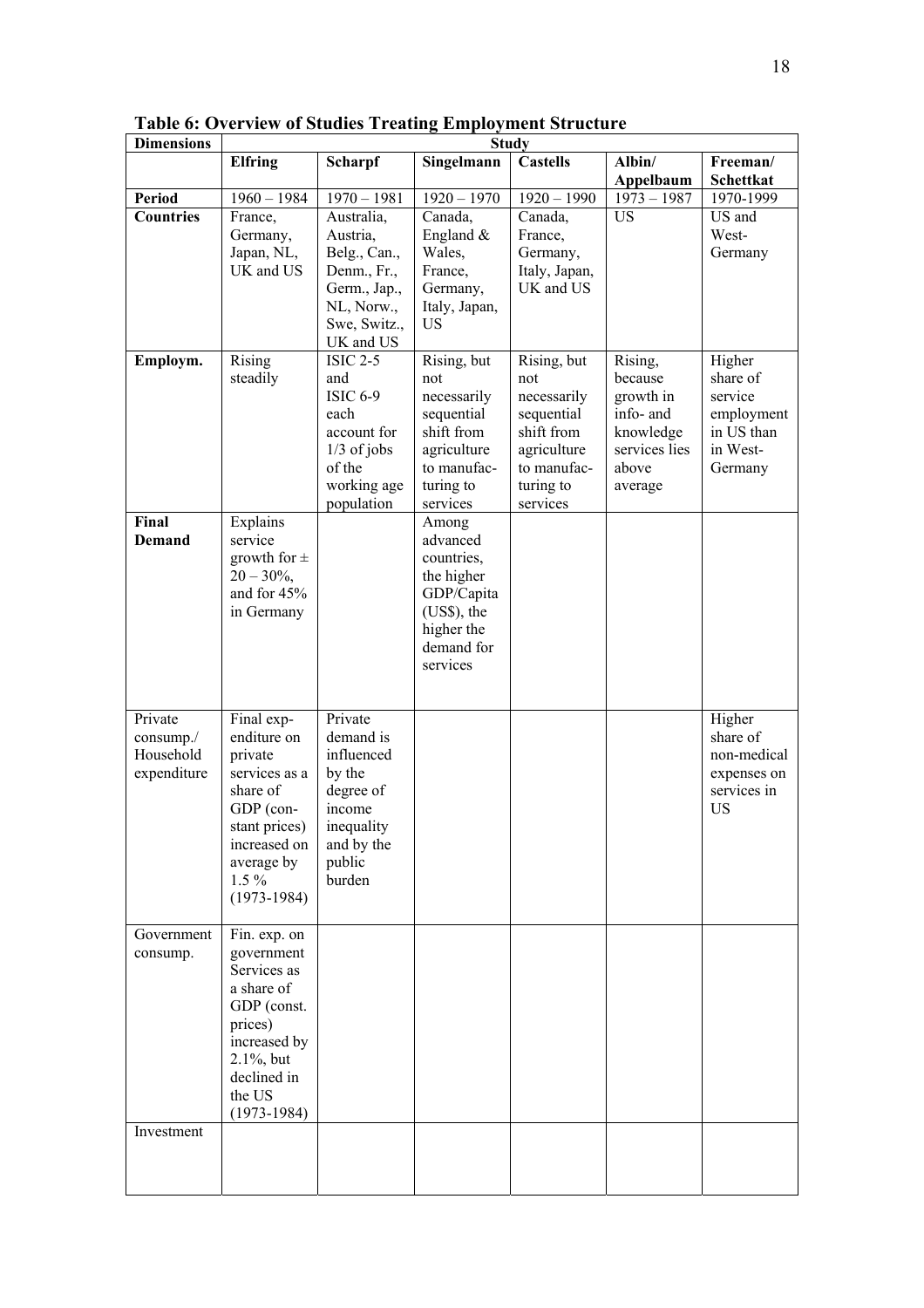| Imports/<br><b>Exports</b>  |                             |                          |                            |                                     |                        |                          |
|-----------------------------|-----------------------------|--------------------------|----------------------------|-------------------------------------|------------------------|--------------------------|
|                             |                             |                          |                            |                                     |                        |                          |
|                             |                             |                          |                            |                                     |                        |                          |
|                             |                             |                          |                            |                                     |                        |                          |
| <b>Industry</b><br>Product. | Labor pro-<br>ductivity     |                          |                            |                                     |                        |                          |
|                             | gains in                    |                          |                            |                                     |                        |                          |
|                             | services<br>(output per     |                          |                            |                                     |                        |                          |
|                             | persons                     |                          |                            |                                     |                        |                          |
|                             | employed)                   |                          |                            |                                     |                        |                          |
|                             | were about<br>40 % lower    |                          |                            |                                     |                        |                          |
|                             | than in                     |                          |                            |                                     |                        |                          |
|                             | industry                    |                          |                            |                                     |                        |                          |
|                             | $(1960 - 1982)$             |                          |                            |                                     |                        |                          |
| Inter-ind.                  |                             |                          |                            |                                     |                        |                          |
| division of                 |                             |                          |                            |                                     |                        |                          |
| labor                       |                             |                          |                            |                                     |                        |                          |
|                             |                             |                          |                            |                                     |                        |                          |
| <b>Summary</b>              | In 1960s,                   | Canada,                  | Comparing                  | Two models                          | Shift of em-           | American                 |
|                             | rising                      | Japan, US,               | the sectoral               | of change:                          | ployment to            | households               |
|                             | employment                  | Switzerland              | transforma-                | 1) Service                          | services               | spend a                  |
|                             | share of<br>services was    | have high<br>empl. share | tion of the<br>labor force | Economy<br>Model $\Rightarrow$      | leads to<br>dualism in | larger share<br>of their |
|                             | due to social               | in private               | in seven                   | reduction of                        | <b>US</b>              | incomes on               |
|                             | services; in                | and high                 | countries                  | manufact.                           | economy                | services,                |
|                             | the 1970s<br>and 1980s      | share in<br>public       | reveals that<br>the shift  | employment<br>after 1970;           | because<br>information | and less<br>time in      |
|                             | to producer                 | services;                | from                       | 2) Industrial                       | and                    | household                |
|                             | and personal                | Sweden,                  | agriculture                | Production                          | knowledge              | production,              |
|                             | services                    | Denmark,<br>the UK and   | to services<br>followed a  | Model $\Rightarrow$<br>reduction of | intensive<br>services  | than<br>German           |
|                             | Slow prod.                  | Norway                   | different                  | manufact.                           | (white)                | households               |
|                             | growth<br>explains          | have the<br>opposite;    | path in<br>Western         | employment<br>but remains           | collar) and<br>'other' | do                       |
|                             | $40 - 60\%$ of              | Austria,                 | Europe,                    | large;                              | services               |                          |
|                             | empl. shift                 | Belgium,                 | North                      | 3) France                           | (blue)                 |                          |
|                             | to services;<br>fin. demand | France,<br>Germany       | America<br>and Japan       | and Italy do<br>not fit either      | collar),<br>increase   |                          |
|                             | $20 - 30\%$ ;               | NL have                  |                            | of these                            | simulta-               |                          |
|                             | interm. dem.                | low shares               |                            | models                              | neously                |                          |
| Data                        | $10 - 40\%$<br>NIPA and     | in both<br>NIPA and      |                            | Singelmann                          | Current                | NIPA;                    |
|                             | <b>OECD</b>                 | <b>OECD LFS;</b>         |                            | $(1920 - 1970)$                     | Population             | comparative              |
|                             | Historical                  | ILO                      |                            | National                            | Survey for             | US/German                |
|                             | Statistics;<br>National     | Statistical<br>Yearbook; |                            | Census Data<br>$(1970-1990)$        | March<br>1973, 1979,   | Structural<br>Database;  |
|                             | Population                  | <b>OECD</b>              |                            |                                     | 1987                   | US/German                |
|                             | Census of                   | Employm.                 |                            |                                     |                        | -Time-                   |
|                             | different<br>countries;     | in the Public<br>Sector  |                            |                                     |                        | budget<br>Database       |
| <b>Method</b>               | Econometr.                  | Econometr.               | Theoretical,               | Descriptive                         | Econometr.             | Econometr.               |
|                             | Descriptive                 | Descriptive              | Descriptive                |                                     | Descriptive            |                          |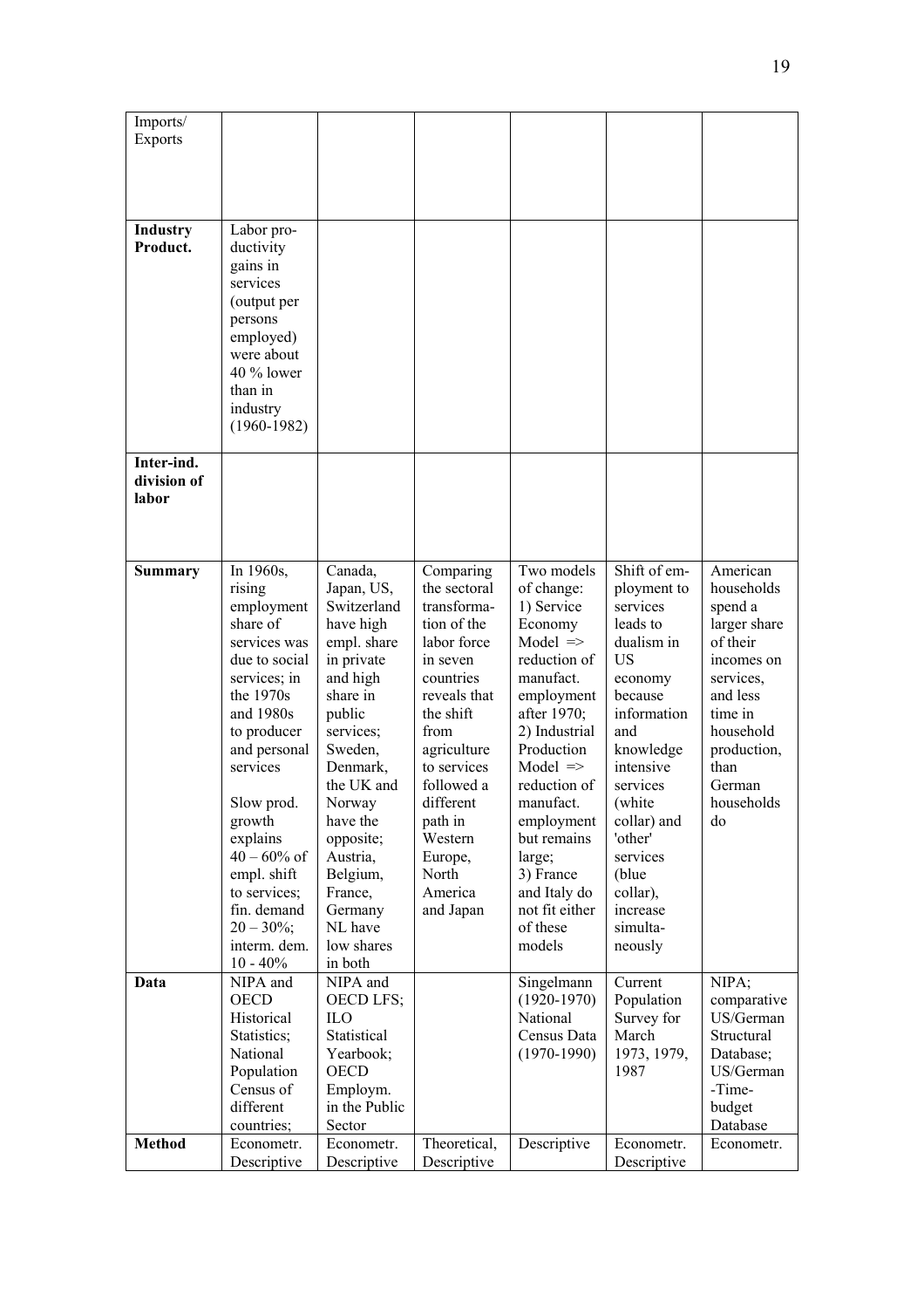#### **4. Studies Analyzing Shifts in Final Demand**

Few studies have attempted explicitly to analyze the structure, and changes in the structure, of final demand. Some studies (implicitly) assume that demand patterns remain unchanged, others that shifts in employment merely reflect changes in demand. Clark (1940) was one of the first to argue that demand shifts are the major cause of expanding service employment. .

Summers' work (1985), which is based on the Penn-World tables, explicitly uses the output structure as a proxy for demand of countries at different income levels. Summers shows that, when expressed in national prices - that is, when the national price structure affects output shares - there exists a positive relation between income and the share of services in output. However, when the share of services in overall output is expressed in international prices (PPPs), the positively sloping regression line turns horizontal. On the basis of his cross-country analysis, Summers concludes that the share of services in demand is independent of income. Baumol (2001) uses Summers' study to support his hypothesis that the share of services in real output is constant. International prices are used, however, to eliminate differences in the price structure of different countries while correcting national sales with other prices (that is, the product of quantities and prices measured in national prices), thereby assuming that quantities demanded are independent of prices. The major outcome of such an exercise is inflated service shares for less developed countries. Whether the quantities demanded would have been the same if these countries had had a price structure similar to that of the developed countries remains questionable (Schettkat 2002). Appelbaum and Schettkat (1999) provide evidence from a longitudinal, within-country perspective, which shows that since the 1970s, the share of services in real output has been increasing in the highly industrialized countries (see also Schettkat 2002).

Fuchs (1968) explicitly analyzes household demand for services and goods. His analysis shows that the demand elasticity for services is slightly higher than that for goods. Fuchs also presents evidence showing that the income elasticity of the demand for goods is influenced by the demand for food. Excluding food from the analysis gives an income elasticity slightly above one, which is roughly similar to the income elasticity for services (Fuchs 1968). Gershuny (1978) analyzes household budget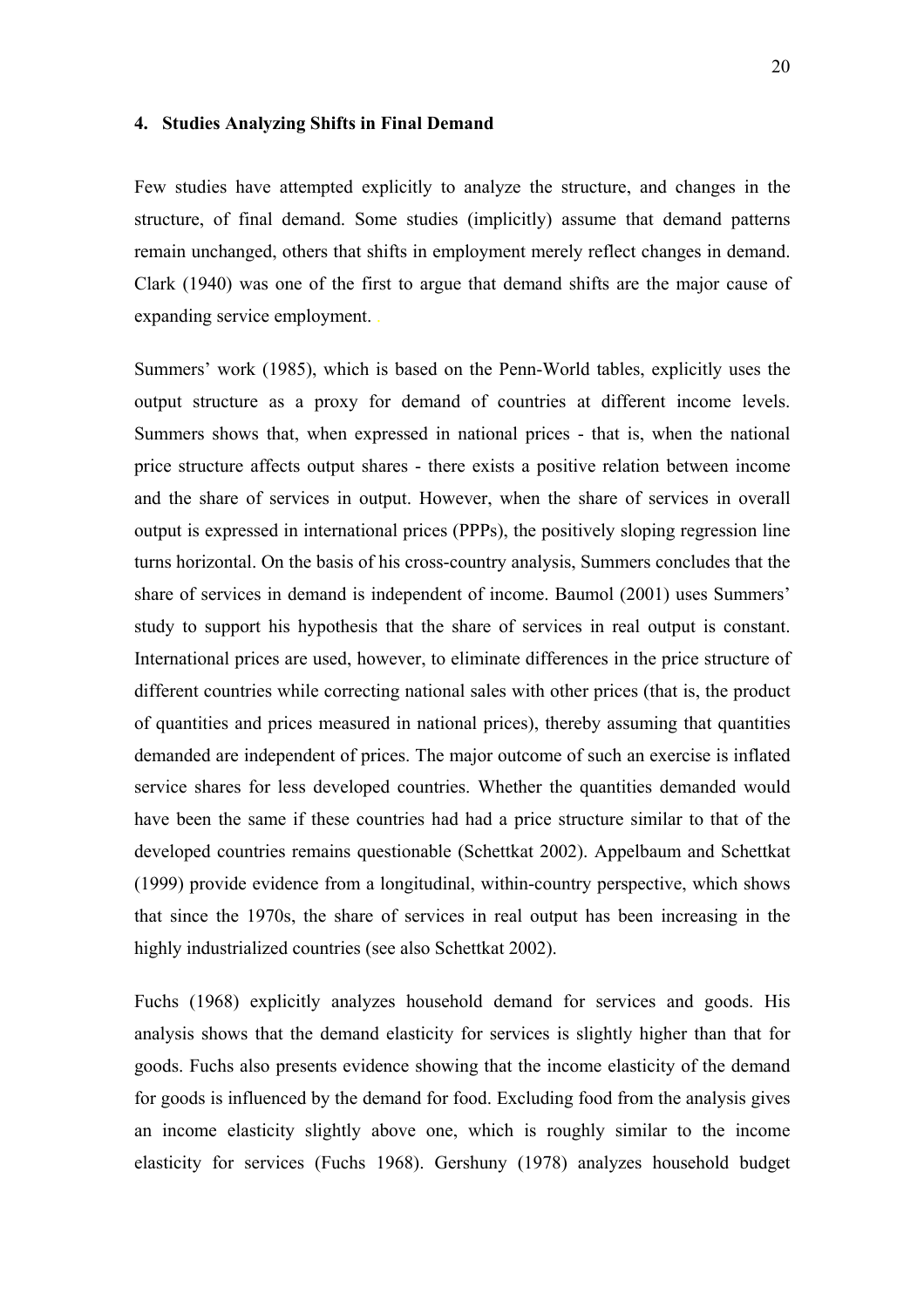surveys for the United Kingdom for the years 1953, 1954, 1961, 1966, 1971 and 1974 and argues that the private consumption of services has dropped because the private demand for services is being substituted by a demand for household appliances. Skolka (1976) presents a similar argument.

Apart from private household consumption, other major demand components (government consumption, exports) also contribute towards explaining shifts in final demand. Fuchs (1968: 42), for example, finds that in the United States, the income elasticity for local government spending is 1.07.

Rowthorn and Wells (1987), in a discussion of the decline of manufacturing employment in the United Kingdom, argue that a country's trade specialization is the single most important factor explaining differences in the employment structure of advanced country's. That is, countries with a high ratio of net manufactured exports to GDP will have a greater share of employment in manufacturing than countries that are net importers of manufactured goods. This implies that an analysis of the impact of the demand structure on the employment structure cannot be limited to domestic demand and household consumption.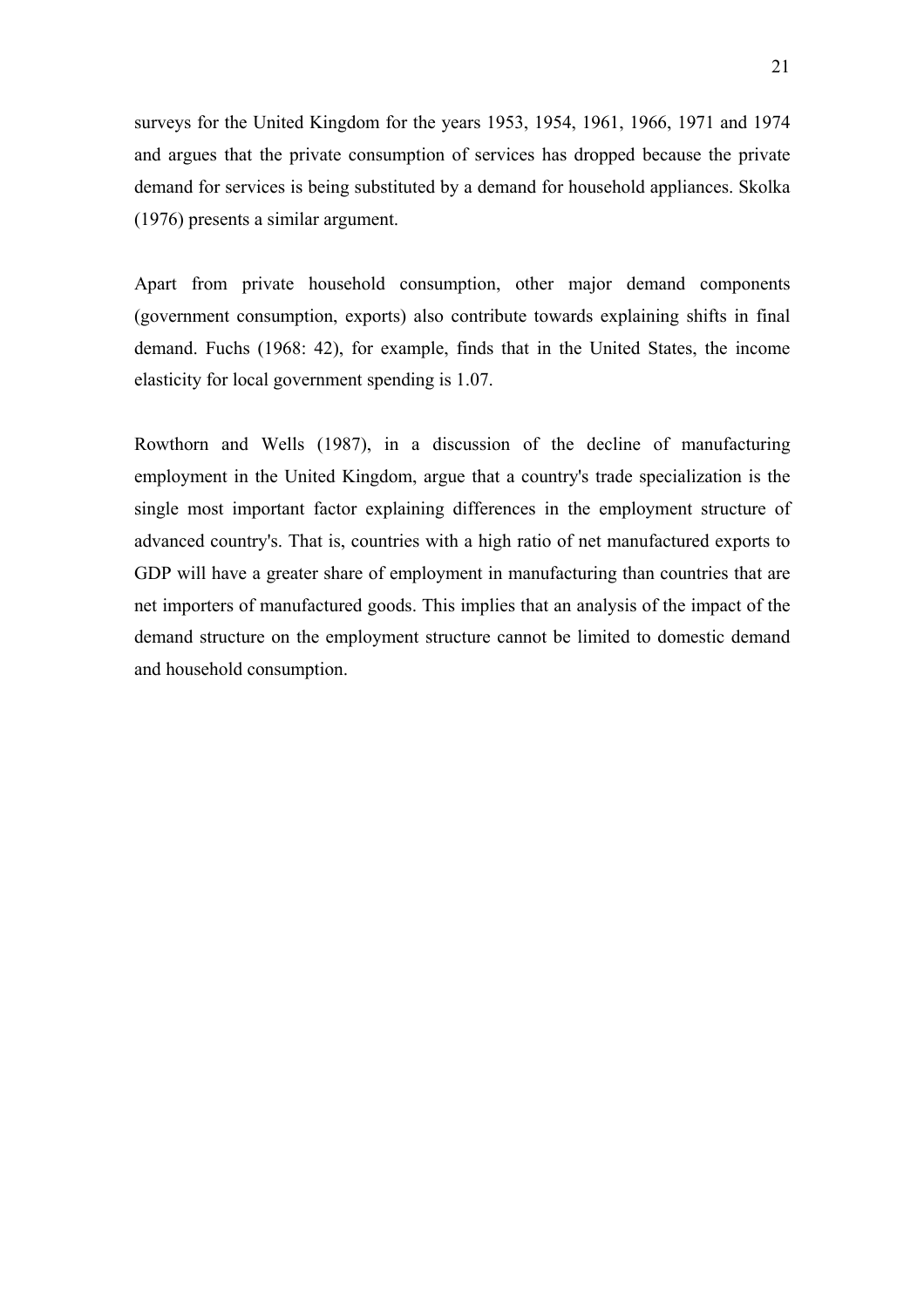| <b>Dimensions</b>                                   |                                                                                                                                                                                                                                                  |                                                                                                                                                                                      | <b>Study</b>                                                                                                                          |                                                                                                                                                                  |
|-----------------------------------------------------|--------------------------------------------------------------------------------------------------------------------------------------------------------------------------------------------------------------------------------------------------|--------------------------------------------------------------------------------------------------------------------------------------------------------------------------------------|---------------------------------------------------------------------------------------------------------------------------------------|------------------------------------------------------------------------------------------------------------------------------------------------------------------|
|                                                     | <b>Summers</b>                                                                                                                                                                                                                                   | Gershuny                                                                                                                                                                             | <b>Gershuny/Miles</b>                                                                                                                 | <b>Rowthorn/Wells</b>                                                                                                                                            |
| <b>Period</b>                                       | 1970 and 1975                                                                                                                                                                                                                                    | 1953 - 1974                                                                                                                                                                          | $1963 - 1978$                                                                                                                         | 1952 - 1982                                                                                                                                                      |
| <b>Countries</b>                                    | US and 33 other<br>countries                                                                                                                                                                                                                     | <b>UK</b>                                                                                                                                                                            | Belgium,<br>Denmark, France,<br>Germany, Ireland,<br>Italy, NL, UK,                                                                   | UK, but also<br>Australia, Austria,<br>Belgium, Canada,<br>France, Italy,<br>Japan, NL,<br>Norway, Sweden,<br>US, West-<br>Germany                               |
| Employment                                          |                                                                                                                                                                                                                                                  |                                                                                                                                                                                      | Growth in<br>intermediary<br>producer services<br>and final non-<br>market services;<br>decline in many<br>marketed final<br>services | Share of<br>agriculture<br>declines steadily;<br>share of services<br>rises continuously;<br>share of industry<br>first rises and then<br>declines               |
| <b>Final demand</b>                                 | Service shares in<br>GDP as measured<br>in <i>domestic</i> prices<br>increase with<br>country income,<br>but when<br>measured in<br>common prices,<br>there is no<br>relationship                                                                | If health care and<br>education are<br>included, service<br>expenditure as a<br>whole has risen<br>slightly                                                                          | Price elasticity<br>leads to stagnation<br>or decline of many<br>marketed final<br>services                                           | In real terms, no<br>shift in demand<br>from goods to<br>services and in<br>advanced<br>countries no shift<br>away from the<br>demand for<br>industrial products |
| Private<br>consumption/<br>household<br>expenditure | For housing-,<br>medical care, and<br>other services,<br>income elasticity<br>significantly $> 1$ ;<br>for recreation $&$<br>education <1; for<br>transportation,<br>communication,<br>and government<br>not significantly<br>different from one | On the basis of<br><b>Budget Data from</b><br>the Household<br><b>Expenditure Data</b><br>$(1953 - 1974)$ , it<br>is concluded that<br>the consumption<br>of services has<br>dropped |                                                                                                                                       |                                                                                                                                                                  |
| Government<br>Consumption                           |                                                                                                                                                                                                                                                  | Considerable<br>growth in<br>government<br>expenditure on<br>services $(1954 -$<br>1974)                                                                                             |                                                                                                                                       |                                                                                                                                                                  |
| Investment                                          |                                                                                                                                                                                                                                                  |                                                                                                                                                                                      |                                                                                                                                       |                                                                                                                                                                  |

|  |  |  |  |  |  |  |  |  |  |  |  |  |  | <b>Table 7: Overview of Studies Analyzing Shifts in Final Demand</b> |
|--|--|--|--|--|--|--|--|--|--|--|--|--|--|----------------------------------------------------------------------|
|--|--|--|--|--|--|--|--|--|--|--|--|--|--|----------------------------------------------------------------------|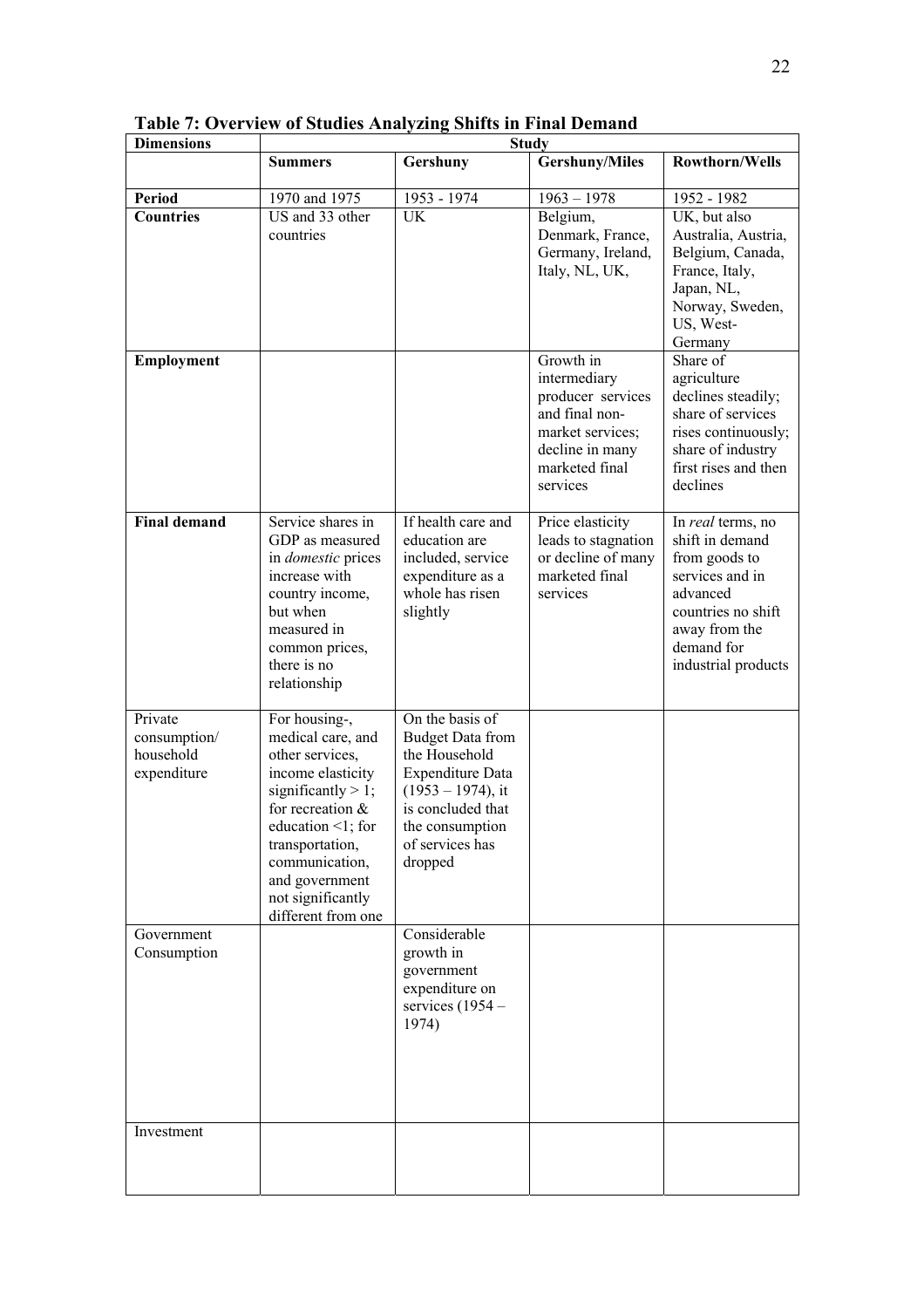| Imports/<br><b>Exports</b>                 |                                                                                                                                                                                               |                                                                                                                    |                                                                                                        | Higher ratio of net<br>manufact. exports<br>to GDP is related<br>to larger fraction<br>of the labor force<br>in manufacturing                                                                                                                                                                                                                                                                      |
|--------------------------------------------|-----------------------------------------------------------------------------------------------------------------------------------------------------------------------------------------------|--------------------------------------------------------------------------------------------------------------------|--------------------------------------------------------------------------------------------------------|----------------------------------------------------------------------------------------------------------------------------------------------------------------------------------------------------------------------------------------------------------------------------------------------------------------------------------------------------------------------------------------------------|
| Industry<br>Productivity                   |                                                                                                                                                                                               | Lower in services<br>than in<br>manufacturing                                                                      | Stagnating in<br>services,<br>especially in<br>private marketed<br>services                            | Is lower in<br>services than in<br>manufacturing                                                                                                                                                                                                                                                                                                                                                   |
| <b>Inter-industry</b><br>division of labor |                                                                                                                                                                                               | Intermediate<br>service demand<br>has increased                                                                    | Intermediate<br>service demand<br>has increased                                                        |                                                                                                                                                                                                                                                                                                                                                                                                    |
| <b>Summary</b>                             | In 1975, service<br>shares were<br>essentially<br>unrelated to<br>income, but over<br>time they are<br>rising in poor<br>countries and<br>remain essentially<br>constant in rich<br>countries | Private<br>expenditures for<br>services are<br>substituted by<br>household<br>appliances and<br>self-service time. |                                                                                                        | In a <i>mature</i><br>economy, de-<br>industrialization<br>can be associated<br>with both weak<br>and strong trade<br>performance =><br>there is no unique<br>route, either in<br>terms of the<br>structure of<br>foreign trade, or<br>its constancy, to<br>the achievement<br>of successful<br>economic<br>development.<br>However,<br>industrialization is<br>essential for<br>economic progress |
| Data                                       | <b>United Nations</b><br>International<br>Comparisons<br>project (ICP)                                                                                                                        | Census of<br>Population;<br>Family<br>Expenditure<br>Survey; National<br>Income and<br>Expenditures                | <b>EEC</b> Social<br>Indicators for the<br>European<br>Communities<br>$1960 - 1978$ ;<br>Eurostat NIPA |                                                                                                                                                                                                                                                                                                                                                                                                    |
| <b>Method</b>                              | Econometric                                                                                                                                                                                   | Econometric,<br>Descriptive                                                                                        | Theoretical,<br>Econometric                                                                            | Econometric                                                                                                                                                                                                                                                                                                                                                                                        |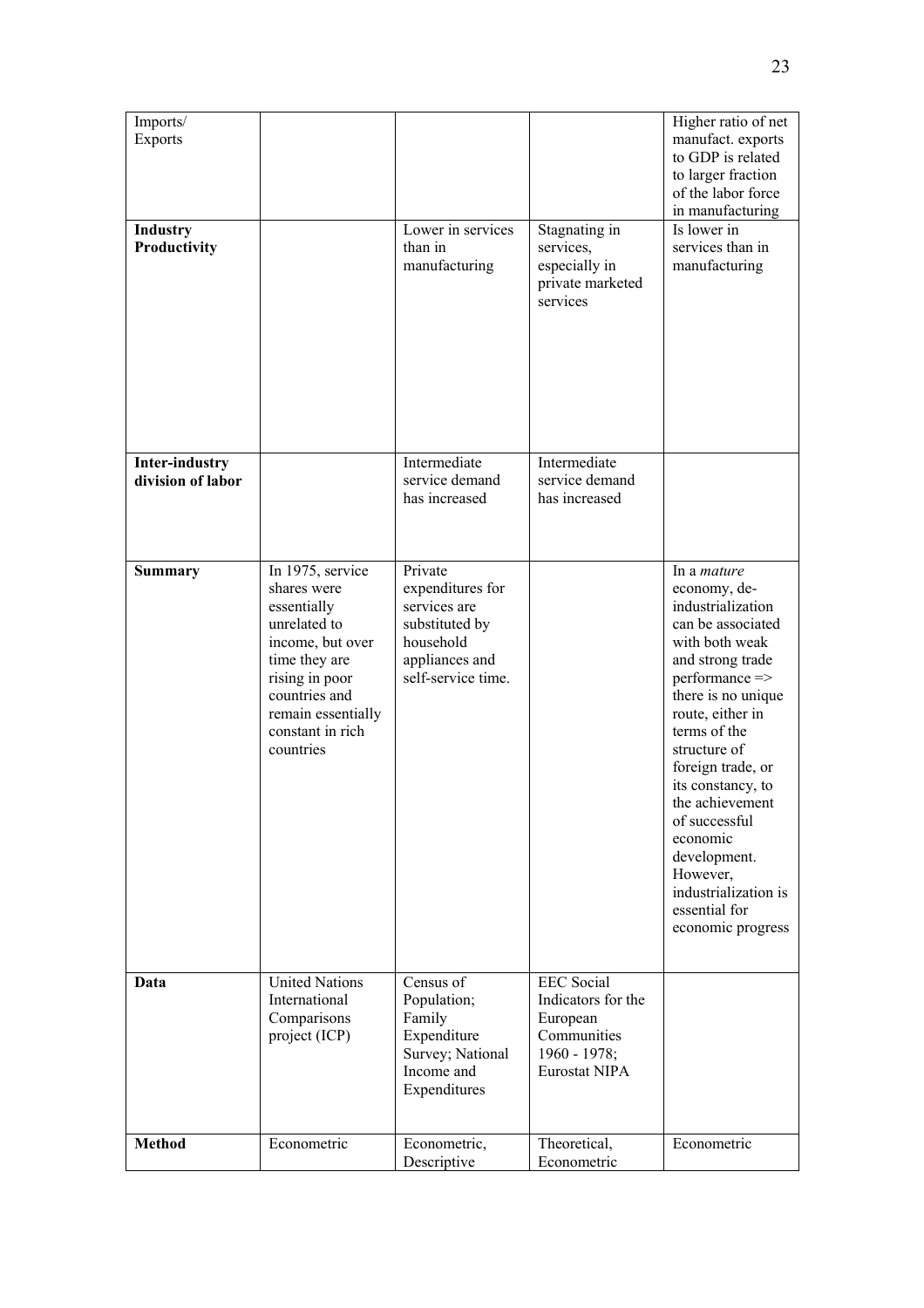#### **5. Studies Analyzing the Inter-industry Division of Labor**

The classification efforts discussed in section 4 tried to divide services, amongst other, into producer and consumer services. Such a reclassification, even of detailed industries, will never be perfect because many 'intermediate' services also satisfy final consumer demand, and many 'consumer' services are to some extent intermediate inputs to businesses. The authors of 'Manufacturing Matters' quote the Report of the President on the Trade Agreements Program which states that '25 % of US GNP originates in services used as inputs by goods-producing industries' (Cohen/ Zysman, 1987:22). The widely held assumption underlying the division into producer and consumer services seems to be that services can only be 'productive' when they contribute to the production or distribution of goods. There appears to be a certain glorification of manufacturing, which reminds us of the Physiocrats, who claimed that all wealth stems from agriculture because one cannot eat machinery. Declining employment shares do not need to go hand in hand with shrinking output, however. It may well be the case that output growth is the result of productivity growth, and that, even with growing output, employment is shrinking. Rowthorn and Wells (1987) talk of positive de-industrialization when the manufacturing sector experiences such rapid productivity growth that, despite increasing output, employment in this sector is reduced. However, this does not result in unemployment because the service sector expands sufficiently to absorb the laid-off manufacturing workers.

It is well known that the demand for agricultural products has not risen in line with productivity growth. Even though agricultural output in the industrialized countries is larger than ever before, only about 2 to 3% of the workforce are employed in agriculture. Thus, although the physiocrats were right in claiming that one cannot eat machines, they were wrong in the sense that we *can* live a good life without a large agricultural workforce.

The most appropriate method for disentangling the gross output of services according to their use is input-output analysis. Such analysis makes it possible to identify which share of service sector output is used as intermediate input to manufacturing, and which share is directed to final demand. Petit (1986), Greenhalgh and Gregory (2001) and Russo and Schettkat (1998) have performed input-output analyses to determine the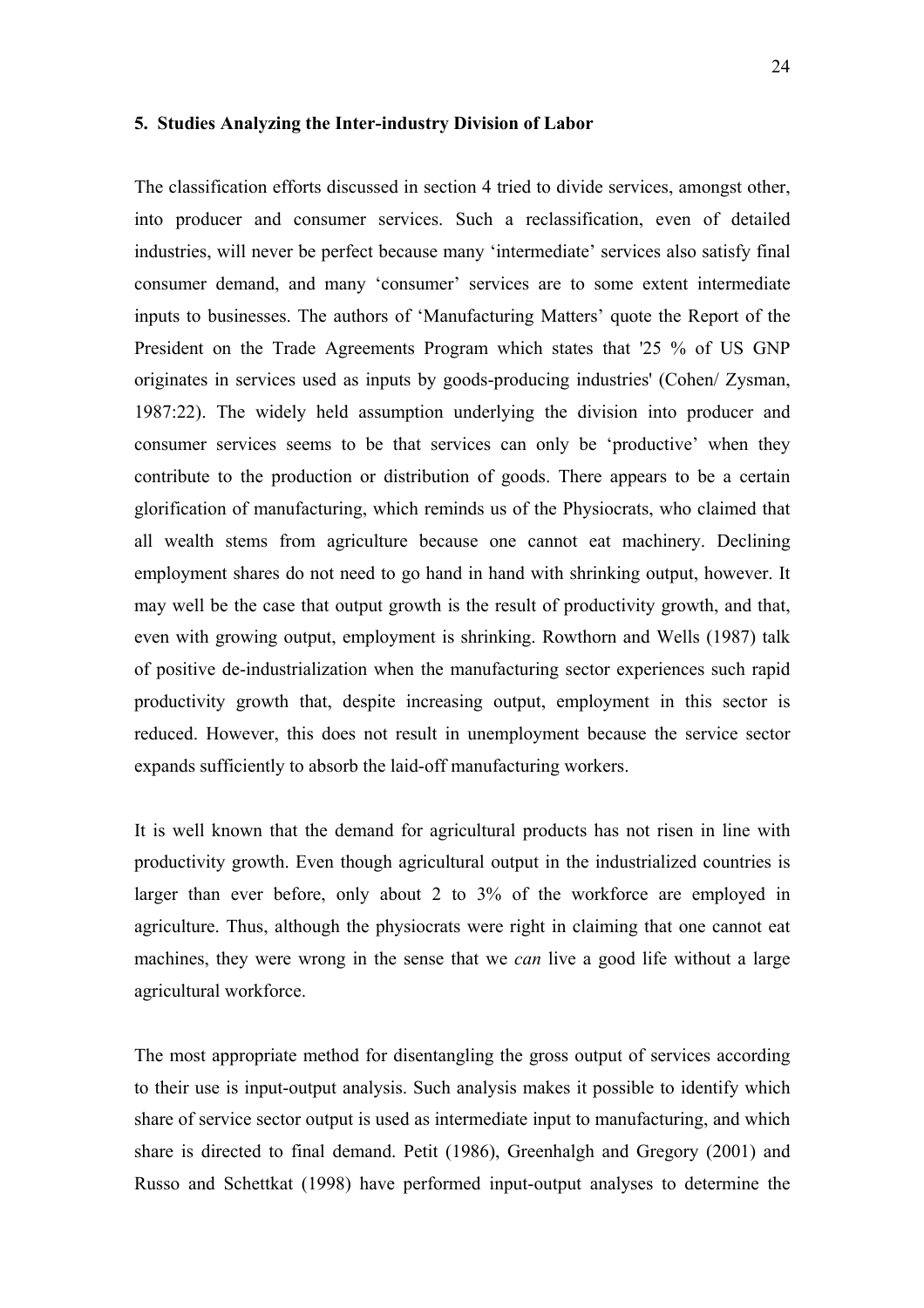inter-industry division of labor and the extent of outsourcing from the manufacturing to the services sector.

Investigating the impact of changes in final product demand (FPD) on the industry structure of employment requires an analysis of the inter-linked production structure of vertically integrated sectors (Pasinetti, 1983). Conclusions on price trends in final products derived from the analysis of productivity at the industry level may namely be very misleading if, for example, less productive activities have been outsourced from manufacturing to services (see Ten Raa/Wolff 1996). To overcome this problem, Russo and Schettkat (1998 and 2001) developed the concept of Final Product Employment (FPE), which comprises all employment - direct and intermediate - necessary for producing a final product. They also developed a measure for productivity in vertically integrated sectors, the so-called Final Product Productivity (FPP). Table 8 shows the share of products in the gross output of manufacturing and services. It can be seen that, in 1972, the US service sector provided 11.9% of the gross output of manufacturing in the form of intermediate services. By 1990 this had increased to 13.2%. Surprisingly, Russo and Schettkat found that in the early 1970s, the amount of intermediate services in manufacturing gross output in the European countries was more or less the same as in the US, but grew faster. By 1990, Germany, France and the UK had all surpassed the US. With the exception of the UK, manufacturing inputs to services (the second column of Table 8) have been more or less stable, meaning that the division of labor between industries also seems relatively stable.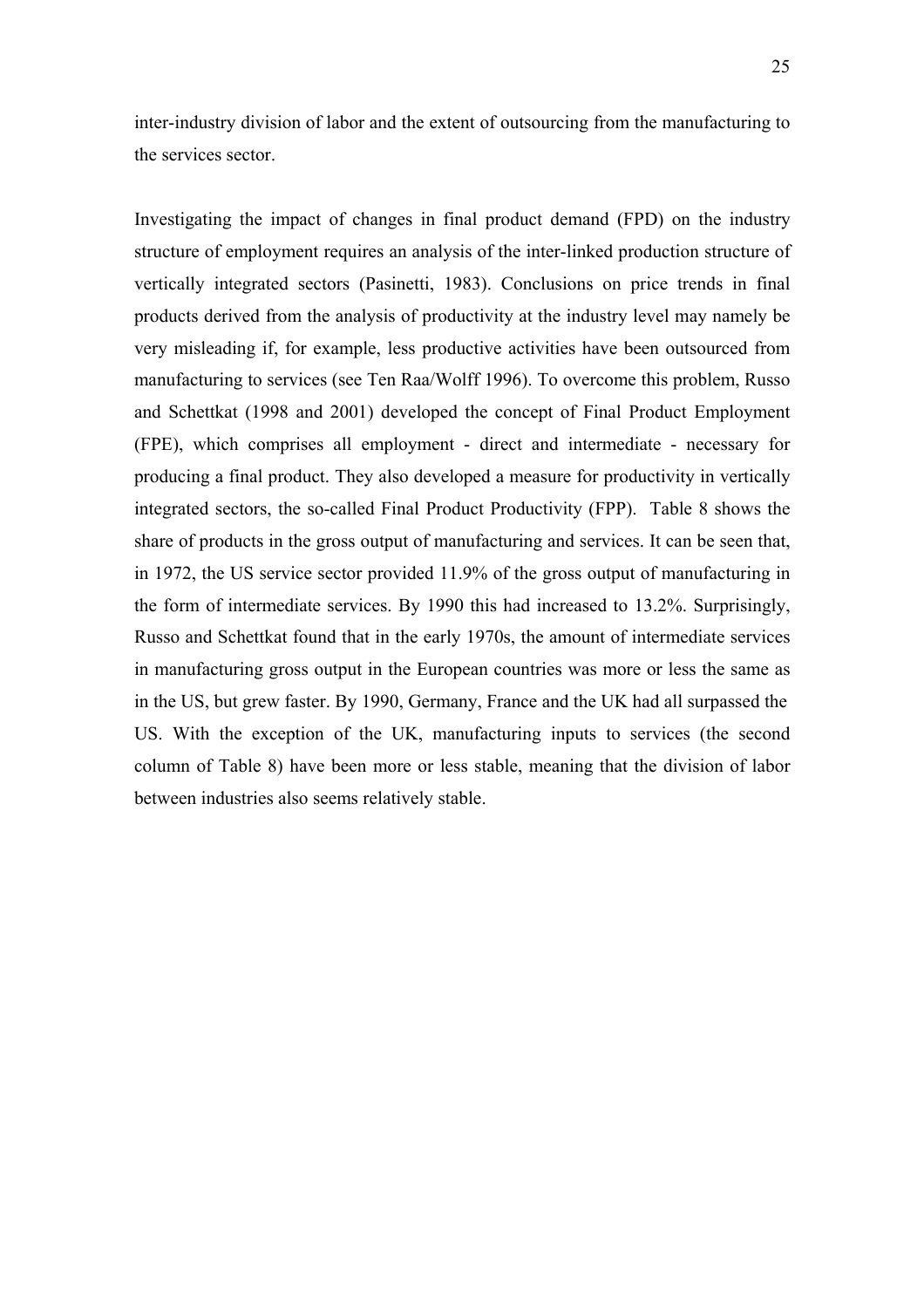| Year | <b>Services</b> in<br>Manufacturing | Manufacturing<br>in Services |
|------|-------------------------------------|------------------------------|
|      |                                     | <b>US</b>                    |
| 1972 | 11.91                               | 7.66                         |
| 1977 | 12.65                               | 7.18                         |
| 1990 | 13.19                               | 6.85                         |
|      |                                     | <b>GERMANY</b>               |
| 1978 | 12.98                               | 9.65                         |
| 1990 | 16.73                               | 8.24                         |
|      |                                     | <b>FRANCE</b>                |
| 1972 | 10.82                               | 6.55                         |
| 1977 | 11.77                               | 6.54                         |
| 1990 | 16.77                               | 5.84                         |
|      |                                     | <b>UNITED KINGDOM</b>        |
| 1968 | 9.16                                | 9.99                         |
| 1979 | 10.22                               | 16.03                        |
| 1990 | 13.14                               | 16.09                        |

#### **Table 8: Percentage of Intermediate Products in Gross Output of Manufacturing and Services (constant prices)**

Source: Computations based on OECD Input-Output database

Services: Wholesale and Retail Trade, Restaurants and Hotels [ISIC 6]; Transport, Storage and Communication [ISIC 7]; Financial, Insurance, Real Estate, and Business Services [ISIC 8]; Community, Social and Personal Services [ISIC 9]. Manufacturing: Manufacturing [ISIC 3]

Greenhalgh and Gregory (2001) have performed a similar analysis for the UK (1979- 1990), which seems to confirm the Russo/Schettkat conclusion that outsourcing from manufacturing to services took place, though at a modest rate. Outsourcing from services to services did increase substantially, however. Although the critical reader may doubt the validity of evidence, which is merely based on input-output data, he can rest assured, for the results derived from other data sources are very similar (see for example Freeman/Schettkat 1999).

Investigating the importance of direct (within the relevant industry), and indirect (employment in industries supplying the relevant industry), employment in various industries, Russo and Schettkat (2001) find that in manufacturing, the ratio of direct to indirect employment is somewhat higher in the US than in Germany or France (reliable detailed employment figures for the UK were not available for this study). The share of intermediate input into manufacturing, however, is lower in the US than in Germany or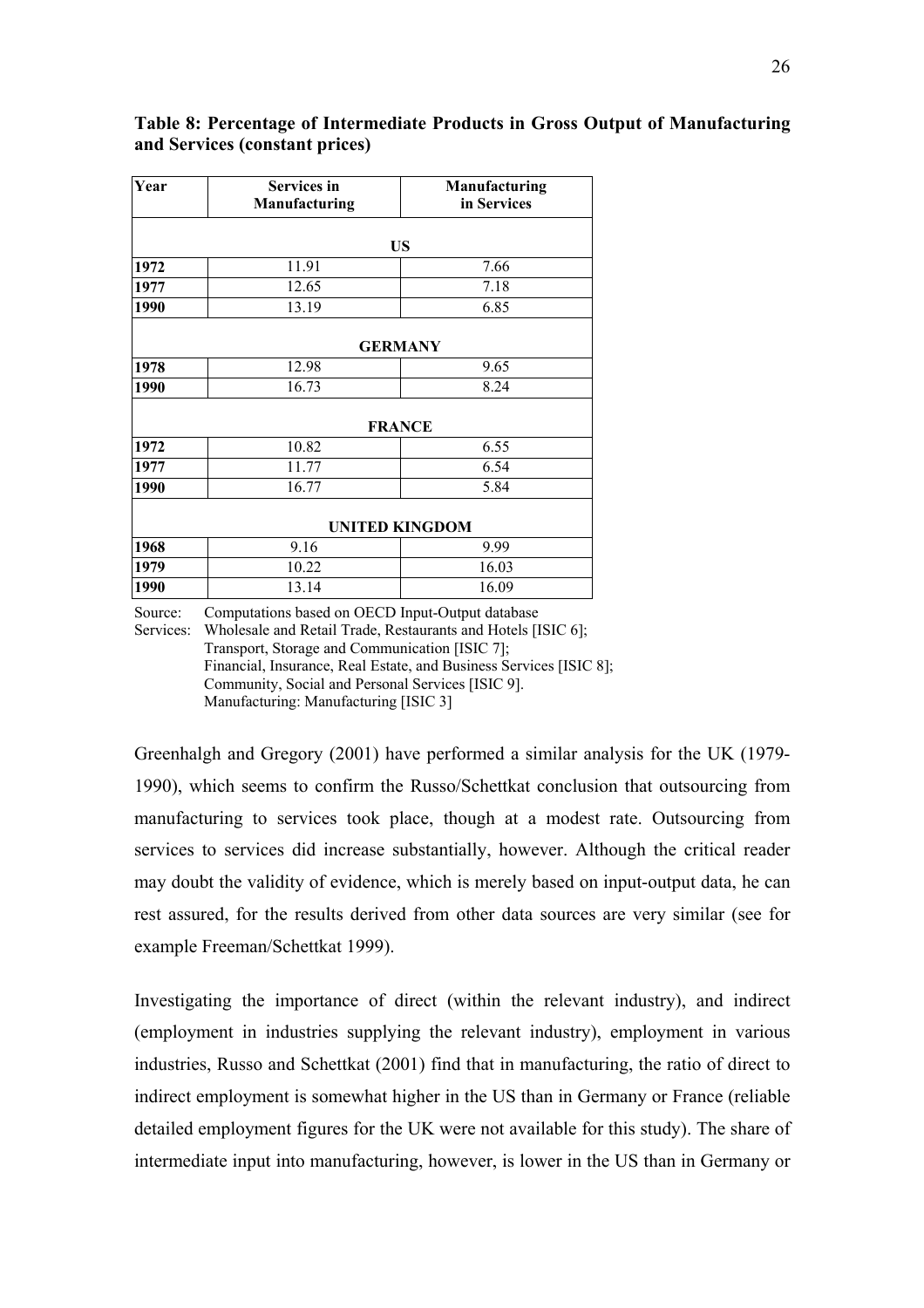France. These results are consistent with the fact that the productivity gap between manufacturing and services is larger in the US than in Europe. In all countries, the ratio of direct to indirect employment is much higher in the service sector than in manufacturing, a result that is in line with Greenhalgh and Gregory's findings for the UK.

**Table 9: Direct to Indirect Employment Ratio per Country** 

|                                                                           |                      | Germany              |                      | Japan                |                      | USA                  | France               |                      |  |
|---------------------------------------------------------------------------|----------------------|----------------------|----------------------|----------------------|----------------------|----------------------|----------------------|----------------------|--|
|                                                                           | 1978                 | 1990                 | 1970                 | 1990                 | 1972                 | 1990                 | 1972                 | 1990                 |  |
| Average (unweighted)                                                      | 2.89                 | 2.68                 | 3.46                 | 2.95                 | 3.20                 | 3.09                 | 3.21                 | 3.31                 |  |
| <b>Industry</b><br>(unweighted)<br>Manufacturing<br>Services (unweighted) | 2.64<br>2.65<br>3.40 | 2.27<br>2.35<br>3.43 | 2.80<br>2.93<br>4.39 | 2.64<br>2.86<br>3.45 | 2.92<br>2.39<br>3.74 | 2.66<br>2.44<br>3.77 | 2.69<br>2.62<br>4.09 | 2.49<br>2.39<br>4.76 |  |

Source: Russo/ Schettkat 2001: 148/149

Industry: Mining (ISIC 2), Manufacturing (ISIC 3), Construction (ISIC 5), Electricity, Gas, Water (ISIC 4), Manufacturing: ISIC 3;

Services: Wholesale and retail trade, restaurants and hotels (ISIC 6), Transport, Storage and Communication (ISIC 7), Financial, Insurance, Real Estate and Business Services (ISIC 8) Community, Social and Personnel Services (ISIC 9)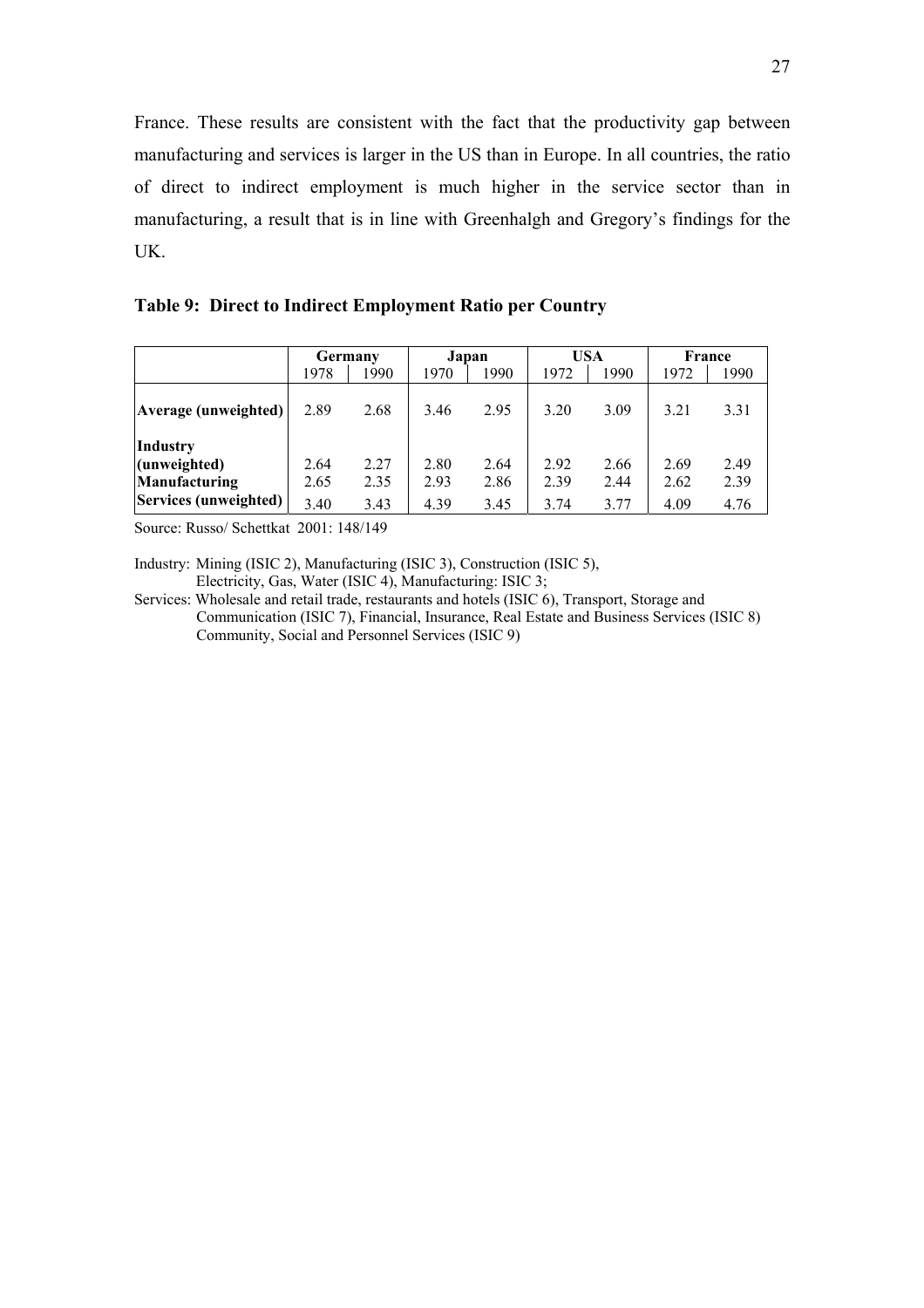| <b>Dimensions</b>                             |                                                                                                                                                                                                | <b>Study</b>                                   |                                                                                                                                                 |  |  |  |  |  |  |
|-----------------------------------------------|------------------------------------------------------------------------------------------------------------------------------------------------------------------------------------------------|------------------------------------------------|-------------------------------------------------------------------------------------------------------------------------------------------------|--|--|--|--|--|--|
|                                               | Petit                                                                                                                                                                                          | Greenhalgh/<br><b>Gregory</b>                  | Russo/<br>Schettkat                                                                                                                             |  |  |  |  |  |  |
| <b>Period</b>                                 | $1973 - 1982$                                                                                                                                                                                  | $1979 - 1990$                                  | 1969-1990                                                                                                                                       |  |  |  |  |  |  |
| Countries                                     | Belgium, Federal<br>Republic of Germany,<br>France, Italy, NL, UK,<br><b>US</b>                                                                                                                | <b>UK</b>                                      | France, Germany,<br>Japan, NL, UK, US                                                                                                           |  |  |  |  |  |  |
| Employment                                    |                                                                                                                                                                                                | Rising                                         | Employment share of<br>manufacturing declines<br>because of a shift in<br>final demand and<br>unbalanced<br>productivity growth                 |  |  |  |  |  |  |
| <b>Final Demand</b>                           | 30 - 35 % of total<br>output is accounted for<br>by household services,<br>$15 - 20 \%$ by<br>integrating services;<br>5 to 10 % by various<br>services; almost 10%<br>by health and education | Rising, predominantly<br>in financial services | According to the Final<br>Product approach, final<br>demand shifted from<br>manufacturing to<br>services and was driven<br>by final consumption |  |  |  |  |  |  |
| Private Consumption/<br>Household expenditure | Demand for household<br>services accounts for<br>between 30 - 35% of<br>total output                                                                                                           |                                                |                                                                                                                                                 |  |  |  |  |  |  |
| Government<br>Consumption                     | Expenditures on health<br>and education account<br>for 10% of total output                                                                                                                     |                                                |                                                                                                                                                 |  |  |  |  |  |  |
| Investment                                    |                                                                                                                                                                                                |                                                |                                                                                                                                                 |  |  |  |  |  |  |

**Table 10: Overview of Studies Analyzing the Inter-industry Division of Labor**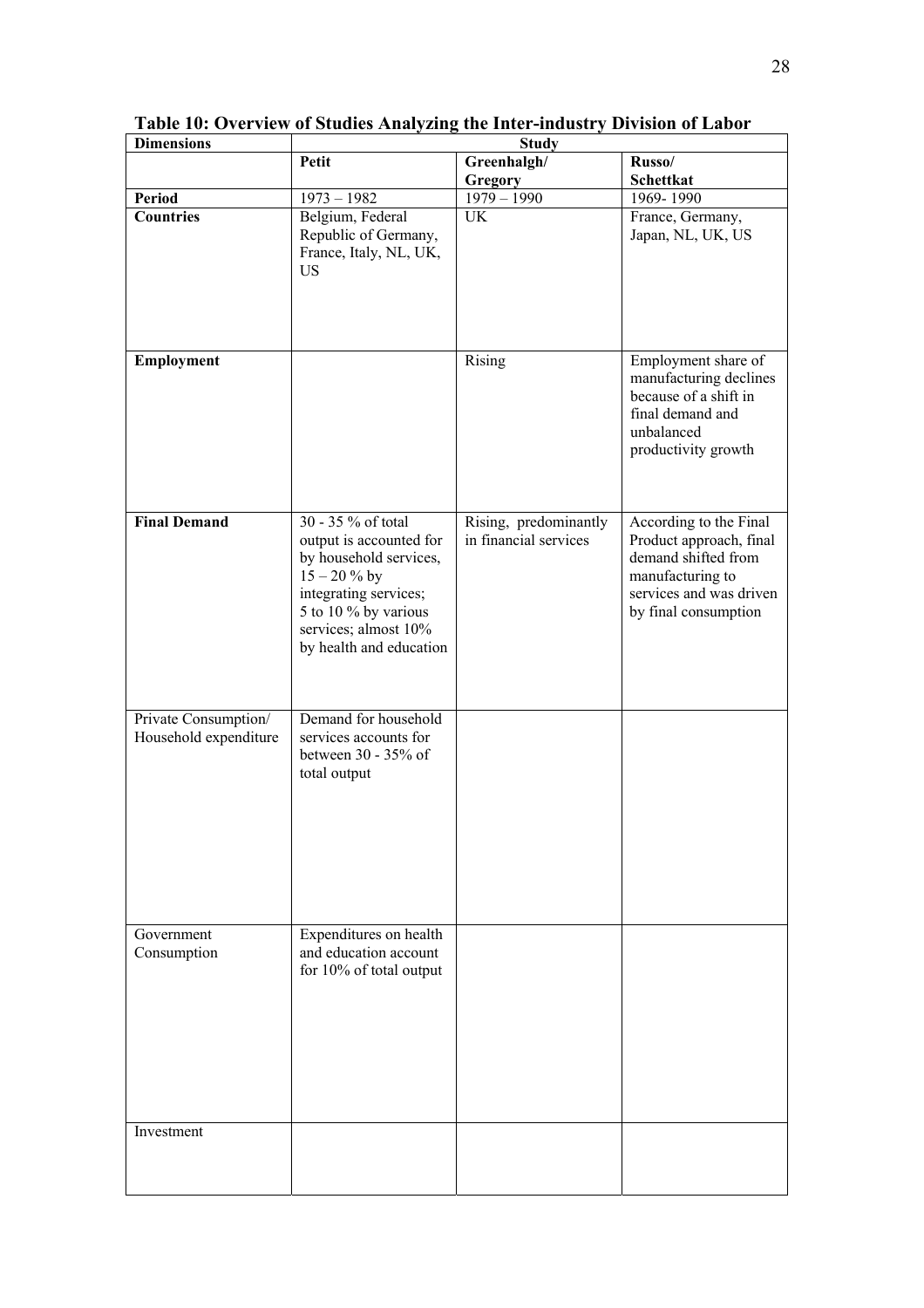| Imports/Exports                            | Exports account on<br>average for only 10%<br>of total service use                                                                                                                                                                                                                                                                                                                                                                                                                                                                                                |                                                                                                                                                                                                                                                       |                                                                                                                                                                                                                                                                                                                                                                                                                                                                                                            |
|--------------------------------------------|-------------------------------------------------------------------------------------------------------------------------------------------------------------------------------------------------------------------------------------------------------------------------------------------------------------------------------------------------------------------------------------------------------------------------------------------------------------------------------------------------------------------------------------------------------------------|-------------------------------------------------------------------------------------------------------------------------------------------------------------------------------------------------------------------------------------------------------|------------------------------------------------------------------------------------------------------------------------------------------------------------------------------------------------------------------------------------------------------------------------------------------------------------------------------------------------------------------------------------------------------------------------------------------------------------------------------------------------------------|
| <b>Industry Productivity</b>               |                                                                                                                                                                                                                                                                                                                                                                                                                                                                                                                                                                   | Services were matching<br>or exceeding<br>manufacturing in<br>productivity, but large<br>differences exist<br>between industries<br>within the service<br>sector                                                                                      |                                                                                                                                                                                                                                                                                                                                                                                                                                                                                                            |
| <b>Inter-industry</b><br>division of labor | In 1975, externalization<br>accounted for $\pm$ 4% of<br>value added in<br>manufacturing                                                                                                                                                                                                                                                                                                                                                                                                                                                                          | Increasing but within<br>services not between<br>manufacturing and<br>services                                                                                                                                                                        | Increased, though not<br>substantially.<br>Greater specialization<br>in the US cannot be<br>confirmed by the data                                                                                                                                                                                                                                                                                                                                                                                          |
| <b>Summary</b><br>Data                     | Some trends: 1) service<br>economy more<br>developed in US than<br>in European countries;<br>2) similar rate of<br>growth in trade in<br>goods and services, but<br>services have smaller<br>share in total exports;<br>3) $1970 - 1975 \implies$<br>expenditure on comm.<br>& transport remained<br>stable, but increased on<br>financial<br>intermediation;<br>4) externalization of<br>tertiary functions is less<br>important than often<br>assumed;<br>5) stability in service<br>sector employment<br>during expansion and<br>recession;<br>SOEC Balance of | From the early 1980s<br>onwards, the service<br>sector has been a major<br>force behind output and<br>employment creation,<br>in particular because of<br>growing demand for<br>services as intermediate<br>products.<br>British input-output<br>data | Six trends:<br>1) final demand shift<br>from manufacturing to<br>services;<br>2) share of<br>manufacturing declines<br>in employment;<br>3) less so in real<br>output;<br>4) share of intermediate<br>services in<br>manufacturing gross<br>output is<br>US <germany;<br>5) goods from service<br/>industries in<br/>manufacturing gross<br/>output changed little;<br/>6) productivity gains<br/>mainly result from<br/>productivity<br/>improvements within<br/>industries<br/><b>OECD</b></germany;<br> |
|                                            | Payments data; SOEC<br>Structural Databank;<br>Input-Output data from<br>Eurostat and Survey of<br><b>Current Business</b>                                                                                                                                                                                                                                                                                                                                                                                                                                        |                                                                                                                                                                                                                                                       | Input-Output data;<br>OECD ISDB; NIPA                                                                                                                                                                                                                                                                                                                                                                                                                                                                      |
| <b>Method</b>                              | Econometric,<br>Input-output                                                                                                                                                                                                                                                                                                                                                                                                                                                                                                                                      | Input-output                                                                                                                                                                                                                                          | Econometric,<br>Input-output                                                                                                                                                                                                                                                                                                                                                                                                                                                                               |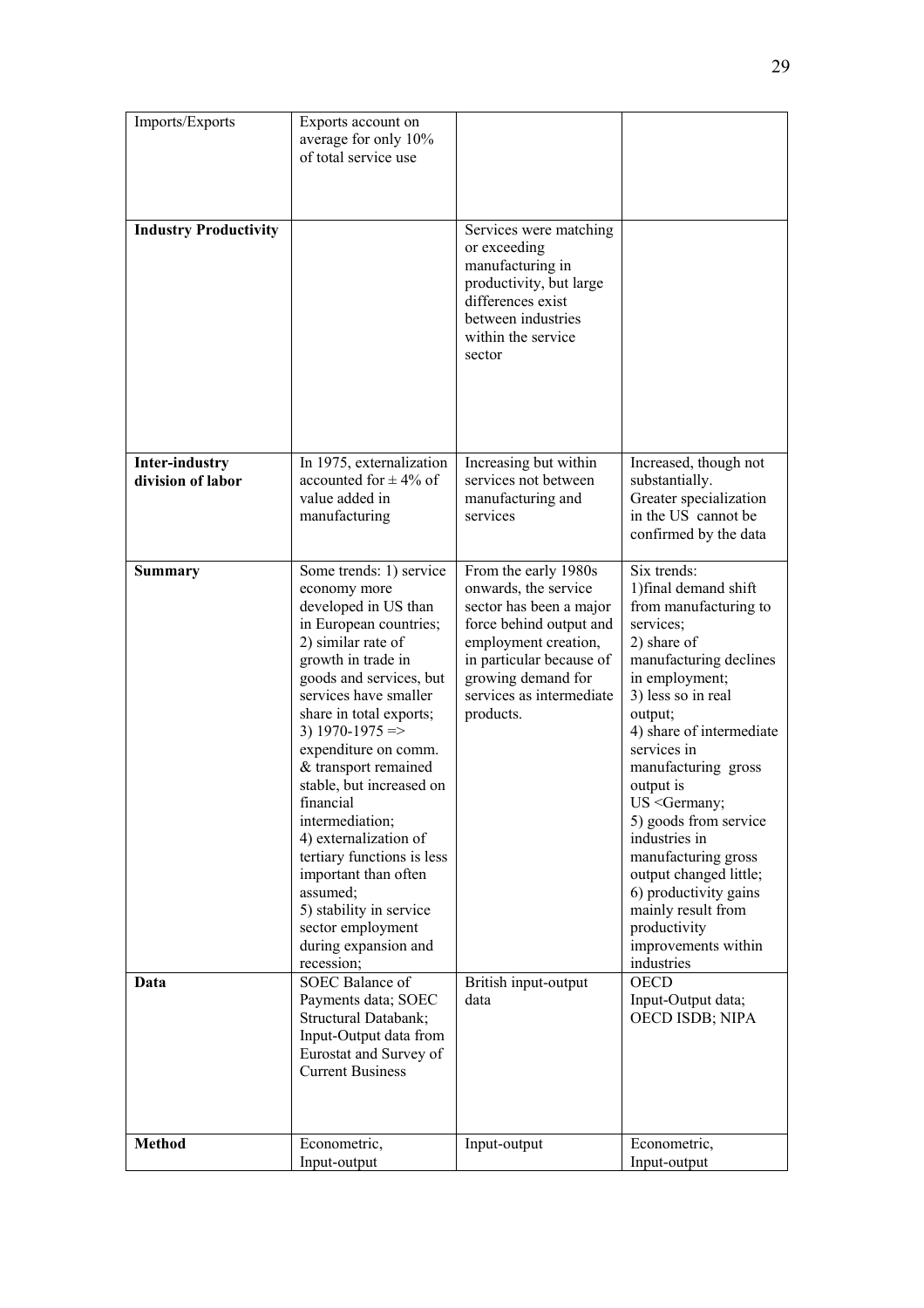#### **6. Studies Analyzing Productivity Differences**

All 'cost-disease' arguments center on the gap in productivity level, or growth rate, between the service sector and manufacturing. Price trends in many, though not in all, service industries support this view (see Baumol 2001). Fuchs (1968) already pointed out that the rising share of services in overall demand at current prices may overestimate the relative expansion of services, while the deflated figures (the share of services in real demand) are likely to give an underestimation. In the 1990s, the Consumer Price Index (CPI) became the subject of heavy debates in the U.S.. The socalled 'Boskin commission' argued that many goods - such as VCRs, microwave ovens and personal computers - enter the CPI too late, that is, after they have penetrated the market and their price has fallen by 80% (Boskin et al., 1998: 10). According to the Boskin commission, this practice leads to an overstatement of prices that raises the CPI by 0.6%-point per year. Such an overestimation of price trends would, in turn, result in an underestimation of real output growth. Service industries may similarly be suffering from an underestimation of their output, and thus from an overestimation of their price trends and an underestimation of their productivity growth. Although estimates of manufactured output are also problematic, measurement problems tend to be more severe in services (Griliches 1992:6).

But is there an actual difference in measurement bias between goods and service production, as Fuchs suggests? Zvi Griliches (1992:3) has pointed out that a stronger downward bias in service-output measurement, that is an overstatement of service prices, may be the cause of the possible underestimation of productivity growth in services. 'Because of this lack of data, a number of service industries series are deflated by makeshift deflators, and real output is assumed to grow proportionally to some measure of input and to lead to no observed productivity growth by assumption. The latter is true for the whole government sector, the contribution of various nonprofit organizations, such as universities, and such difficult-to-measure sectors as banking and business services' (Griliches 1992:6/7). Griliches also mentions, however, that in some service industries, such as communication, output is relatively more homogenous than in many goods-producing industries and that, consequently, measurement problems in those service industries are less severe (Griliches, 1992:7). In other words,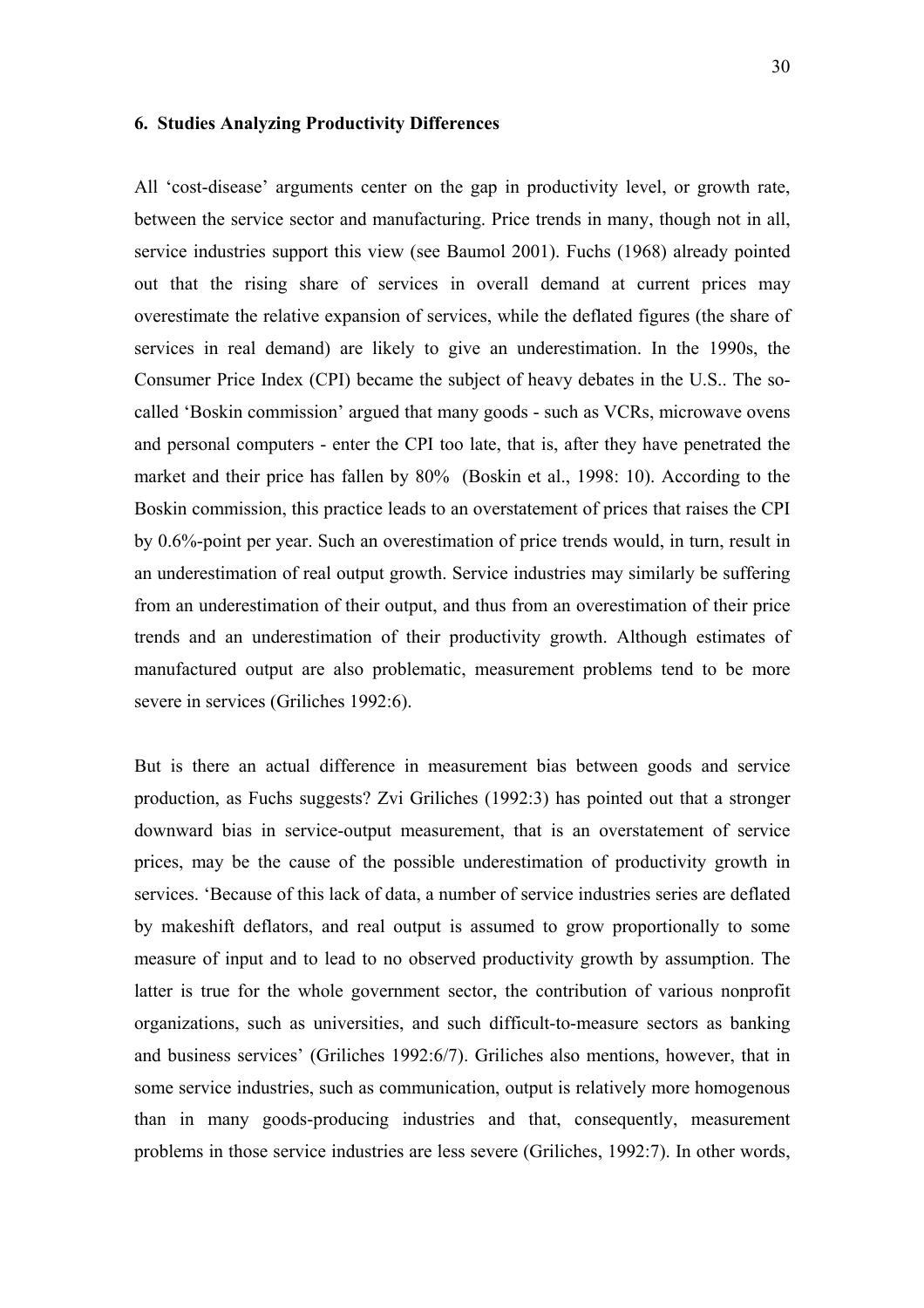it remains unclear whether the measurement bias is stronger for the overall service sector than for goods.

Using NIPA data, Griliches (1992) finds slightly higher productivity levels in services than in commodity production for 1948, but a decline in relative service productivity levels in the 1960s and again in the 1980s. The only exception is trade, which also lagged behind in productivity growth (Griliches 1992:3). 'In fact, it was only relatively recently that the average GNP per hour in all the service sectors fell below that of commodity production. But productivity growth was indeed slower in the fastest growing subsectors: retail trade, FIRE (finance, insurance, real estate), and services, a fact that contributed to the overall decline in the relative performance of services as a whole. Because these are also the industries where output measurement may be most difficult, the suspicion is raised that some of the observed declines could be spuriousthe result of our inability to observe and interpret the historical developments correctly' (Griliches 1992: 3,4).

Productivity trends in trade seem particularly prone to fall behind those of manufacturing. Quality changes may be part of the explanation. Longer opening hours of shops, for example, may increase the convenience for shoppers but lead to a decline in measured productivity. Measuring retail trade output (and productivity) in terms of physical quantities, such as the number of oranges sold, would neglect the contribution that the arrangement of goods makes to the convenience of the consumer. Shopping in a shop where the goods have been arranged nicely may be more pleasant than shopping at a discount supermarket, but such differences will be ignored by pure 'quantity measures' (Griliches, 1992). Moreover, in trade, the boundaries between manufacturers, wholesalers, retailers and consumer has shifted so that a larger share of the consumer's time is integrated in the process.

The view that measurement errors are not a substantial source of the productivity growth slowdown (Gordon/ Baily 1988) was corrected by Gordon (1996), who emphasizes that there are major problems with the output measurement of 'miscellaneous services', which, in 1991, represented 22% of the US market. Its largest subsector, 'health', tends to suffer from notorious measurement problems. Gordon identifies major productivity growth problems in utilities, finance and real estate, as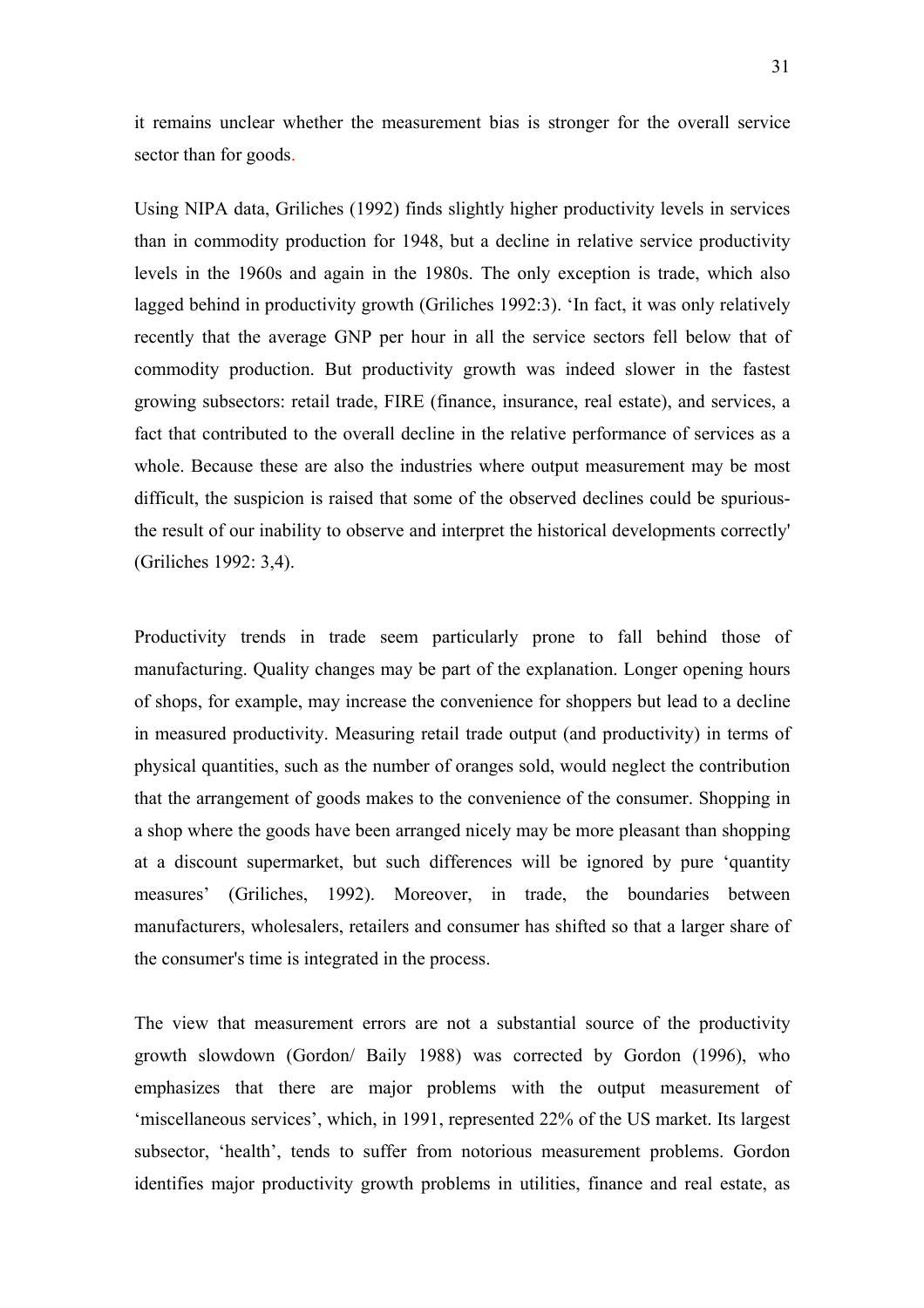well as in miscellaneous services. However, productivity growth exhibits no productivity slowdown if the period 1960-73 is compared to the period 1979-1992.

The McKinsey Global Institute (1992) takes a different approach to productivity comparisons and chooses to use information from local McKinsey experts. Their international comparison titled 'Service Sector Productivity' thus provides a 'bottomup' measure of international differences in productivity in service industries (see Table 11)

**Table 11: Estimates of Labor Productivity (US=100)** 

|                                | <b>Market GDP</b> | <b>Telecom</b> | Retail<br><b>Banking</b> | General<br>merchandise<br>retailing | <b>Restaurants</b> |
|--------------------------------|-------------------|----------------|--------------------------|-------------------------------------|--------------------|
| <b>Germany</b><br>France<br>UK | 80<br>84<br>77    | 52<br>62<br>54 | 68<br>64                 | 96<br>69<br>82                      | 92<br>104          |

Source: McKinsey Global Institute (1992)

 $\overline{a}$ 

According to the McKinsey estimates, in 1989, labor productivity in the US retail banking industry was 32 %-points higher than in its German counterpart, and 36% points higher than in the UK (US = 100). The much wider use of IT in US industry may be one of the major factors explaining this difference in productivity, in particular through its impact on the organization of labor. In the last decade, industry managers in the US were increasingly confronted with intense competitive pressures, which encouraged higher productivity. In the UK, in contrast, managers have only recently been confronted with such pressures, which are expected, however, to have a profound impact on the UK industry. In Germany, high customer loyalty and high non-regulatory barriers to entry have long sheltered the industry from competitive pressures. This has prevented German managers from improving productivity and from building an industry structure that would serve customers as productively and efficiently as possible<sup>9</sup>.

 $9$  However, seeing the common use of cheques in the US, together with its back-and-forth mailing, McKinsey's findings will come as a surprise for Europeans.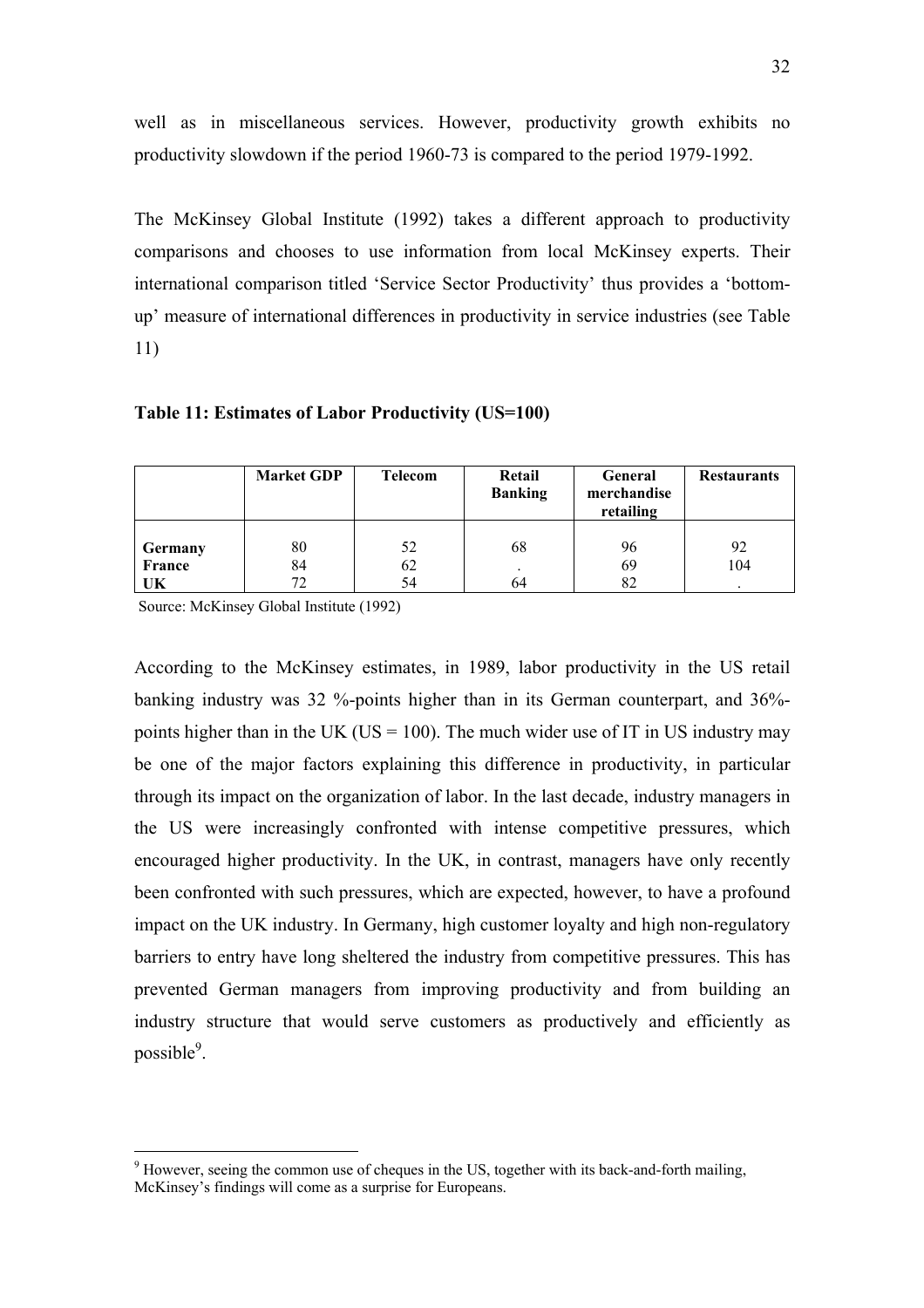As the McKinsey study points out, in retailing, income effects are important. As income rises, an increasing share of income will be spent on luxury goods and fashion, instead of on basic goods, such as groceries and purely functional semi-durables and durables. A wider income distribution thus seems to favor the sale of luxury goods in a luxurious environment, in which value-added and productivity are higher (McKinsey Global Institute, 1992). 'Category-killer retailers' may operate in markets in which products have become more or less standardized, and in which information about products has sufficiently penetrated the market to allow price competition to dominate (Schettkat, 2002). Examples are 'Toys R Us' and 'Circuit City', two toy stores that have more or less restricted their function to the distribution of their products (McKinsey Global Institute, 1992). Regulations on shopping hours, shopping days and the number of sales events are competition-reducing measures that lower customer service. They may be an important explanation for the enormous difference in retail employment across countries

However, the frequently heard claims that service productivity is lower in the US than in Europe, and that lack of efficiency, or a more severe 'cost disease' explains the high share of US employment in services, are not confirmed by the McKinsey study or by other internationally comparative figures.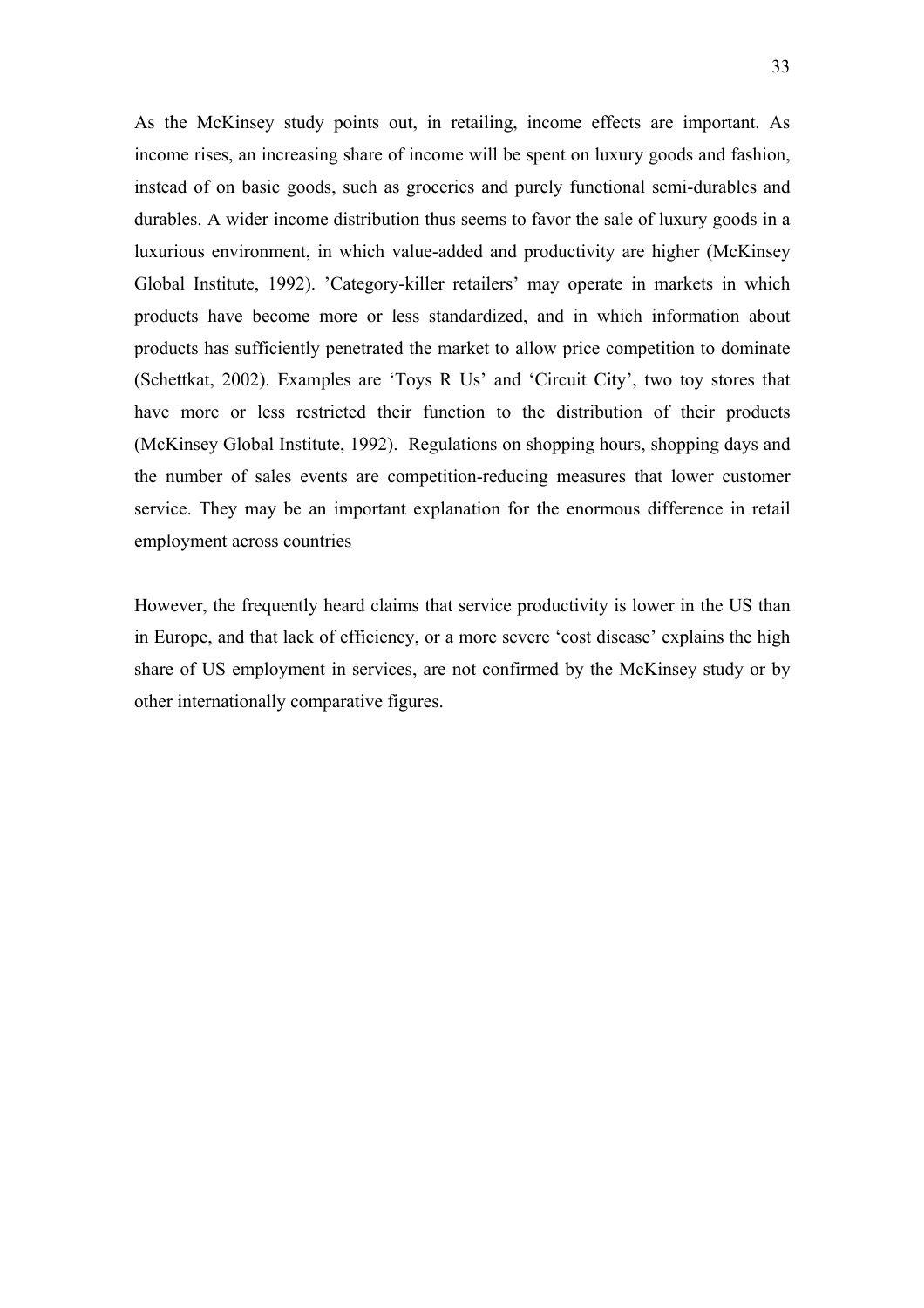| <b>Dimension</b>                                    |                                          |                                                                                                                                                    | <b>Study</b>                                                      |                                                                                                                                                              |                                                                         |  |  |  |  |  |
|-----------------------------------------------------|------------------------------------------|----------------------------------------------------------------------------------------------------------------------------------------------------|-------------------------------------------------------------------|--------------------------------------------------------------------------------------------------------------------------------------------------------------|-------------------------------------------------------------------------|--|--|--|--|--|
|                                                     | <b>McKinsey</b><br><b>Global Instit.</b> | Baumol/<br><b>Blackm/Wolff</b>                                                                                                                     | <b>Griliches</b>                                                  | Rowthorn/<br>Ramaswamy                                                                                                                                       | Gordon                                                                  |  |  |  |  |  |
|                                                     | 1988-1991                                | 1947 - 1976                                                                                                                                        | 1948-1989                                                         | $1963 - 1994$                                                                                                                                                | 1960 - 1992                                                             |  |  |  |  |  |
| Period<br><b>Countries</b>                          | France,<br>Germany,<br>Japan, UK, US     | $\overline{US}$                                                                                                                                    | <b>US</b>                                                         | Austr, Aus.,<br>Belg., Can.,<br>Denm., Fin.,<br>Fr., Germ.,<br>Gr., It., Jap.,<br>$NL, N-Z,$<br>Norw., Sp.,<br>Swe., UK, US                                  | Australia,<br>Canada,<br>France,<br>Germany,<br>Italy, Japan,<br>UK, US |  |  |  |  |  |
| Employment                                          | Rising                                   | Rising,<br>because of low<br>productivity<br>growth in so-<br>called stagnant<br>service<br>industries.                                            | Rising<br>probably<br>because of<br>rising demand<br>for services |                                                                                                                                                              |                                                                         |  |  |  |  |  |
| Final<br><b>Demand</b>                              |                                          | Constant share<br>of services in<br>real output.<br>No<br>relationship<br>between<br>prosperity and<br>the real level<br>of output of<br>services. |                                                                   | Income<br>elasticity of<br>demand for<br>manufactures<br>is well above<br>unity when a<br>country is<br>poor, and falls<br>below unity<br>when it<br>matures |                                                                         |  |  |  |  |  |
| Private<br>consumption/<br>Household<br>expenditure |                                          |                                                                                                                                                    |                                                                   |                                                                                                                                                              |                                                                         |  |  |  |  |  |
| Government<br>Consumption                           |                                          |                                                                                                                                                    |                                                                   |                                                                                                                                                              |                                                                         |  |  |  |  |  |
| Investment                                          |                                          |                                                                                                                                                    |                                                                   | $1/6th$ of dein-<br>dustrialization<br>is fall invest./                                                                                                      |                                                                         |  |  |  |  |  |

**Table 12: Overview of Studies Analyzing Productivity Differences**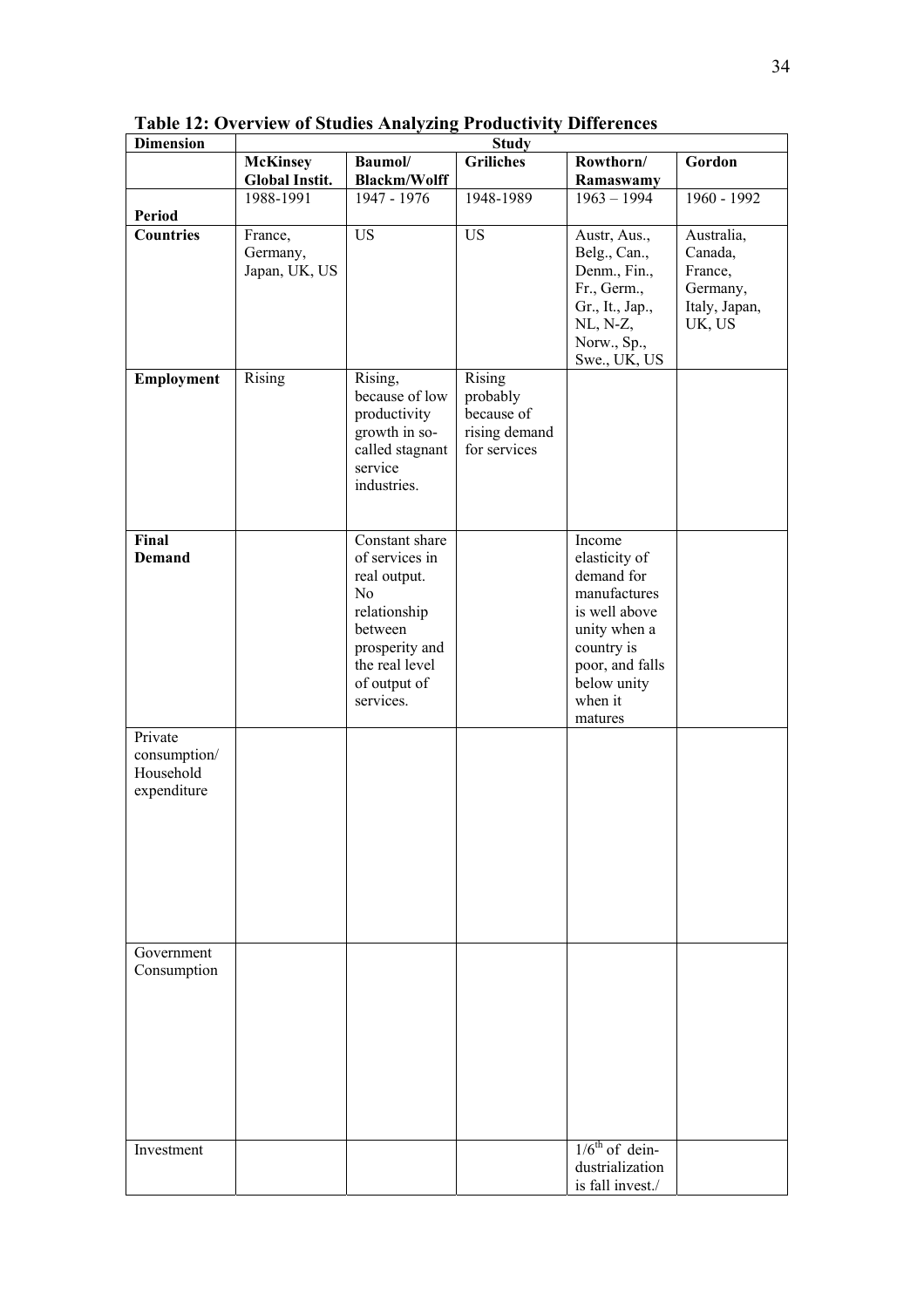|                |                               |                 |                | GDP ratio                   |                  |
|----------------|-------------------------------|-----------------|----------------|-----------------------------|------------------|
| Imports/       | Share of                      |                 |                |                             |                  |
| <b>Exports</b> | services in US                |                 |                |                             |                  |
|                | exports rose                  |                 |                |                             |                  |
|                | from $15%$ to                 |                 |                |                             |                  |
|                | 26 % between                  |                 |                |                             |                  |
|                | 1976 - 1990                   |                 |                |                             |                  |
| Industry       | Service sector                |                 | There is no    |                             | CPI bias has     |
| productivity   | productivity                  |                 | productivity   |                             | led to under-    |
|                | differences                   |                 | gap between    |                             | statement of     |
|                | between                       |                 | services as a  |                             | US               |
|                | countries are                 |                 | whole and      |                             | productivity     |
|                | due to the                    |                 | manufacturing  |                             | growth in        |
|                | organization                  |                 |                |                             | manufacturing    |
|                | of labor,                     |                 | Services that  |                             | retail trade and |
|                | which depends                 |                 | fell behind    |                             | some services.   |
|                | on competitive                |                 | suffered from  |                             | In utilities and |
|                | intensity and                 |                 | service output |                             | air transport,   |
|                | economic                      |                 | measurement    |                             | the slowdown     |
|                | policies                      |                 | problems       |                             | is real          |
| Inter-         | 23 % of value                 |                 |                |                             |                  |
| industry       | of US                         |                 |                |                             |                  |
| division of    | industrial sales              |                 |                |                             |                  |
| labor          | reflect service               |                 |                |                             |                  |
|                | sector inputs                 |                 |                |                             |                  |
|                | (1987)                        |                 |                |                             |                  |
| <b>Summary</b> | Higher US                     | Idea that       | Technological  | Deinustrializa-             | CPI bias can     |
|                | service sector                | deindustriali-  | stagnancy of   | tion is mainly              | help to explain  |
|                | productivity is               | zation of the   | some services  | due to internal             | part of the      |
|                | mainly due to                 | US is due to    | may be         | factors - that              | productivity     |
|                | management                    | decline in      | spurious, due  | is, interactions            | growth           |
|                | behavior.                     | productivity,   | to             | among shifts                | slowdown in      |
|                | Government                    | is unfounded    | measurement    | of demand,                  | the US.          |
|                | ownership and                 | because shift   | error          | faster prod.                | Looking at       |
|                | demand                        | to services     |                | growth in                   | prod.            |
|                | factors are                   | occurs in all   |                | manufactures                | differences      |
|                | also important.               | advanced        |                | than services,              | across           |
|                | Differences in                | economies.      |                | and the                     | countries, it    |
|                | output mix.                   | Shift in        |                | associated fall             | can be           |
|                | economies of                  | demand to       |                | in the relative             | concluded that   |
|                | scale, intensity              | services is     |                | price of                    | the US has       |
|                | of capital                    | illusion and    |                | manufactures).              | been             |
|                | used, and skill               | due to the fact |                | North-south                 | performing       |
|                | of non-                       | that nominal    |                | trade explains              | poorly except    |
|                | managerial                    | and             |                | only $1/5$ <sup>th</sup> of | in agriculture   |
|                | labor have                    | employment      |                | decline in                  | and mining       |
|                | little or no                  | figures rising  |                | manufacturing               | and telecom      |
|                | explanatory                   | by the 'cost-   |                | employment                  |                  |
|                | power                         | disease'        |                |                             |                  |
| Data           | BEA; OECD;                    | <b>NIPA</b>     | <b>NIPA</b>    | NIPA; OECD                  | NIPA; BLS        |
|                | US Dept. of                   |                 |                | Historical                  |                  |
|                | Commerce;                     |                 |                | Statistics;                 |                  |
|                | Statistiche                   |                 |                | <b>UNCTAD</b>               |                  |
|                | Bundesamt;                    |                 |                | database;                   |                  |
|                | INSEE;                        |                 |                | <b>ISDB</b>                 |                  |
|                | Survey of                     |                 |                |                             |                  |
|                | Current                       |                 |                |                             |                  |
| <b>Method</b>  | <b>Business</b>               | Econometric     | Econometric,   | Econometric                 | Theoretical      |
|                | Micro, using<br>local experts |                 | Theoretical    | analysis                    |                  |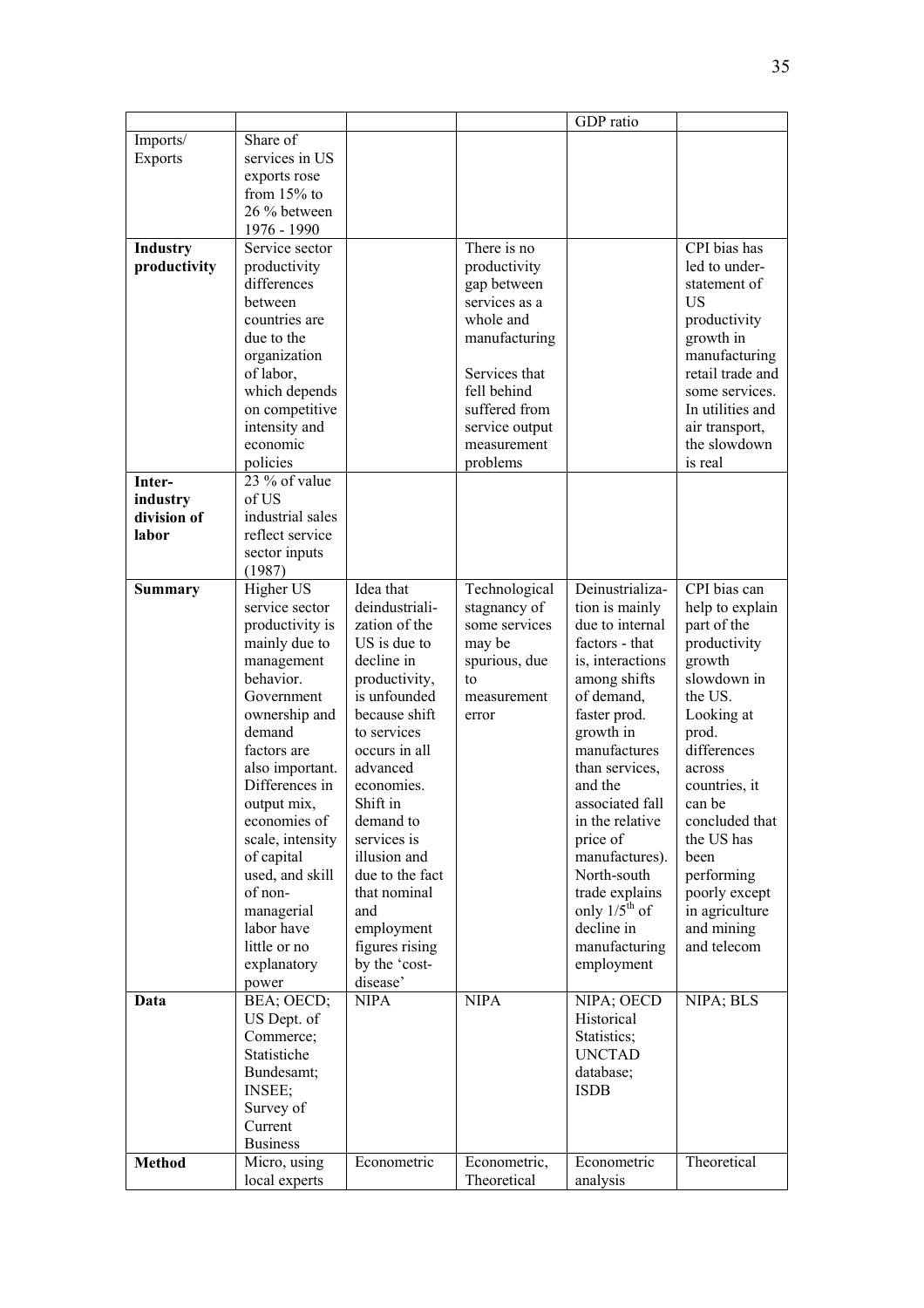#### **7. Concluding Summary**

Each of the studies discussed above covers one or more aspects of the complex mix of supply and demand factors influencing the rise of service sector employment in advanced industrialized countries.

A first group of studies attempts to regroup service industries into smaller sub-groups in order to analyze changes in employment structure. Most of these studies - for example, Castells (1996) and Elfring (1988) - follow Singelmann's reclassification (Singelmann, 1978), which divides the service sector into producer, distributive, personal and social services. Scharpf (1996), however, develops his own classification based on pre-existing ISIC categories. Some studies, such as Castells (1996) and Albin and Appelbaum (1990) choose to analyze the changing structure of employment by distinguishing services on the basis of their information and knowledge content.

The work of Clark (1940) and Fisher (1935), who both made a classic contribution to the 'shift to services debate', belong to a second group of studies, which focus on demand-side explanations of the shift to services. In their opinion, changes in the structure of final demand are the major cause of the rise of employment in services. The works of Fuchs (1968), Gershuny (1978) and Gershuny/Miles (1983), on the US and the UK respectively, also pay attention to developments in the household demand for services, but do not support the view that the final demand for services is increasing.

A third group of studies tries to explain the rising share of service employment in terms of changes in the inter-industry division of labor. Using input-output tables, the studies of Greenhalgh and Gregory (2001), Russo and Schettkat (1998, 2001) and Petit (1986), show that outsourcing from manufacturing to services has increased, but that this increase is insufficient to explain the trend to service employment. The 'outsourcing' argument fails as an explanation for the differences in the share of service industry employment between the US and Europe.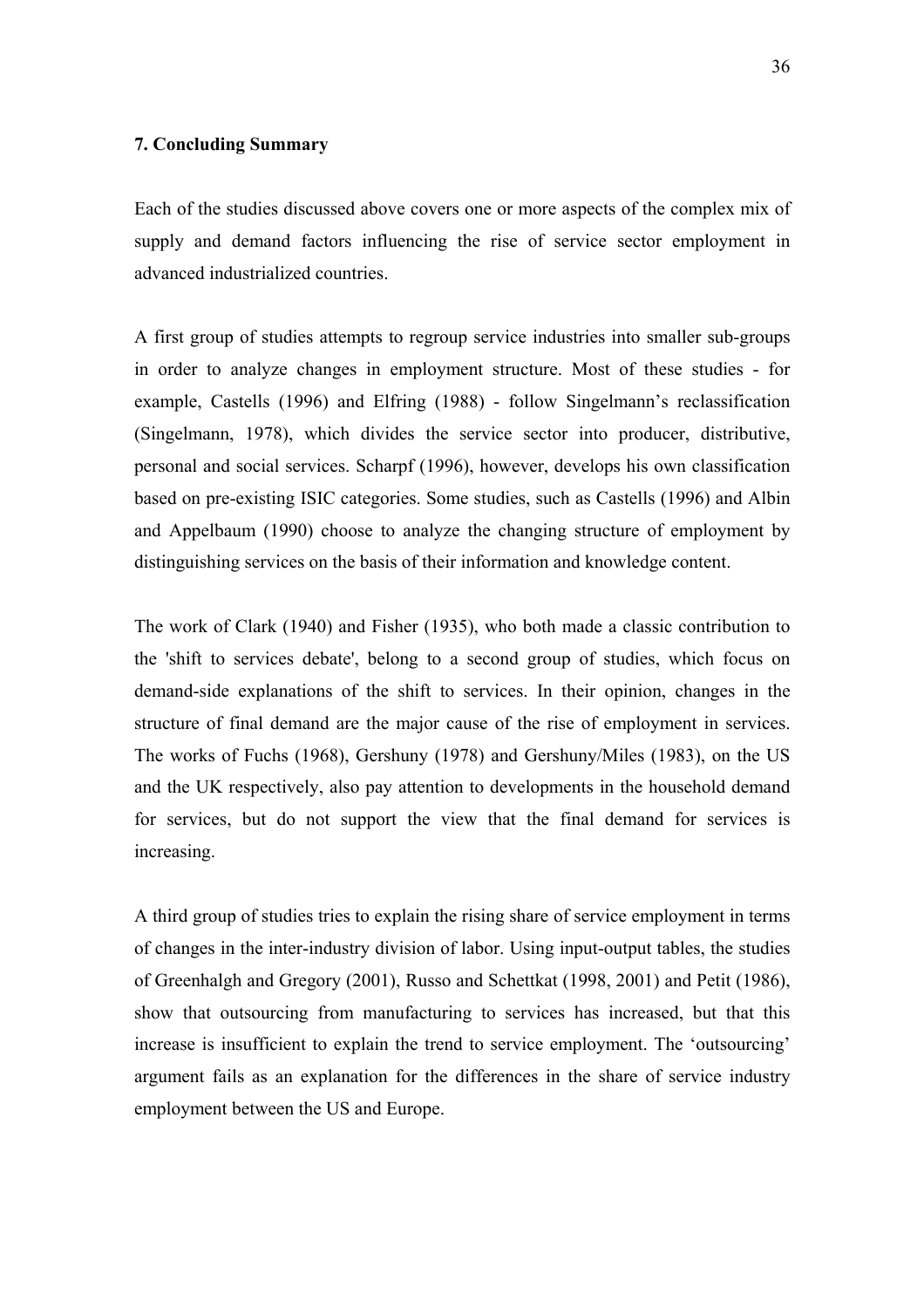A last group of studies follows Baumol (1967, 2001), who is one of the strongest and best-known antagonists of the demand-side explanation for the shift to services. In Baumol's opinion, supply-side factors, that is productivity differentials between the manufacturing and the service sector, explain why the share of employment in services is growing. This so-called 'cost-disease' hypothesis rests on the assumption that the share of goods and services in real output is constant over time. Fuchs' (1968) comprehensive analysis provides evidence for the Baumol hypothesis, and finds that service sector growth is mainly determined by the intermediate demand for services. Esping-Andersen (1993) also takes a 'cost-disease' approach, but his book is an argument about the impact of welfare state institutions, rather than an empirical analysis. Baumol's cost disease hypothesis implies stronger price rises in services than in manufacturing, which is confirmed for some, but not for all services. Furthermore, it remains unclear, to what extent the prices of services are more strongly biased than those of goods are.

The analytical dimensions covered by the various studies are summarized in Table 13. As the pattern in Table 13 clearly shows, except for Fuchs' seminal 1968 study, each of the studies covered in this paper focuses only on a few aspects of the rising share of service employment and some selected additional indicators, without attempting to draw the full picture. And although Fuchs' work is analytically comprehensive, his analysis is restricted to the US and only covers the period up till the 1960s, basically leaving us without any comprehensive studies analyzing the expansion of service employment from Fuchs to the present.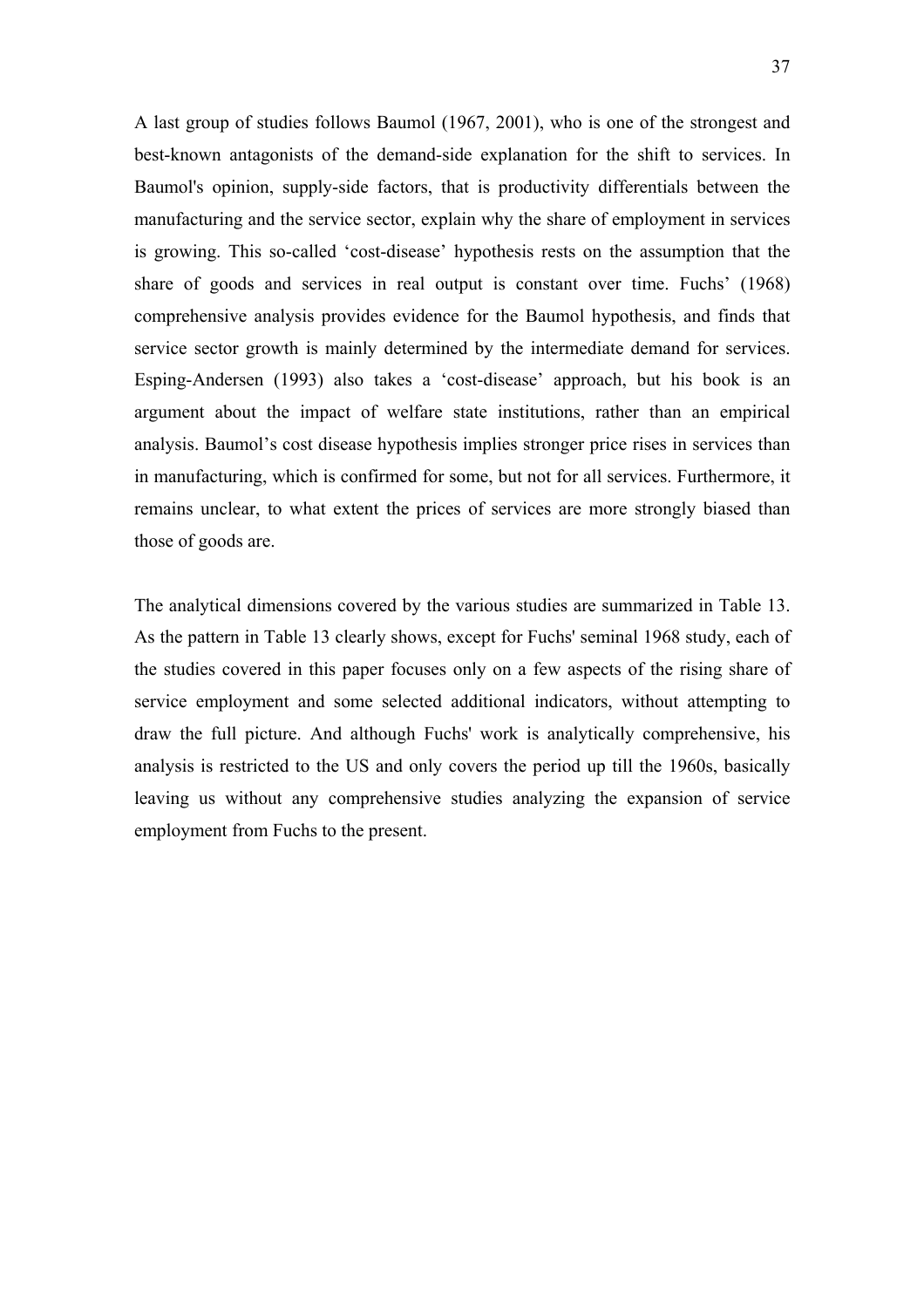| <b>Dimension</b>            |                |                |                       |                |                |                         |                |                 |          |                             |                                                              |         | <b>The Studies</b> |                |                     |                    |                       |                |                                     |                            |                   |                         |        |                             |                     |
|-----------------------------|----------------|----------------|-----------------------|----------------|----------------|-------------------------|----------------|-----------------|----------|-----------------------------|--------------------------------------------------------------|---------|--------------------|----------------|---------------------|--------------------|-----------------------|----------------|-------------------------------------|----------------------------|-------------------|-------------------------|--------|-----------------------------|---------------------|
|                             |                |                | <b>The Classics</b>   |                |                |                         |                |                 |          | <b>Employment Structure</b> |                                                              |         |                    |                | <b>Final Demand</b> |                    |                       |                | <b>Inter-Ind. Division of Labor</b> |                            |                   |                         |        | <b>Product. Differences</b> |                     |
|                             | Fisher         | Clark          | Fourastié             | Baumol         | Fuchs          | Elfring                 | Scharpf        | Singel-<br>mann | Castells | Appelbaum<br>Albin/         | $\ensuremath{\textsc{F}}\xspace$ reeman/<br><b>Schettkat</b> | Storrie | <b>Summers</b>     | Gershuny       | Gershuny/<br>Miles  | Rowthorn/<br>Wells | Ramaswam<br>Rowthorn/ | Petit          | Greenhalg<br>$\mathbf{a}$           | <b>Schettkat</b><br>Russo/ | Ten Raa/<br>Wolff | Baumol et.<br>$\vec{a}$ | Gordon | McKinsey                    | Esping-<br>Andersen |
| Employm.                    | $\overline{X}$ | X              | $\overline{X}$        | X              | $\mathbf X$    | $\overline{X}$          | $\overline{X}$ | $\overline{X}$  | X        | X                           | $\overline{X}$                                               | X       |                    |                | X                   | $\mathbf X$        |                       |                | $\overline{X}$                      | $\mathbf X$                |                   |                         |        |                             | $\overline{X}$      |
| Final dem.                  | $\overline{X}$ | X              | $\overline{X}$        | $\overline{X}$ | $\overline{X}$ | $\overline{X}$          |                | $\overline{X}$  |          |                             |                                                              |         | $\mathbf X$        | $\overline{X}$ | $\mathbf X$         | $\overline{X}$     | $\overline{X}$        | $\overline{X}$ | $\boldsymbol{\mathrm{X}}$           | $\mathbf X$                |                   |                         |        |                             |                     |
| Private<br>consump.         | $\overline{X}$ | $\overline{X}$ | $\overline{\text{X}}$ |                | $\overline{X}$ | $\overline{X}$          |                |                 |          |                             | $\overline{X}$                                               |         | $\overline{X}$     | $\overline{X}$ | $\overline{X}$      |                    |                       | $\overline{X}$ |                                     |                            |                   |                         |        |                             |                     |
| Household<br>Expend.        |                | $\overline{X}$ |                       |                | $\overline{X}$ |                         |                |                 |          |                             |                                                              |         |                    | $\mathbf X$    |                     |                    |                       |                |                                     |                            |                   |                         |        |                             |                     |
| Household<br>Structure      |                |                |                       |                | $\mathbf X$    |                         |                |                 |          |                             |                                                              |         |                    |                |                     |                    |                       |                |                                     |                            |                   |                         |        |                             |                     |
| Lab. Force<br>Participat.   |                |                |                       |                |                |                         |                |                 |          |                             |                                                              |         |                    |                |                     |                    |                       |                |                                     |                            |                   |                         |        |                             |                     |
| Governm.<br>Consumpt.       |                |                |                       |                | X              | $\overline{\mathbf{X}}$ |                |                 |          |                             |                                                              |         |                    | $\mathbf X$    |                     |                    |                       | $\mathbf X$    |                                     |                            |                   |                         |        |                             | $\overline{X}$      |
| Investment                  |                |                |                       |                |                |                         |                |                 |          |                             |                                                              |         |                    |                |                     |                    | X                     |                |                                     |                            |                   |                         |        |                             |                     |
| Imports/<br>Exports         |                |                |                       |                |                |                         |                |                 |          |                             |                                                              |         |                    |                |                     | $\mathbf X$        | $\mathbf X$           | $\mathbf X$    |                                     |                            |                   |                         |        |                             |                     |
| <b>Industry</b><br>Product. |                |                | X                     | X              | X              | $\overline{X}$          |                |                 |          |                             |                                                              |         |                    | $\overline{X}$ | X                   |                    | $\overline{X}$        | X              | X                                   | X                          |                   |                         |        |                             |                     |
| <b>Skills</b>               |                |                |                       |                | $\mathbf X$    |                         |                |                 |          |                             |                                                              |         |                    |                |                     |                    |                       |                |                                     |                            |                   |                         |        |                             |                     |
| Capital/<br>Labor           |                |                |                       |                |                |                         |                |                 |          |                             |                                                              |         |                    |                |                     |                    |                       |                |                                     |                            |                   |                         |        |                             |                     |
| Hours                       |                |                |                       |                | $\mathbf X$    |                         |                |                 |          |                             |                                                              |         |                    |                |                     |                    |                       |                |                                     |                            |                   |                         |        |                             |                     |
| Inter-ind.<br>div. of lab.  |                |                |                       |                | $\mathbf X$    |                         |                |                 |          |                             |                                                              |         |                    | X              | $\mathbf X$         |                    |                       | $\mathbf X$    | $\mathbf X$                         | $\mathbf X$                |                   |                         |        |                             |                     |
| $I-O$<br>structure          |                |                |                       |                |                |                         |                |                 |          |                             |                                                              |         |                    |                |                     |                    |                       |                |                                     | $\boldsymbol{\mathrm{X}}$  |                   |                         |        |                             |                     |
| Vert. integr<br>sectors     |                |                |                       |                | $\mathbf X$    |                         |                |                 |          |                             |                                                              |         |                    |                |                     |                    |                       |                |                                     | $\mathbf X$                |                   |                         |        |                             |                     |

**Table 13: Overview of Major Analytical Dimensions Covered by Service Sector Studies**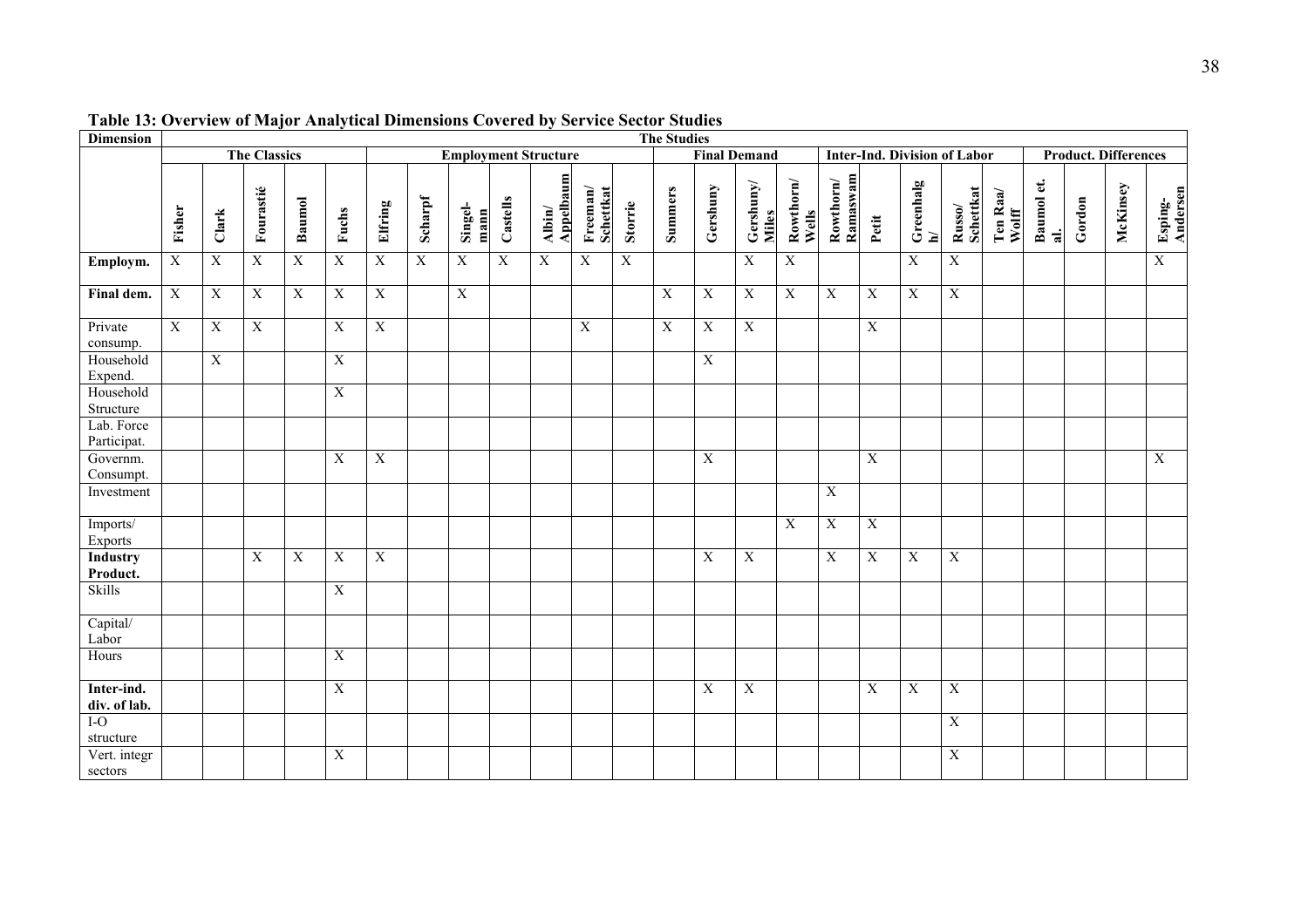#### **Bibliography**

Albin, P. and Appelbaum, E. (1990) 'Differential Characteristics of Employment Growth in Services'. In: Appelbaum, E./Schettkat, R. (eds*.) Labor Market Adjustments to Structural Change and Technological Progress.* New York: Praeger Publishers. pp. 36 – 53.

Appelbaum, E. and Schettkat, R. (1999) 'Are Prices Unimportant? The Changing Structure of the Industrialized Economies'. In: *Journal of Post Keynesian Economics*, Volume 21, No. 3, pp. 387-398. Reprinted in: Ten Raa, T./ Schettkat, R. (eds.) *The Growth of Service Industries: The Paradox of Exploding Costs and Persistent Demand*. Cheltenham: Edward Elgar. pp. 121-131.

Baumol, W. J. (2001) 'Paradox of the Services: Exploding Costs, Persistent Demand'. In: Ten Raa, T./ Schettkat, R. (eds.) *The Growth of Service Industries: The Paradox of Exploding Costs and Persistent Demand.* Cheltenham: Edward Elgar. pp. 3 - 28

Baumol, W.J., Blackman, S.A.B., Wolff, E.N. (1992) *Productivity and American Leadership: The Long View.* Cambridge (Massachusetts) and London: The MIT Press.

Baumol, W. J. (1967) 'Macroeconomics of Unbalanced Growth: the Anatomy of Urban Crisis'*.* In: *American Economic Review*, Vol. 57, pp. 415 – 426.

Baumol, W.J. and Bowen, W.G. (1966) *Performing Arts: The Economic Dilemma.*  New York: Twentieth Century Fund.

Boskin, M.J., Dulberger, E.R., Gordon, R.J., Griliches, Z. and Jorgenson, D.W. (1998) 'Consumer Prices, the Consumer Price Index, and the Cost of Living'*.* In: *The Journal of Economic Perspectives*, Vol. 12, no. 1, pp. 3-27.

Castells, M. (1996) *The Rise of the Network Society.* Malden (Mass.) and Oxford: Blackwell Publishers. pp. 201-326

Clark, C. (1940, revised and reprinted in 1951) *The Conditions of Economic Progress.*  London: MacMillan & Co. Ltd.

Cohen, S.S., Zysman, J. (1987) *Manufacturing Matters. The Myth of the Post-industrial Economy.* New York: Basic Books Inc.

Curtis, D.C.A. and Murthy, K.S.R. (1998) 'Economic Growth and Restructuring: A Test of Unbalanced Growth Models – 1977-1992'*.* In: *Applied Economic Letters*, no. 5, pp. 777-780.

Elfring, T. (1988) *Service Employment in Advanced Economies. A Comparative Analysis of Its Implications for Economic Growth.* Groningen: Rijksuniversiteit Groningen.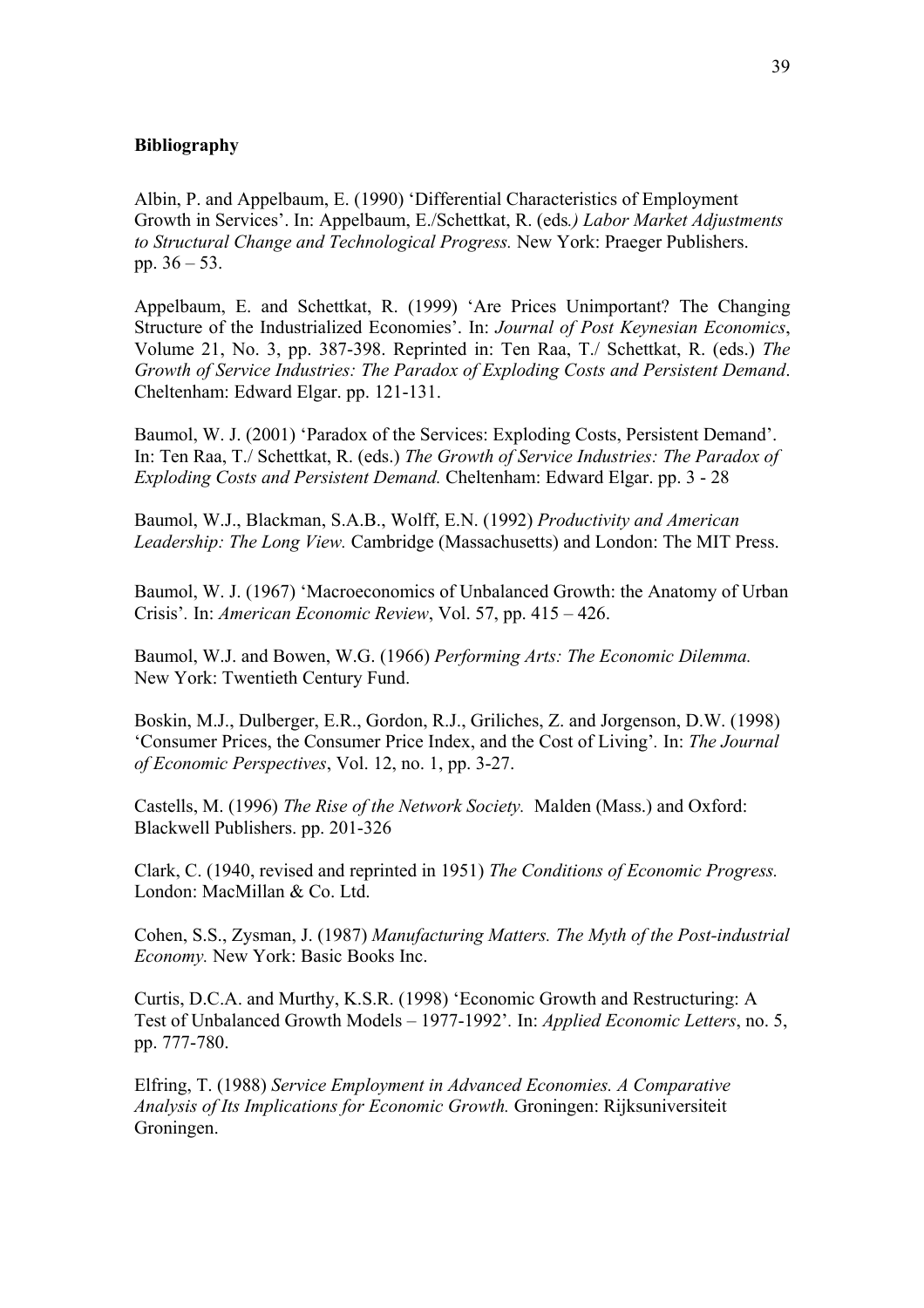Elfring, T. (1989) 'New Evidence on the Expansion of Service Employment in Advanced Economies'. In: *Review of Income and Wealth*, Series 35, No. 4.

Esping-Andersen, G. (1999) *Social Foundations of Postindustrial Economies.* Oxford: OUP

Fisher, A.G.B. (1935) *The Clash of Progress and Security.* London: MacMillan & Co. Ltd.

Fourastié, J. (1949) *Le Grand Espoir du XXe Siècle.* Paris: Presses Universitaires de France. Reprinted as 'Moderne Techniek en Economische Ontwikkeling' (1965). Amsterdam: Het Spectrum.

Freeman, R.B., Schettkat, R. (1999) *Differentials in Service Industry Employment Growth: Germany and the US in the comparable German American Structural Database.* Brussels: European Commission.

Freeman, R.B., Schettkat, R. (2002) 'Marketization of Production and the US-Europe Employment Gap'. *NBER Working Paper* no. 8797. Cambridge (Mass.): National Bureau of Economic Research.

Fuchs, V.R. (1968) *The Service Economy.* New York and London: Colombia University Press.

Gershuny, J. (1978) *After Industrial Society? The Ermerging Self-service Economy.*  London and Basingstoke: MacMillan & Co. Ltd.

Gershuny, J., Miles, I. (1983) *The New Service Economy. The Transformation of Employment in Industrial Societies.* London: Frances Pinter.

Gordon, R. J. (1996) 'Problems with the Measurement and Performance of Service Sector Productivity in the United States'. *NBER Working Paper* no. 5519, pp. 139 - 166

Gregory, M., Greenhalgh, C. (2001) *Structural Change and the Emergence of the New Service Economy.* Paper prepared for the Leverhulme Programme Final Conference 'The Labour Market Consequences'.

Griliches, Z. ed. (1992) *Output Measurement in the Service Sectors.* Chicago and London: University of Chicago Press.

Katouzian, M.A. (1970) 'The Development of the Service Sector: A New Approach'. In: *Oxford Economic Papers*, pp. 362 – 382.

Machlup, F. (1962) *The Production and Distribution of Knowledge in the United States.* Princeton: Princeton University Press.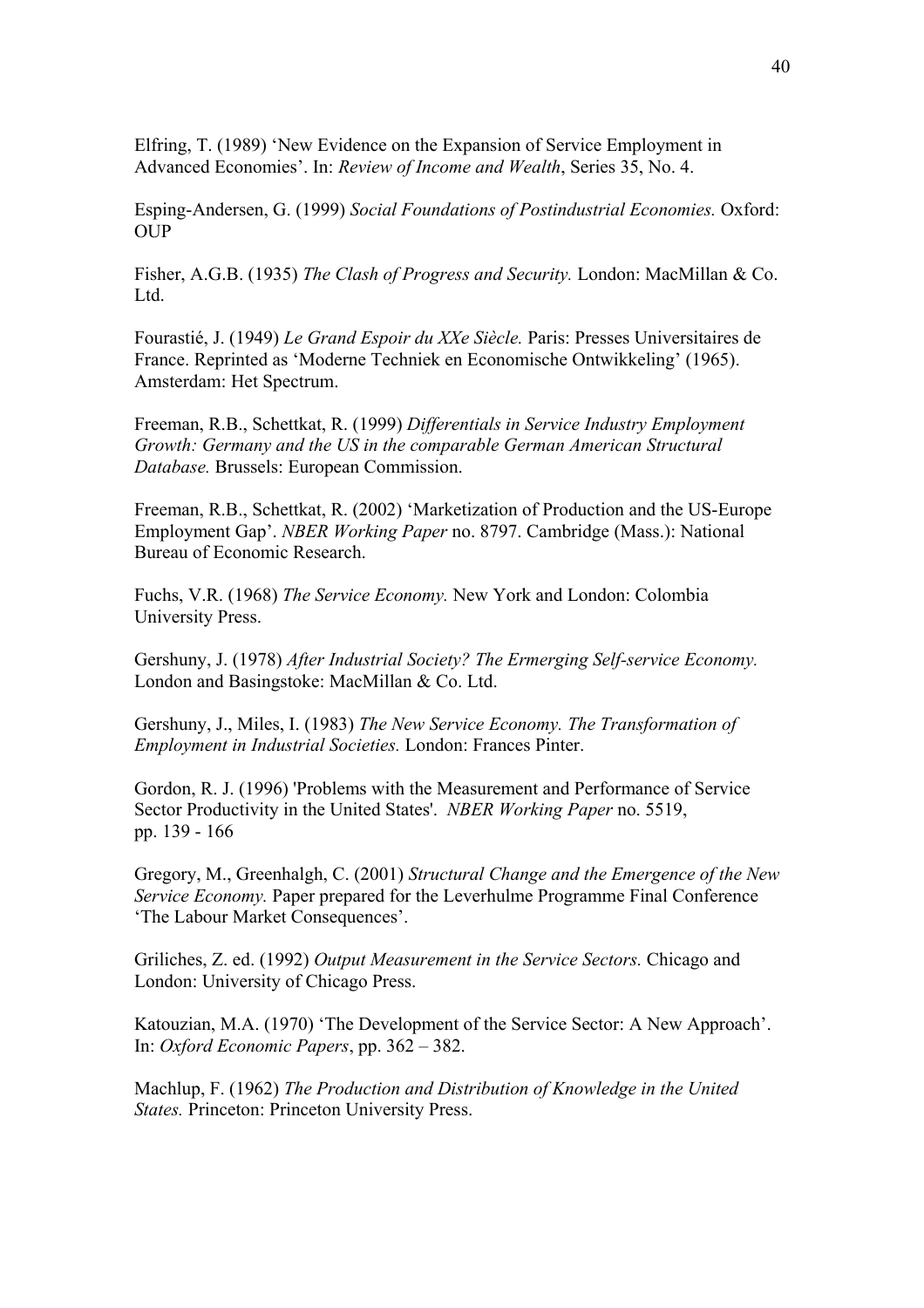McKinsey Global Institute (1992) *Service Sector Productivity.* Washington: McKinsey Global Institute.

OECD (2000) *Employment Outlook.* Paris: OECD

Pasinetti, L. (1983) *Structural Change and Economic Growth: An Essay in the Dynamics of Wealth of Nations.* Cambridge: CUP.

Petit, P. (1986) *Slow Growth and the Service Economy.* London: Frances Pinter.

Porat, M.U. (1977) *The Information Economy: Definition and Measurement.* U.S. Department of Commerce, Office of Telecommunications. Washington D.C., U.S. Government Printing Office.

Rowthorn, R. and Ramaswamy, R. (1999) 'Growth, Trade and Deindustrialization'*.* In: *IMF Staff Papers*, vol. 46, no. 1., pp. 18- 41.

Rowthorn, R. and Wells, J.R. (1987) *De-industrialization and Foreign Trade.*  Cambridge: CUP.

Russo, G. and Schettkat, R. (1999) 'Are Structural Economic Dynamics a Myth? Changing Industrial Structure in the Final Product Concept'*.* In: *Economia & Lavoro*, No. 3-4, pp. 173-188.

Russo, G. and Schettkat, R. (2001) 'Structural economic dynamics: myth or reality? Structural change and the final product concept'. In: Ten Raa, T./ Schettkat, R. (eds.) *The Growth of Service Industries: The Paradox of Exploding Costs and Persistent Demand*, Cheltenham: Edward Elgar. pp. 132-166.

Scharpf, F. W. (1990) 'Structures of Postindustrial Society or Does Mass Unemployment Disappear in the Service and Information Economy?' In: Appelbaum, E./Schettkat, R. (eds*.*) *Labor Market Adjustments to Structural Change and Technological Progress*. New York: Praeger Publishers. pp. 17-36.

Schettkat, R. (2002) *The Two Blades of the Scissors: The Interaction Between Demand and Supply in Market Economies.* (Manuscript).

Singelmann, J. (1978) *From Agriculture to Services. The Transformation of Industrial Employment.* Beverly Hills: Sage Publications.

Skolka, J. (1976) 'Long-term Effects of Unbalanced Labour Productivity Growth; On the Way to a Self-service Society'. In: Solari, L. and Du Pasquier, J-N. (eds.) *Private and Enlarged Consumption: Essays in Methodology and Empirical Analysis.*  Amsterdam, New York, Oxford: North Holland Publishing Company. pp. 279 – 301.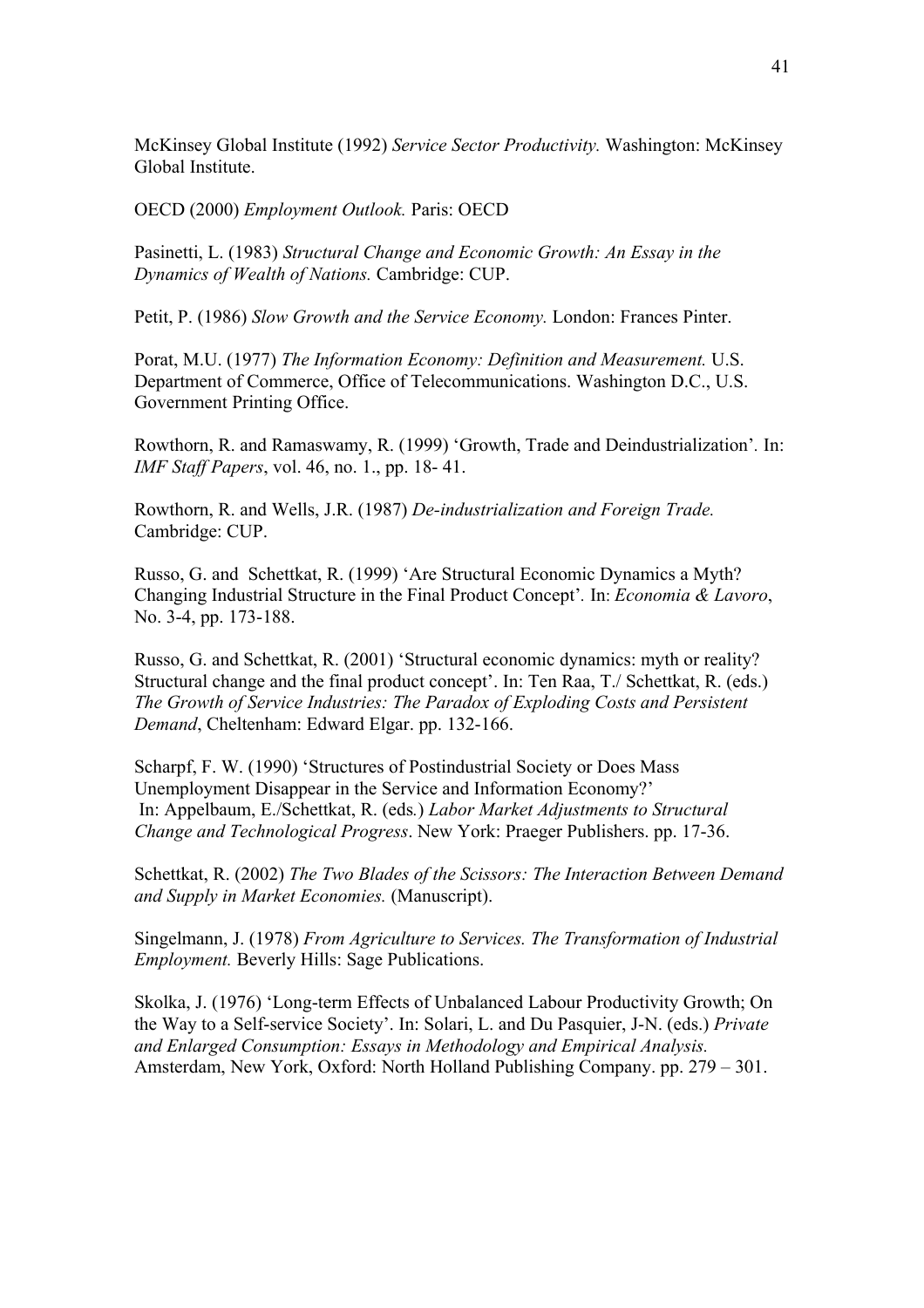Storrie, D. (2001) 'Service Employment, Productivity and Growth'*.* In: Anxo, D. and Storrie, D. (eds) *The Job Creation Potential of the Service Sector in Europe.* Luxembourg: Office for Official Publications of the European Communities. pp. 35 - 65

Summers, R. (1985) 'Services in the International Economy'. In: Inman, R.P (ed.) *Managing the Service Economy*. Cambridge: CUP. pp. 27 – 48.

Ten Raa, T. and Wolff, E.N. (1996) *Outsourcing of Services and the Productivity Recovery in US Manufacturing in the 1980s.* Tilburg University, CENTER Discussion Paper no. 9689.